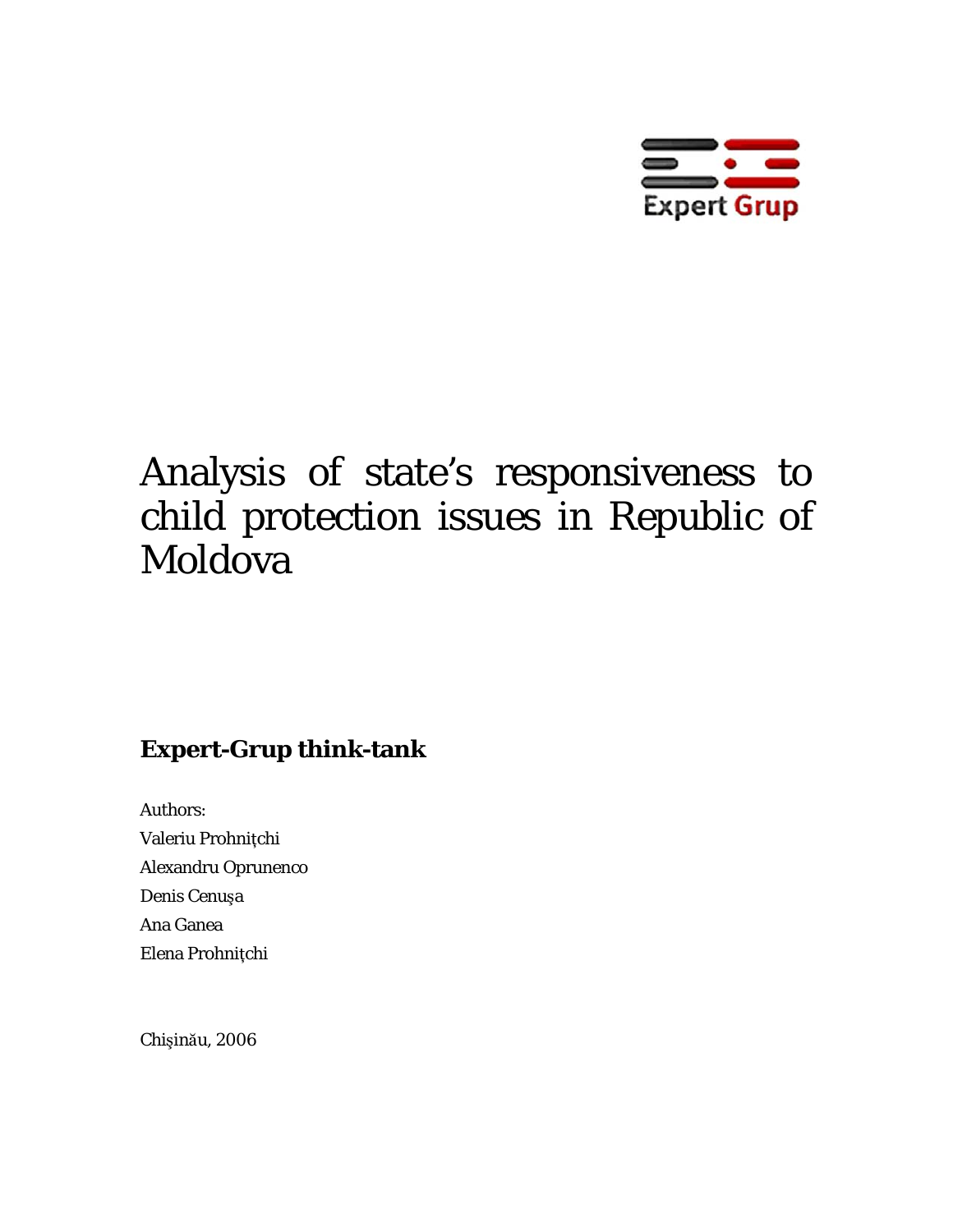| Content: |  |
|----------|--|
|          |  |
|          |  |
|          |  |
|          |  |
|          |  |
|          |  |
|          |  |
|          |  |
|          |  |
|          |  |
|          |  |
|          |  |
|          |  |
|          |  |
|          |  |
|          |  |
|          |  |
|          |  |
|          |  |
|          |  |
|          |  |
|          |  |
|          |  |
|          |  |
|          |  |
|          |  |
|          |  |
|          |  |
|          |  |
|          |  |
|          |  |
|          |  |
|          |  |
|          |  |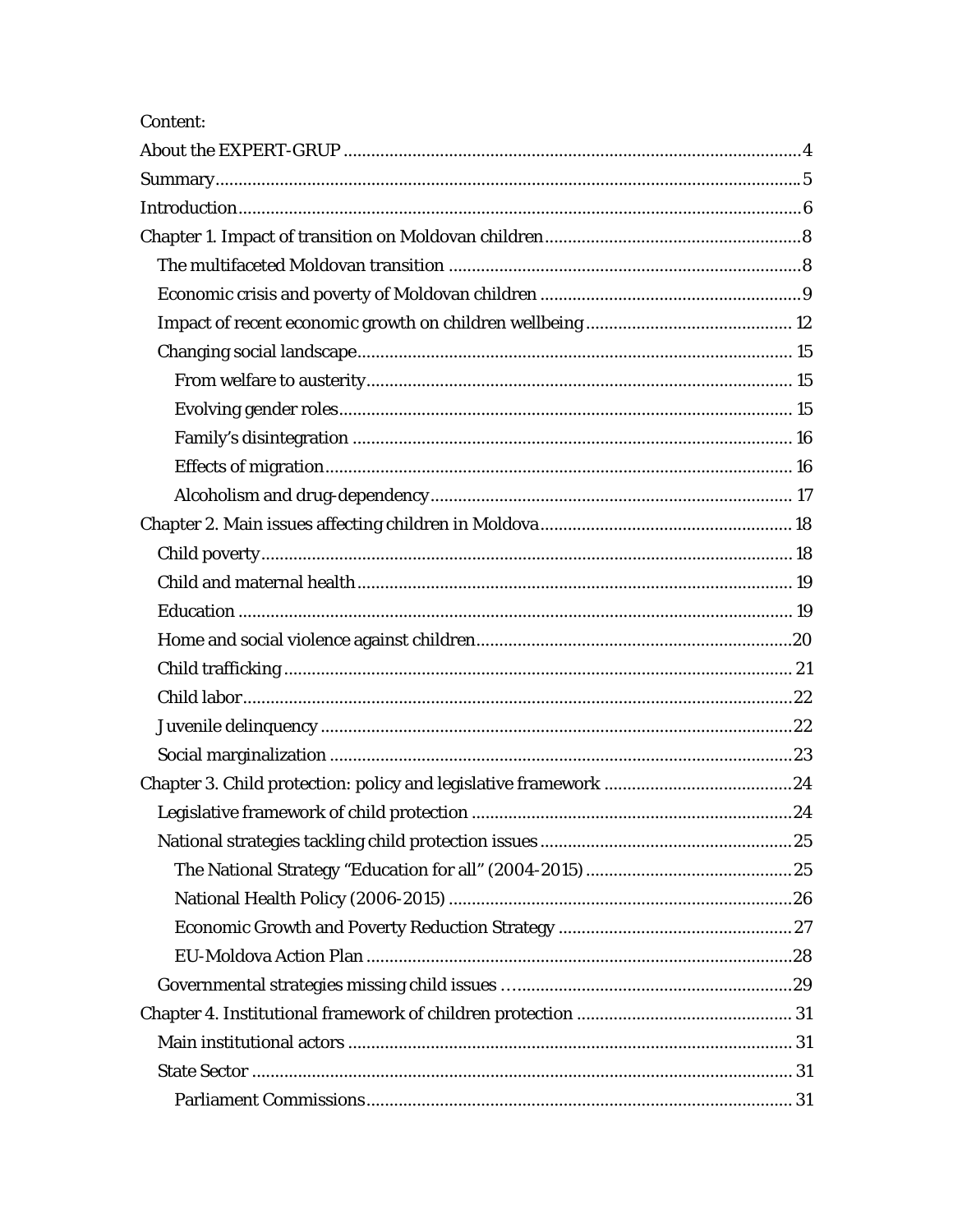| Chapter 5. Public perceptions on roles of child policy stakeholders 39           |
|----------------------------------------------------------------------------------|
|                                                                                  |
|                                                                                  |
|                                                                                  |
|                                                                                  |
|                                                                                  |
|                                                                                  |
| Appendix: Keynotes regarding an effective national strategy for addressing child |
|                                                                                  |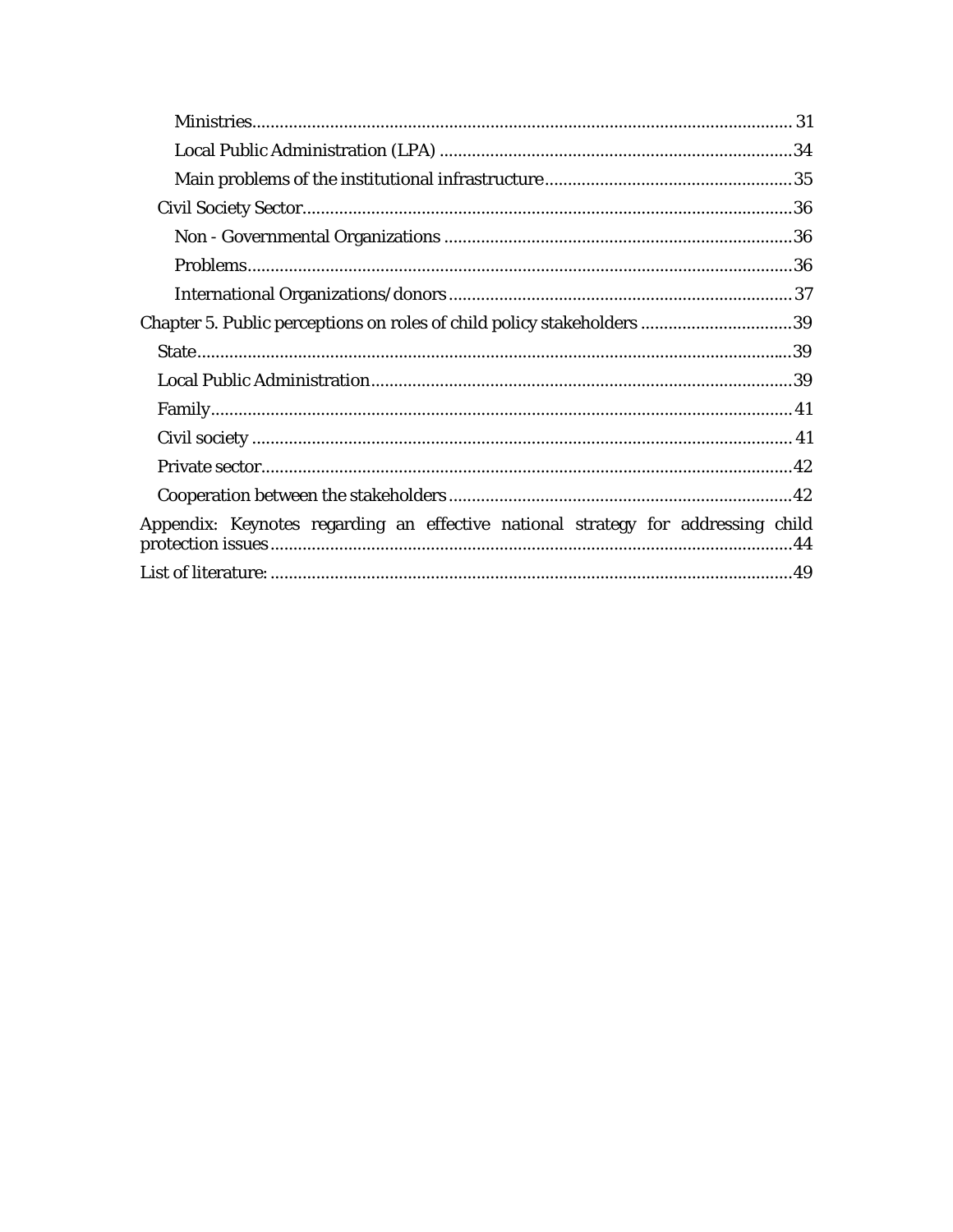# <span id="page-3-0"></span>**About the EXPERT-GRUP**

EXPERT-GRUP is an independent Moldovan think-tank which specializes in economic and social policy. We are dedicated to advancing the economic and democratic development of Moldova and to improving the country's international competitiveness. High-ranking analysis and advocacy for efficient, transparent and inclusive policy process are the practical tools that EXPERT-GRUP uses in pursuing its mission.

EXPERT-GRUP contact information: email: [info@expert-grup.org](mailto:info@expert-grup.org) office phone: /3732/ 43-82-80, 43-82-45 mobile phone: /373/ 692-02-134 website: [www.expert-grup.org](http://www.expert-grup.org/)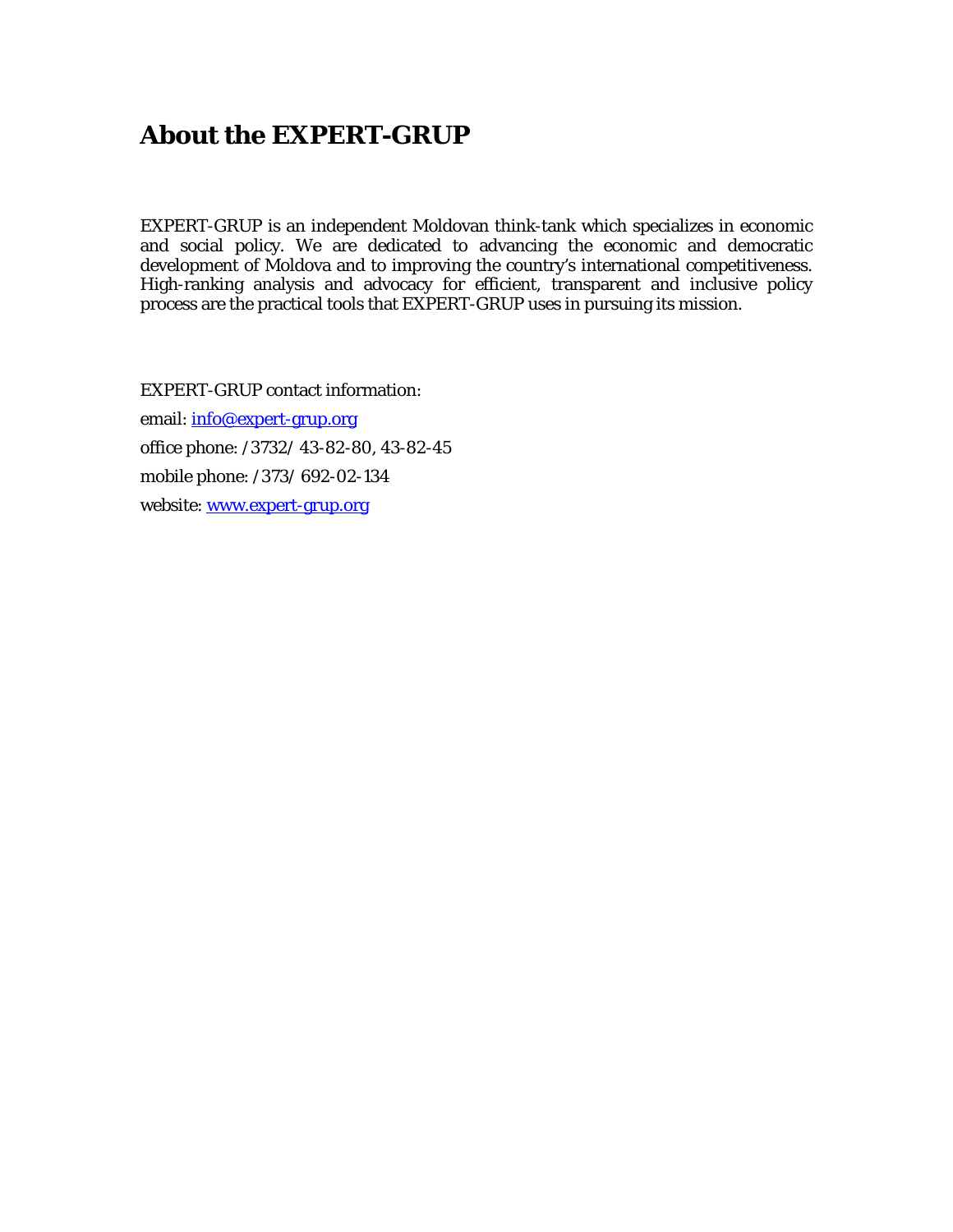# <span id="page-4-0"></span>**Summary**

Moldova is a relatively young state which has gained its independence in 1991 as result of the dismantlement of the USSR. Since there it has been experiencing one of the most difficult and complex transition. In 1991-1999 the Moldovan economy shrank about 70% and social sector almost collapsed. Since 2000 the economy has been rebounding led by strong consumption growth which is significantly supported by the migrants' remittances. While an important factor of poverty reduction and economic growth, the migration engendered also social consequences which will be more palpable in long-run. The high and rising number of children living in disintegrated families is one of the most dramatic results of migration.

Children are the social group which probably suffered the most in the course of Moldovan transition. The economic crisis in the first part of transition has influenced children in a number of ways: a) the decreasing real value of the wages of their parents, b) massive losses of jobs as result of enterprises restructuring, c) poor business environment precluding both higher households income and higher taxes in the public budgets, d) decreasing budgetary support for social programs and e) dismantlement of the former social services infrastructure associated with enterprises restructuring. Since 2000 the Moldovan economy has grown at a healthy rate of 6.2% on average. The growth exerted a positive impact on poverty indicators in the 2000-2003, however the link weakened afterwards. The explanation is that the geographically-lopsided economic growth is limited only to large urban areas and is very weak in rural areas. The social policy also did not suffer significant improvements: it is featured by a large number of small individual benefits and is poorly targeted. No surprise, the number of poor children is very large, counting for about 20% of the total poor and living mainly in countryside. The social landscape has changed significantly as result of profound economic and political transformations in Moldova. These changes have affected tremendously the Moldovan children. Most of these changes led to weakening family ties and changing social and economic behavior. These changes are the emotional stress associated with dismantlement of the "welfare state", the evolving role of woman in Moldovan family, the rapid increase of divorce rate, the panoply of social consequences related to migration and increased rate of alcoholism and drug dependency.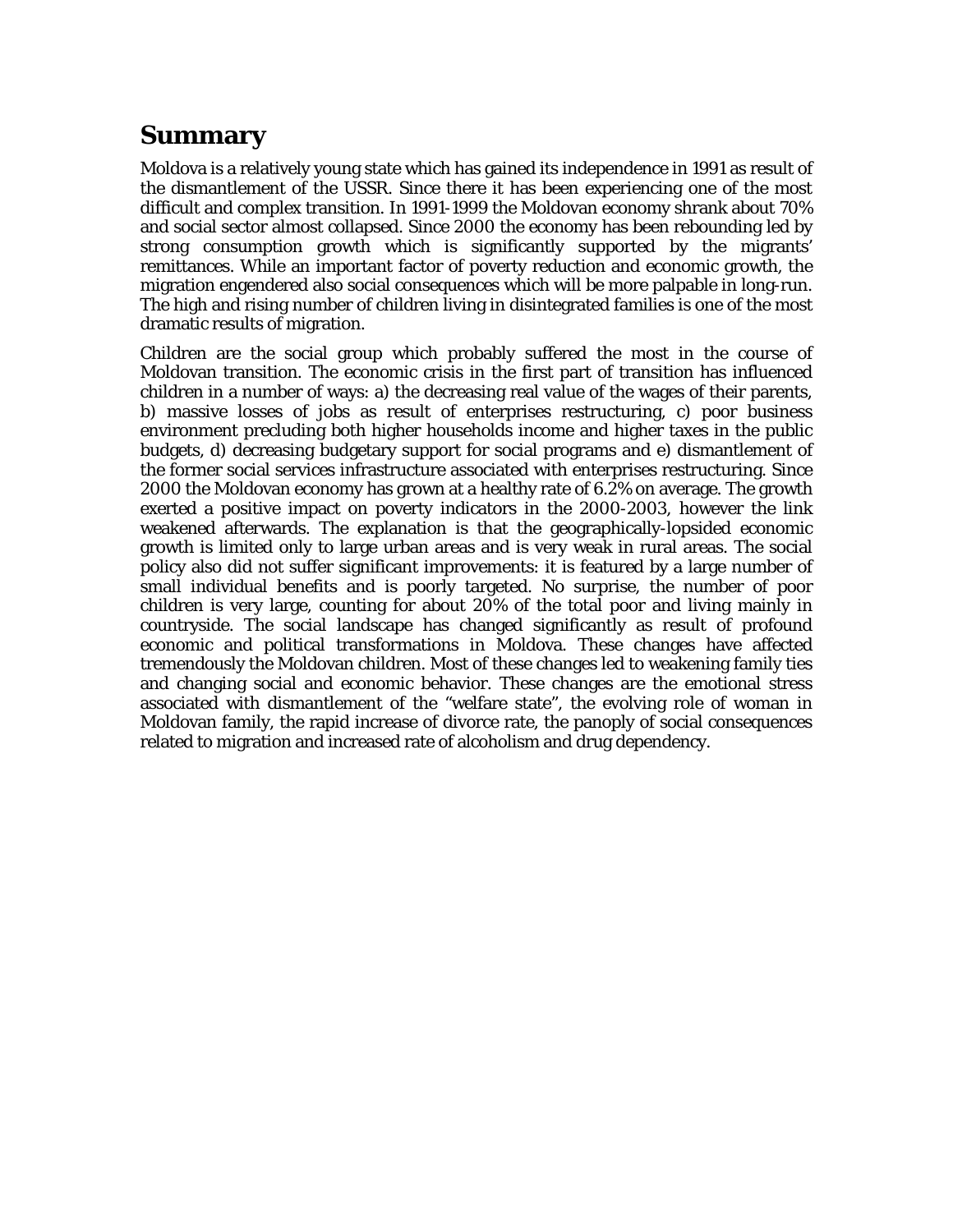# <span id="page-5-0"></span>**Introduction**

The term "child protection" is used with various meanings by different institutions and in different countries. In Moldova the child protection tends to be perceived mainly as part of the general policy of social protection and manifests basically as paying childrelated benefits. The authors of this report subscribe to a broader definition of the child protection meaning effective protection from monetary and non-monetary poverty and protection from violence, abuse and exploitation<sup>[1](#page-5-1)</sup>. Child protection means providing effective access of children to basic services such as education and health protection, disregarding their revenues, origin, race, ethnicity, gender and so on. Basically, *child protection policies should provide for the universal right of any child to develop normally and not to be subject to any harm*.

This paper deals with a number of child protection issues in the Republic of Moldova. It tries to find and assess the main strengths and weaknesses of the child protection policies in the Republic of Moldova and to analyze the basic trends and needs in this area. Being explorative in character, the paper looks more at the content than to the dimension of child issues and policy needs. The paper is to a large extent a qualitative study based on the methods used in analysis of public policy.

The specific objectives of this paper are the following:

- Analyzing the impact of social and economic transformations on Moldovan children;
- Identifying the main issues affecting the children;
- Examining the legal framework of the child protection;
- Identifying the stakeholders in the child protection sector;
- Assessing their capacities and degree of involvement in child protection;
- Identifying policy trends and needs as regards the child protection;
- Formulating policy recommendations aiming at improving the responsiveness of the state and non-state stakeholders to child protection issues.

Not all relevant areas of the child protection have been equally covered in this paper. The degree of coverage varies depending on available information, openness and of awareness of public officials and NGO representatives.

While the governments play important roles in developing and implementing child protection policies, they are not the only players. Community-based organizations, national non-governmental organizations, think-tanks, local public administration and the families have to contribute more effectively to national and local policies of child protection.

This paper looks at how various stakeholders in the Republic of Moldova address the child protection issues. It is organized in 5 parts. First chapter assesses the impact of economic and social crises and reforms on child wellbeing and child protection framework. The second chapter identifies the main risks that Moldovan children face. The third chapter makes a strategic analysis of the child protection environment in

<span id="page-5-1"></span>1 UNICEF, 2004, a).

<u>.</u>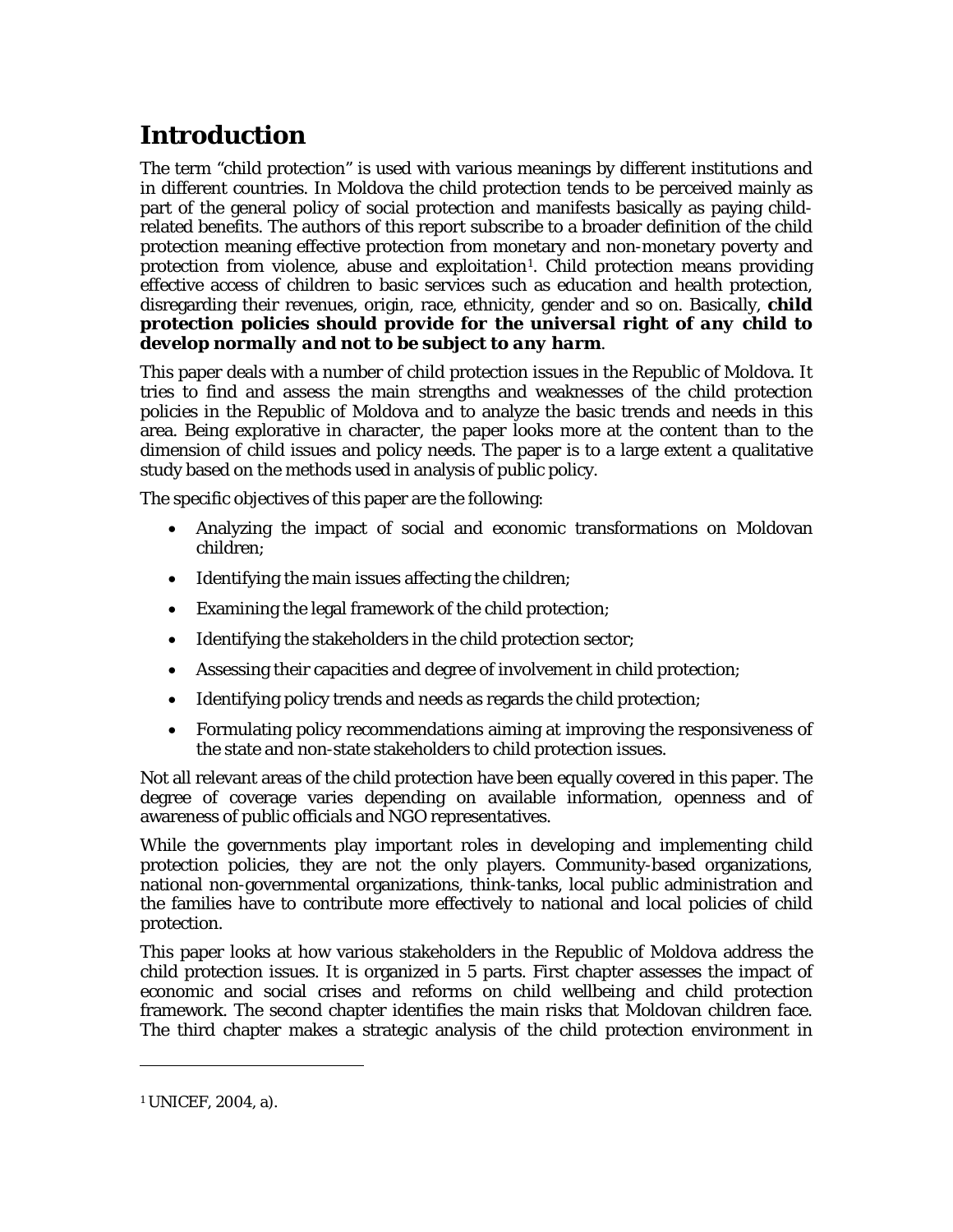Moldova and looks how the central and local governments deal with the risks affecting children. The next one identifies the main stakeholders of the child protection policy. The last chapter clarifies the public perceptions on effectiveness of child protection policy. Policy recommendations are summarized in the proposed Strategy for child protection.

Methodologically, the papers bases on desk-research and about 25 interviews and 1 focus-group conducted with the most important stakeholders in the area of child protection to which we express our gratitude. The interviewed people are from the following institutions:

- Parliamentary Commission for Social Protection, Health and Family;
- Ministry of Health and Social Protection;
- Ministry of Education, Youth and Sport
- Center for Public Health and Management;
- District Direction for Education;
- Municipal and District Directions for protection of the child rights;
- District Directions for Social Assistance and Family;
- Primary school teachers;
- Mayors;
- Division for Minors and Public Moral of the Ministry of Interior.
- Lawyers;
- Representatives of NGOs;

Analysis of the public policy was done based on analysis of legislation and general development strategies (Economic Growth and Poverty Reduction Strategy, Millennium Development Goals and EU – Moldova Action Plan). The authors have also analyzed child-related statistics and have conducted a general evaluation of the legal and institutional framework.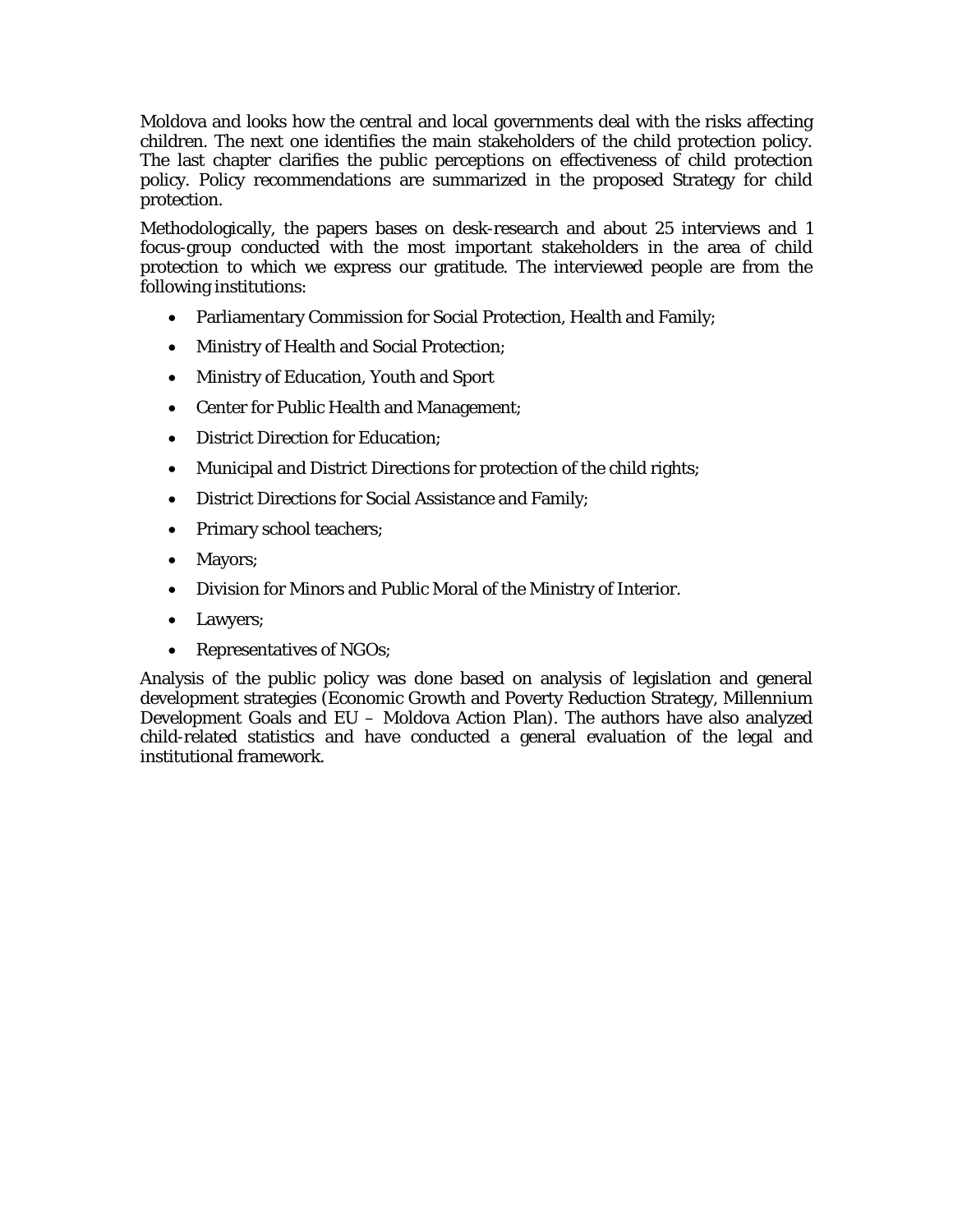# <span id="page-7-0"></span>**Chapter 1. Impact of transition on Moldovan children**

*This chapter provides a brief analysis of the impact of transition on children in Moldova. The transition period splits in the early transition (1991-1999) associated with deep economic recession and the late transition (2000-2006) featured by a strong economic growth. Also this chapter identifies the most significant social changes that affected Moldovan children in the last fifteen years.* 

### **The multifaceted Moldovan transition**

While relatively small in economic and geographic terms, Moldova has been experiencing a complex transition. Some authors consider that since 1991 Moldova has been experiencing four different types of transition: statehood, political, economic and socio-economic transitions<sup>[2](#page-7-1)</sup>. We believe that at least three other transitions should be added: cultural, geopolitical and demographic transitions. The negative residuals of the multiple transitions conspired with Moldova's structural weaknesses, political instability and exogenous shocks and resulted in a highly complex policy environment.

The early transition (1991-1999) was marked by political turmoil associated with unstable legal and institutional framework. Eight governments promoting quite different economic and social policies changed. "Western "advances" [were] replaced by wind "from East", liberal views – by conservative ones"[3](#page-7-2). The domestic business climate was little attractive. Social reforms advanced slowly and erratically. As the state was not able to address social problems the number of social protests loomed large.

Since 2000 the general economic situation improved to some extent. Also, in this period there was more political stability than before. But regardless economic growth and political stability the situation in social sphere in general and situation of children in particular did not improve noticeably. Besides, a number of social consequences of economic turmoil of the 1990s impacting the children have emerged more clearly in the economic growth period (migration, human trafficking, and child labor).

The transformational crises engendered a number of negative social phenomena. By 1998-1999 the poverty reached its apex. Because of falling budget revenues and sluggish reforms, the sectors of public services almost collapsed in the 1990s. The households had to rely increasingly on personal revenues and to make unofficial payments to compensate for the state's abandonment of the social sector. Due to limited domestic economic opportunities, the emigration has emerged as the most efficient survival strategy. In the 2000s the public sector seems to be resurfacing in quantitative terms, but less in qualitative. As suggested by a number of recent researches, unofficial payments for receiving social services remain ubiquitous and high<sup>[4](#page-7-3)</sup>.

Due to policy failures and objective difficulties of the transition, the domestic social environment has been quite adverse. Little surprise, in such conditions the most

<u>.</u>

<span id="page-7-1"></span><sup>2</sup> See more in Weeks and others, 2005;

<sup>3</sup> Gudym, 2001;

<span id="page-7-3"></span><span id="page-7-2"></span><sup>4</sup> Transparency Moldova, 2006;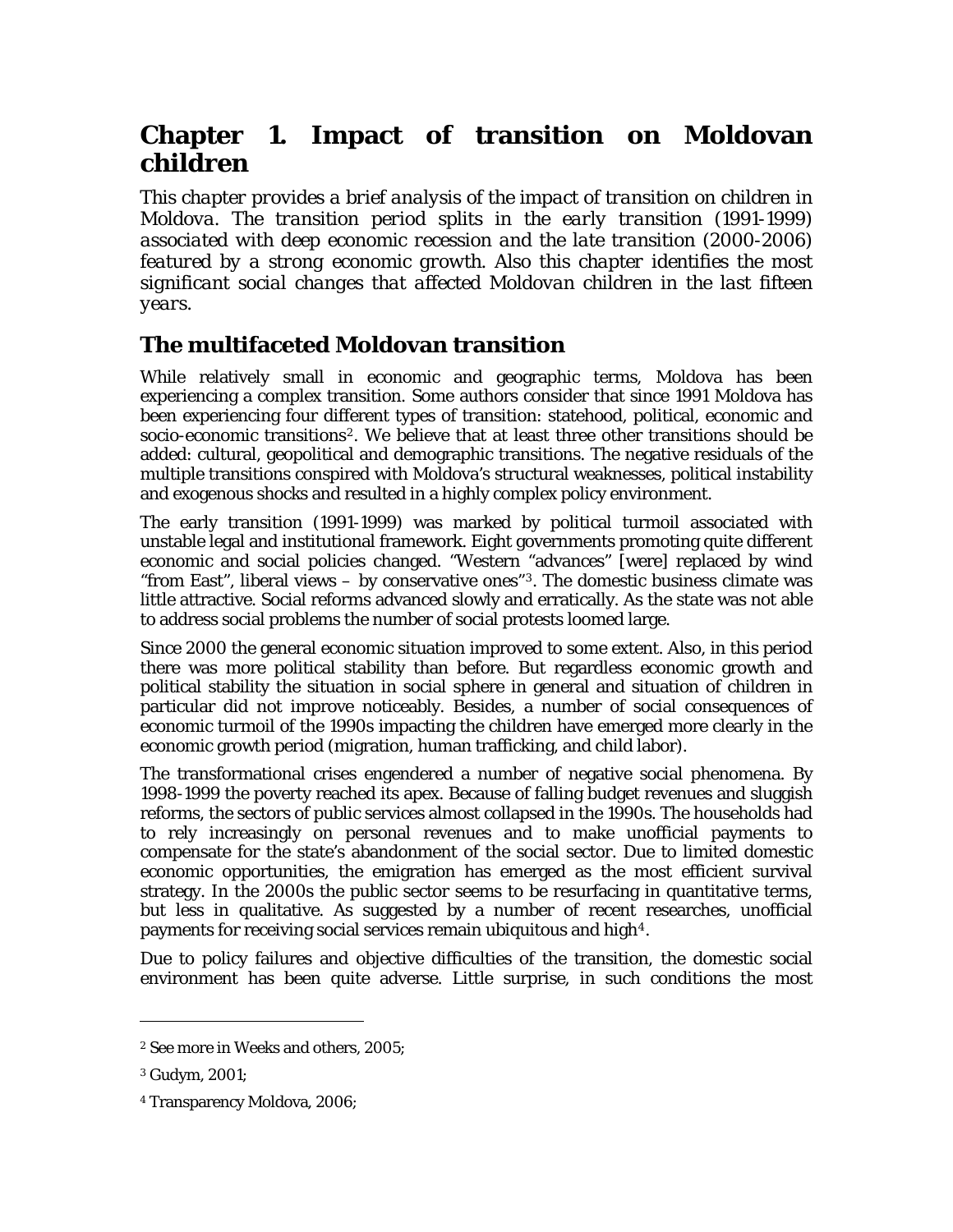<span id="page-8-0"></span>vulnerable members of the society suffered disproportionately much. Moldovan children are the social strata which suffered a great deal and the crises have impacted the children in multiple ways.

### **Economic crisis and poverty of Moldovan children**

Between 1991 and 1999 Moldova suffered one of the most devastating and protracted economic downturns in modern history. By 1999 the industrial output has collapsed to only 34% of the 1990 and the agricultural output  $-$  to [5](#page-8-1)0%<sup>5</sup>. In 1999 the GDP was only  $33\%$  of the level of 1989, and the real wage - about half<sup>[6](#page-8-2)</sup>. The macroeconomic environment was highly inflationary and only in 1997 the Central Bank managed to achieve one-digit annual inflation rate for a short period of time.

The economic crisis of the 1991-1999 has influenced the children through several channels originating in families, state structures and enterprises (see Table 1):

- *Decreasing real wage*. The wage was the main source of income for most of the Moldovan families in the first part of the early transition. The real wage decreased between 1989 and 1999 and resulted in collapsing household budgets. The huge wage-arrears that Moldovan governments accumulated in mid- and late-1990s only aggravated the problem. In 1998 the total wage-arrears was about 10-15% of the wage bill.
- *Loss of jobs as result of labor shedding*. In Soviet times the full employment was achieved at the expense of economic efficiency. As result of industrial downsizing and restructuring the employment decreased, while unemployment increased. In 1999 the employment ratio was 56%, as compared with 81% in 1989. The unemployment rate rose from almost nil in 1989 to 12% in the last quarter of the 1998.
- *Poor alternative economic opportunities for parents.* **In the early transition the** business environment was particularly adverse. This impeded the multiplication of small economic entities and absorption of the labor shed by large enterprises. The problem of poor business opportunities was particularly acute in rural area. In 1999 about 60% of the income of a typical rural family was derived from agricultural activities and was mostly in kind. This composition of income limited the consumption of marketable goods and services and was a significant factor detracting children from school activities (particularly the lack of decent clothes and shoes).
- *Decreasing budgetary revenues for social aims*. The economic downturn  $\rightarrow$ resulted in collapsing budget revenues in real terms. This lowered public social expenditure and generated large arrears on social payments and wages. According to authors' estimates, in 1999 the real governmental expenditures dropped to 61% of the expenditures made in 1991. Besides, the governmental expenditures were very poorly targeted and subject to frequent changes determined mostly by electoral rather than social reasons. As children are not direct electors they have benefited little from the payments made under the

 $\overline{a}$ 

<span id="page-8-1"></span><sup>5</sup> GRoM, 2004;

<span id="page-8-2"></span><sup>6</sup> TransMonee database;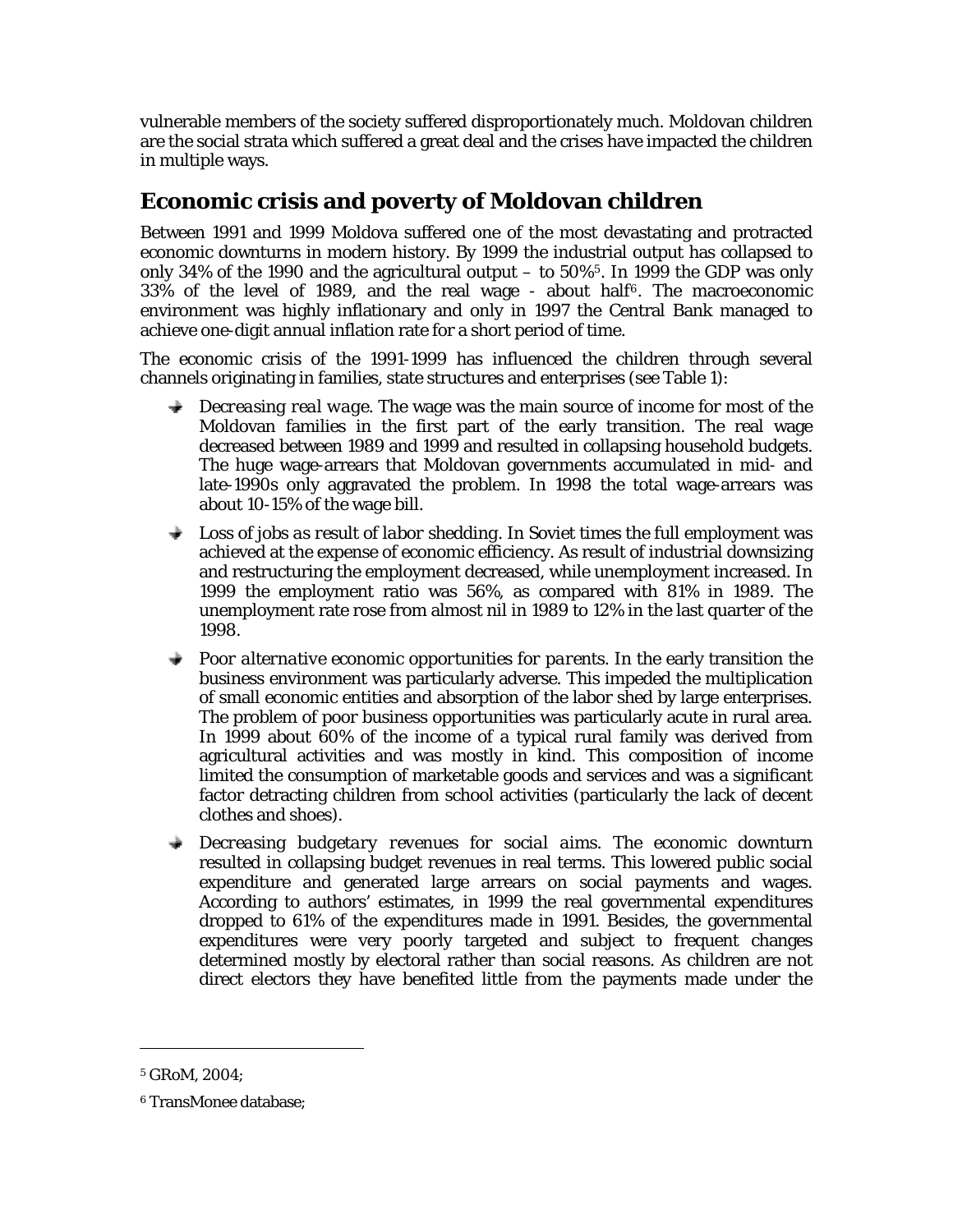social protection policy in early nineties. The payments for health care and education also shrank drastically both as real value and share of GDP.

 $+$  . *Restructuring of the enterprises*. Under the Soviet—style economy the stateowned industrial and agricultural enterprises in Moldova were responsible for maintaining social infrastructure. Moreover, the state-owned enterprises even contributed to governmental social protection policy via fringe benefits and other payments paid directly to their employees. Among these benefits there were a number of payments for health care, recreation in children-camps during summer holidays, treatment in resort areas, payments for kindergartens and others. According to a research, the total value of fringe benefits was about 20% of the total wage[7](#page-9-0). As enterprises get restructured, all fringe benefits were abolished and this resulted in reduction of the implicit income of the employees and of their families. Thus, along with their jobs and wages, the employees have lost also a number of social benefits that used to be provided to all labor force.

|                                                                                         | 1989                 | 1990  | 1991                     | 1992  | 1993 | 1994 | 1995 | 1996 | 1997 | 1998 | 1999 | Source                                                             |
|-----------------------------------------------------------------------------------------|----------------------|-------|--------------------------|-------|------|------|------|------|------|------|------|--------------------------------------------------------------------|
| Real GDP<br>$(1989=100\%)$                                                              | 100.0                | 97.6  | 80.5                     | 57.1  | 56.4 | 39.0 | 38.4 | 36.2 | 36.7 | 34.4 | 33.2 | EG, based on NBS                                                   |
| Real wage<br>$(1989=100\%)$                                                             | 100.0                | 113.7 | 105.2                    | 61.6  | 61.8 | 50.0 | 50.7 | 53.7 | 56.4 | 59.6 | 52.1 | UNICEF, 2004, b)                                                   |
| Employment ratio<br>(number of employed<br>as per cent of<br>population aged 15-<br>59) | 81.0                 | 80.1  | 80.0                     | 79.3  | 65.2 | 64.5 | 63.9 | 63.2 | 67.8 | 64.8 | 65.9 | <b>UNICEF, 2004 b)</b>                                             |
| Government<br>expenditure<br>$(1991=100\%)$                                             | ٠                    |       | 100.0                    | 140.7 | 79.3 | 97.1 | 76.6 | 70.4 | 79.8 | 68.3 | 61.0 | EG, based on NBS                                                   |
| Public expenditures<br>for health, % of GDP                                             | ٠                    |       | 3.9                      | 3.1   | 4.5  | 4.5  | 5.8  | 6.7  | 6.0  | 4.3  | 2.9  | UNICEF, 2004 b) for<br>1991-1993, EG based on<br>NBS for 1994-1999 |
| Public expenditures<br>for education, % of<br><b>GDP</b>                                |                      |       | $\overline{\phantom{a}}$ | 7.8   | 6.0  | 6.3  | 8.9  | 10.2 | 10.0 | 7.0  | 4.7  | UNICEF, 2004 b) for<br>1992-1993, EG based on<br>NBS for 1994-1999 |
| Public expenditures<br>for social protection,<br>% of GDP                               |                      |       |                          |       |      | 0.5  | 0.7  | 0.7  | 5.1  | 4.0  | 3.8  | EG based on NBS for<br>1994-1999                                   |
| Gini coefficient of<br>earnings distribution<br>inequality<br>. .                       | 0.25<br>$\mathbf{r}$ |       |                          | 0.41  | 0.44 | 0.38 | 0.39 | 0.41 | ÷.   | 0.43 | 0.44 | <b>UNICEF, 2004 b)</b>                                             |

**Table 1. Key social and economic indicators in early transition in Moldova** 

*Source: see the last column* 

The economic crisis resulted in a massive poverty in the country, which hit particularly hard the children. Unsuccessful transition has brought about a sense of economic insecurity which affected tremendously the Moldovan family. In 1998 about 73% of the population was living below national poverty line[8](#page-9-1). Along with poverty, the income inequality increased enormously. The Gini coefficient of the distribution of earnings worsened from 0.250 in 1989 to 0.441 in 1999 and was one of the highest among transition countries. Beyond negative economic effects, the high inequality has affected emotionally the Moldova families which used to live in an egalitarian society.

 $\overline{a}$ 

<span id="page-9-0"></span><sup>7</sup> CISR, 1999.

<span id="page-9-1"></span><sup>8</sup> PPMU, 2002, a)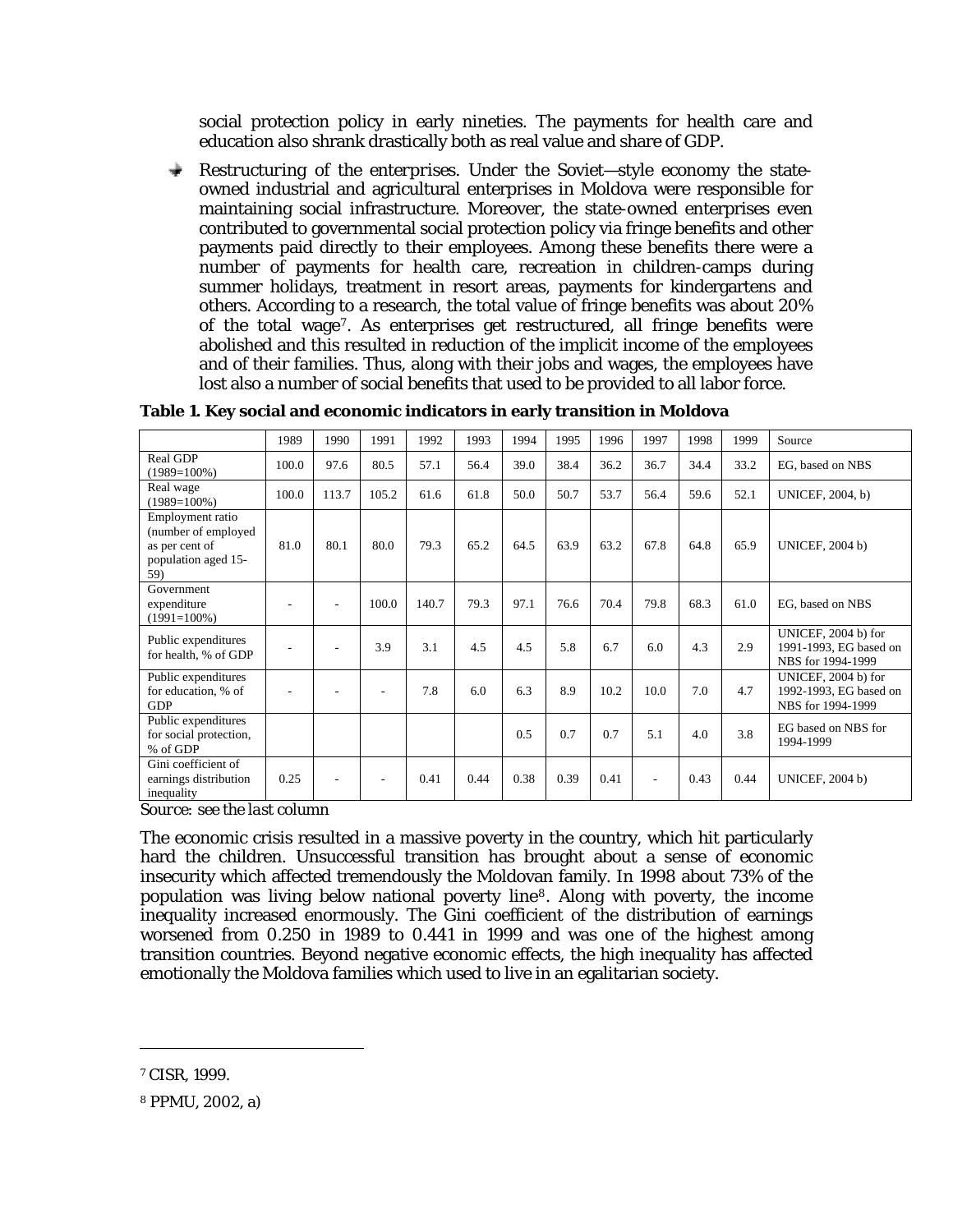Obviously, in any normal family the parents are expected to try to cushion the negative effects of the economic shocks on their children and most of Moldovan parents surely tried to do so. But the room for cushioning the negative external effects was quite narrow because Moldovan families are large, especially in the country-side and the revenue was small. Thus, by the end of transformation crisis the child poverty in Moldova was already widespread and a number of important indicators showing the child wellbeing have worsened (Table 2). In 1999 the children represented 20% of the cohort of Moldovan poor. The disparities between children were also high. Poverty was especially acute in rural area and affected children below 5 year of age. In 1999 as many as 32% of rural children below 5 year were living in poverty and 25% - in extreme poverty (not having means to meet basic food needs). Many of parents had to get their children involved in economic activity as labor force for the family to survive.

Between 1990 and 1999 the Government and the Parliament passed a number of decisions and laws addressing the children problem. One of the first decisions adopted in 1991 had as subject the nutrition of the children[9](#page-10-0). It stated that the situation with the children nutrition was difficult already in 1991. Because of the inadequate nutrition there were about 133 thousand children suffering of gastro-intestinal diseases (40% of the total number of diseases). Three or more decisions and laws regarding child protection were passed every year. However, in spite of these decisions the transformational crisis of the 1990s has shown the state's inability to meet the basic standards of child protection policy which resulted in a dramatic decline in children welfare.

|                                                                                                                   | 1989 | 1990 | 1991 | 1992 | 1993 | 1994 | 1995 | 1996 | 1997 | 1998 | 1999 |
|-------------------------------------------------------------------------------------------------------------------|------|------|------|------|------|------|------|------|------|------|------|
| Infant mortality rate, per 1000<br>live-births                                                                    | 20.4 | 19.0 | 19.8 | 18.4 | 21.5 | 22.6 | 21.2 | 20.2 | 19.8 | 17.5 | 18.2 |
| Under-5 mortality rate (per<br>1,000 live births)                                                                 | 27.1 | 25.1 | 25.0 | 24.5 | 27.6 | 28.8 | 27.4 | 26.5 | 25.6 | 22.9 | 23.9 |
| DPT immunization rate (per<br>cent of children under 2<br>immunized against diphtheria,<br>pertussis and tetanus) | 84.3 | 81.0 | 80.7 | 83.5 | 69.5 | 85.7 | 95.5 | 96.8 | 97.1 | 96.9 | 97.0 |
| General divorce rate (per 100<br>marriages)                                                                       | 31.1 | 32.2 | 35.0 | 37.7 | 36.7 | 40.9 | 44.6 | 51.5 | 45.9 | 46.6 | 37.9 |
| Rate of children affected by<br>parental divorce (per 1,000)<br>population aged 0-17)                             | 7.4  | 8.1  | 9.0  | 10.0 | 9.6  | 8.7  | 9.4  | ۰    | ٠    | 8.4  | 7.6  |
| Pre-primary enrolments (net)<br>rates, per cent of population<br>aged $3-6$ )                                     | 61.2 | 61.6 | 58.8 | 47.0 | 45.4 | 42.0 | 39.4 | 39.0 | 38.3 | 37.4 | 32.7 |
| Registered juvenile crime rate<br>(per $100,000$ population aged<br>$14-17$                                       |      |      |      | 746  | 671  | 746  | 702  | 651  | 807  | 822  | 928  |

**Table 2. Indicators of children wellbeing in early transition** 

#### *Source: UNICEF, 2004;*

 $\overline{a}$ 

As shown in Table 2 the impact of transitional crisis on children wellbeing manifested in multiple ways, not only as monetary poverty. The infant and under-5 mortality rates reached highs of 22.6 and 28.8 cases per 1000 live-birth in 1994. Reduction of healthsector funding brought about an escalation of deceases. Social and economic turmoil exerted a destructive rather than consolidating impact on family and the general divorce

<span id="page-10-0"></span><sup>9</sup> Parliament of Republic of Moldova, Decision no.536 of 25.03.1991 "Regarding the urgent measures for improving the children nutrition in the republic".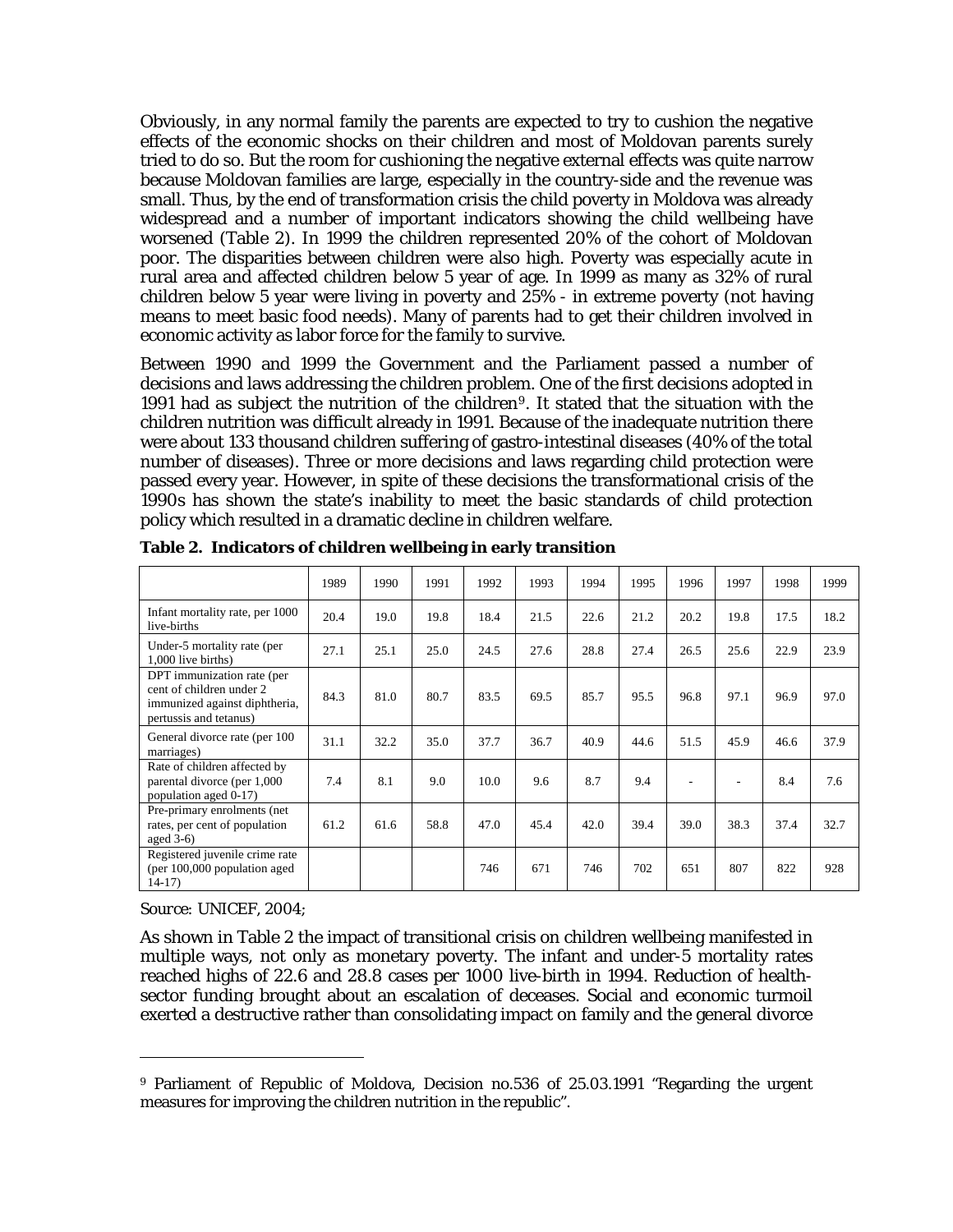<span id="page-11-0"></span>rate increased rapidly from 31.1 per 100 marriages in 1989 to 51.5 per 100 marriages in 1996. At the same time the rate of children affected by parental divorce fared rather high. The rate of enrollment in pre-primary education has fallen twice. In 1990s the Moldovan society has witnessed also a dramatic increase in juvenile crime rate which may show the lack of due attention to children from the part of family, school and local public administration.

### **Impact of recent economic growth on children wellbeing**

The transitional transformations of the 1990s were accompanied by severe economic decline and exerted adverse impact on the children welfare. However, starting with 2000, Moldova's economy has witnessed strong and continuous growth at a healthy rate of 6.1% on average. The GDP expected in 2006 equals 147% of the 1999 level, while the real wage increased twice (table 3).

In 2000-2005 the growth was strongly supported by sound macroeconomic policies and expansion of external and internal demand. The revenues remitted by Moldovan workers emigrated abroad emerged as one of the main driving force behind the recent economic growth. Furthermore, the growth allowed for a significant decline of poverty and inequality in the country as both real wages and social expenditure grew. Real wages, government transfers and remittances are considered main engines behind poverty reduction in Moldova in 2001-2004. Reforms in health and education sectors accompanied by stronger social public expenditure eased a tentative recovery in population access to basic social services.

|                                                                                  | 1999  | 2000  | 2001  | 2002  | 2003  | 2004  | 2005   | 2006<br>(expected) | Source              |
|----------------------------------------------------------------------------------|-------|-------|-------|-------|-------|-------|--------|--------------------|---------------------|
| Real GDP (1999=100%)                                                             | 100.0 | 102.1 | 108.3 | 116.8 | 124.1 | 133.2 | 142.7  | 146.9              | EG, based<br>on NBS |
| Real wage (1999=100%)                                                            | 100   | 102.2 | 124.3 | 150.2 | 173.4 | 190.9 | 203.9  | 234.5              | EG, based<br>on NBS |
| Employment ratio (number of<br>employed as per cent of population<br>aged 15-59) | 65.9  | 65.9  | 64.5  | 64.0  | 57.0  | 54.5  | 53.0e  | 53.0               | UNICEF.<br>2006     |
| Government expenditure<br>$(1999=100\%)$                                         | 100   | 99.6  | 81.8  | 94.9  | 98.1  | 110.9 | 129.7  | 135.0              | EG, based<br>on NBS |
| Public expenditures for health, % of<br><b>GDP</b>                               | 2.9   | 2.9   | 2.8   | 3.5   | 3.4   | 2.7   | $4.3*$ | $4.6*$             | EG, based<br>on NBS |
| Public expenditures for education, %<br>of GDP                                   | 4.7   | 4.5   | 4.8   | 5.5   | 5.4   | 5.4   | $7.3*$ | $6.6*$             | EG, based<br>on NBS |
| Public expenditures for social<br>protection, % of GDP                           | 3.8   | 3.8   | 2.6   | 2.9   | 2.7   | 2.8   | $4.3*$ | $4.6*$             | EG, based<br>on NBS |
| Gini coefficient of earnings<br>distribution inequality                          | 0.44  | 0.39  | 0.39  | 0.43  | 0.37  | 0.34  |        |                    | UNICEF.<br>2006     |

**Table 3. Key social and economic indicators in the period of economic growth** 

*Source: see the last column;* 

*Note:\* - expenditures from the total public budget;* 

Apparently, such a strong economic growth paves the way for significant decline of child poverty through the following channels:

- $\rightarrow$  Overall increase in personal incomes of the population as the economy expanded. By 2004 the GDP per capita recovered to pre-1993 levels.
- Real wages grew throughout 2000-2005. Although migrant workers' remittances have emerged as an important source of income, wages still play major role in welfare of many families. Real wages annually expanded on average at a rate exceeding 10%. The phenomenon of wage arrears was almost fought in the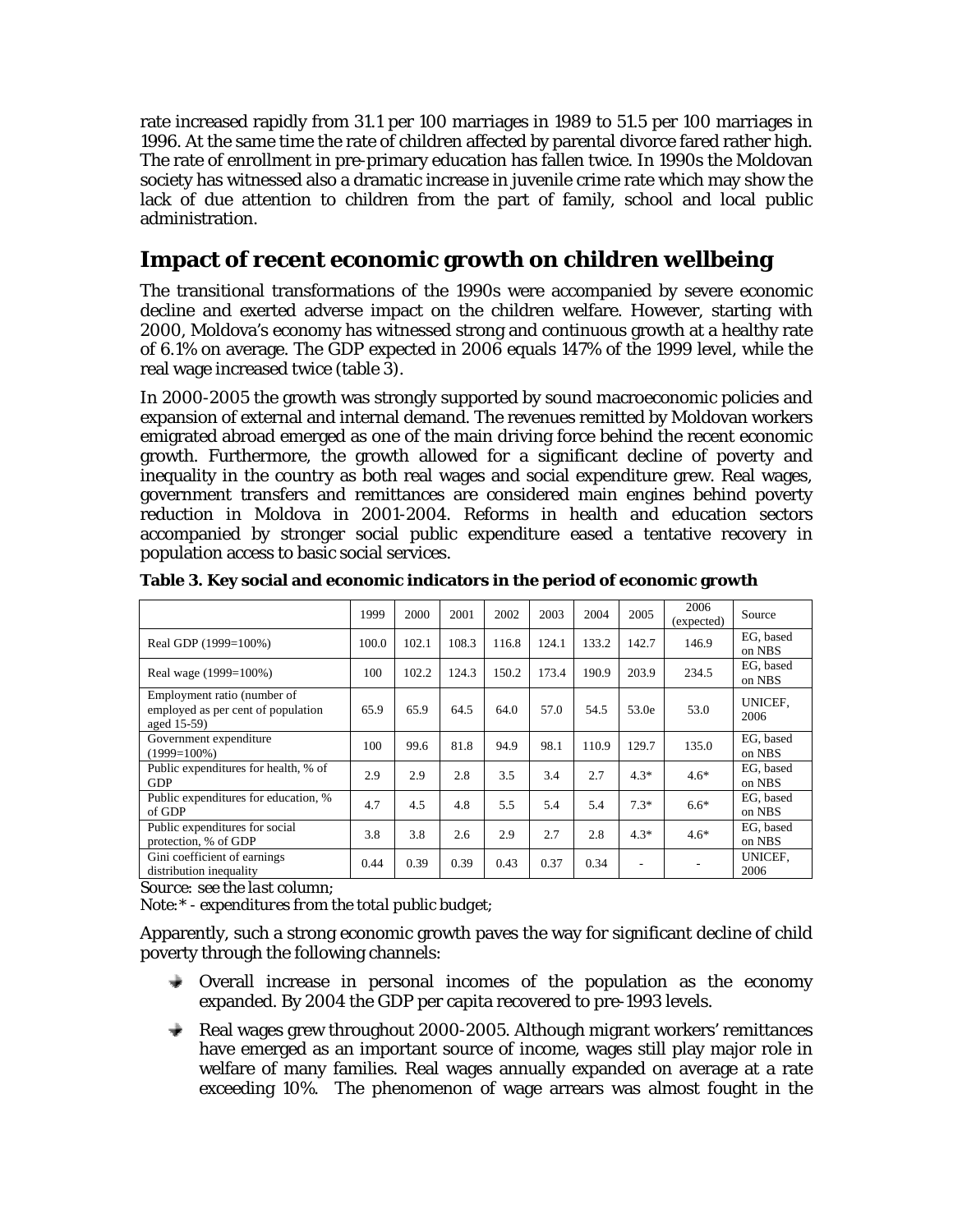private sector; however they still remain high in the public sector (about 5-6 % of the wage bill as of November 2006).

- $\rightarrow$  The volume of remittances sent my Moldovan migrant workers grew throughout the period, fueling domestic demand and lifting many families from poverty.
- Increasing budgetary revenues and social public expenditure. Since 2000 budget revenues expanded strongly and since 2003 budget deficits became a history. These developments helped recover social expenditure, share of government transfers and pensions in composition of income increasing continuously.

Under these circumstances, one may expect children welfare to significantly improve through increases both in parents incomes and state revenues, part of which could be employed to boost social spending for children. Indeed, a number of child welfare indicators improved. For instance, the infant and under-5 mortality rates have decreased in 1999-2004 (but in 2005 have slightly increased). The pre-primary education enrollment has also improved.

But looking beyond these numbers the picture seems to be much less rosy (table 4). The DTP immunization rate is yet quite low. As the number of divorces increased, a significant proportion of the children are affected by the families' disintegration. The enrollment in primary education has worsened, particularly in rural area. According to the latest poverty study by the World Bank, decline in the poverty rate started to slow by 2004.[10](#page-12-0) As for the juvenile crime, the indicator fares quite high and does not show any steady decline.

Preliminary data for 2005 shows even a small increase in the poverty rate, specifically in rural areas and small towns. The child poverty rate increased from 29.8% in 2004 to 34.5% in 2005. In other words, economic growth is almost not helping fight poverty anymore. Why then impact of the economic growth tends to become much less important over time?

|                                                                                                                | 1999 | 2000  | 2001 | 2002  | 2003 | 2004 | 2005 | Source                                 |
|----------------------------------------------------------------------------------------------------------------|------|-------|------|-------|------|------|------|----------------------------------------|
| Infant mortality rate, per 1000 live-<br>births                                                                | 18.2 | 18.3  | 16.3 | 14.7  | 14.4 | 12.2 | 12.4 | UNICEF, 2006, for<br>2005-NBS          |
| Under-5 mortality rate (per 1,000)<br>live births)                                                             | 23.9 | 23.3  | 20.3 | 18.2  | 17.8 | 15.3 | 15.7 | UNICEF, 2006, for<br>2005-RNDU, 2006   |
| DPT immunization rate (per cent of<br>children under 2 immunized against<br>diphtheria, pertussis and tetanus) | 97.0 | 94.5  | 95.6 | 98.1  | 98.3 | 97.2 | ٠    | <b>UNICEF, 2006</b>                    |
| General divorce rate (per 100<br>marriages)                                                                    | 37.9 | 44.8  | 51.3 | 58.6  | 58.8 | 59.3 | 53.3 | UNICEF, 2006, for<br>2005 - RNDU, 2006 |
| Rate of children affected by<br>parental divorce (per 1,000)<br>population aged 0-17)                          | 7.6  | 7.8   | 8.3  | 7.6   | 8.2  | 7.2  |      | <b>UNICEF, 2006</b>                    |
| Pre-primary enrolments (net rate,<br>per cent of population aged 3-6)                                          | 32.7 | 38.5  | 42.4 | 54.0  | 58.7 | 63.7 | 68.6 | NHDR, 2006                             |
| Basic education enrolment (net rate,<br>per cent of population aged 7-15)                                      |      | 93.5  | 92.4 | 92.4  | 92.4 | 91.0 | 87.8 | NHDR, 2006                             |
| Registered juvenile crime rate (per<br>$100,000$ population aged $14-17$ )                                     | 928  | 1,007 | 912  | 1,014 | 864  | 991  |      | <b>UNICEF, 2006</b>                    |
| Child poverty rate, %                                                                                          |      |       |      | 46.3  | 32,6 | 29,8 | 34.5 | EG, 2006                               |
| General poverty rate, %<br>$\mathbf{r}$                                                                        |      |       |      | 40,4  | 29,0 | 26,5 | 29,1 | EG, 2006                               |

**Table 4. Children wellbeing indicators in late transition in Moldova** 

*Source: see the last column;* 

<span id="page-12-0"></span> $\overline{a}$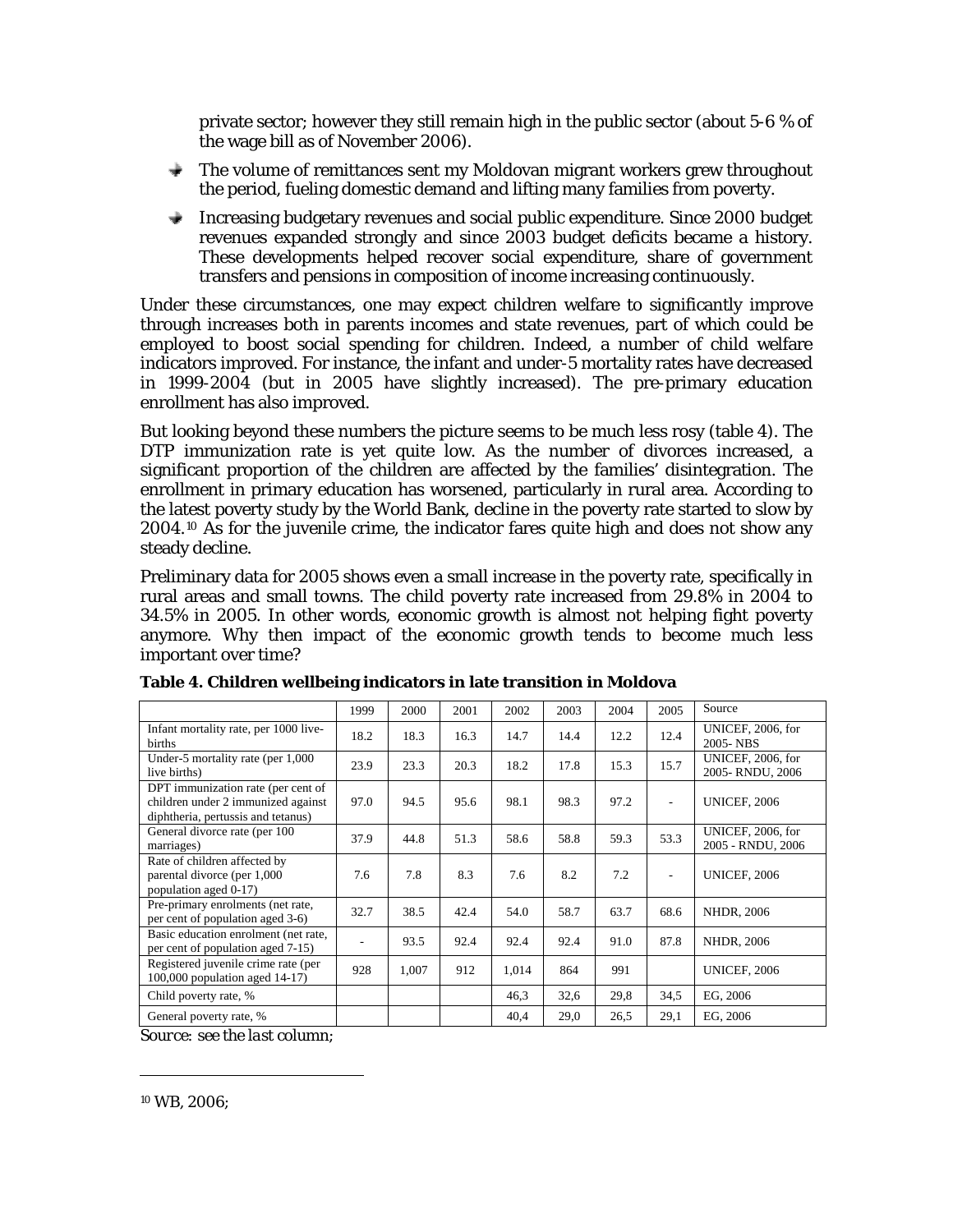First of all, modernization of the economy has been slow. Some changes in structure did take place and the tertiary sector increased its contribution to the overall growth at the expense of agriculture and industry (in particular, transport, telecommunications, real estate). Nonetheless, agriculture whose contribution to the growth was most volatile and in continuous decline still employs a disproportionately large share of the labor force (40.7% in 2005). That means that incomes of a quite big proportion of population employed in agriculture grew much slower than those of employed in other sectors. This, in turn, may well imperil prospects for child poverty reduction in Moldova as 2/3 of the children live in rural area.

Thus, the economic growth has been lopsided geographically. It turned out to be mainly confined to major cities, leaving most of small towns and country side in the doldrums.

No surprise, most of the poor reside in rural areas and small towns, 42.5% and 48.5% of the poverty rate, respectively. At the same time majority of the children live in rural areas and small towns facing increasing poverty-driven risks. While, poverty rate continued to decline in 2004-05 in large cities, this was not the case of rural areas where poverty rate started to grow again in 2004. The aforementioned World Bank study on poverty finds fall in farm incomes as main culprit for reverse of decline in rural poverty. So far, the current economic evolutions give no hope for change in this respect. This means that rural poverty trends will reinforce themselves making the task of tackling it much more difficult. No wonder, the enrollment in education of the rural children is lower than of urban ones.

Normally, such a situation in agricultural sector would lead to reallocation of labor from less efficient sectors of economy to more efficient ones, followed by gains in labor productivity and real wages. In fact, as data show share of labor force employed in agriculture dropped by 10% in 2000-2005. However, here comes the second snag: as economic growth has failed to translate into sustainable job creation in other sectors, labor shed in agriculture and other shrinking sectors had no other option but to leave the country.

Secondly, the economic growth is heavily dependent on the remittances of Moldovan workers. According to official estimates, remittances contributed 31% of GDP growth in 2005. Furthermore, remittances played crucial role in raising incomes and poverty reduction in recent years in Moldova. However, this can hardly be considered a sustainable path for growth as remittances flow may be easily reversed in the future. With no structural changes, leading to enhanced international competitiveness and shifting to export-led growth the current economic expansion is poised to flatten at best.

Moreover, some important trends emerge regarding the direction of migrant workers' remittances. Data show that from recent increase in volume of the remittances flows benefited mostly the wealthier parts of population.<sup>[11](#page-13-0)</sup> That means that impact of the remittances on the poverty reduction decreases even if the current volume of flows will be maintained.

Finally, another engine of poverty reduction – government transfers are deemed to have increasingly limited impact over poverty. Two factors are here at play.

Firstly, social assistance transfers are fragmented: In Moldova there are 15 social assistance benefits with a range of eligibility criteria and processing procedures which make the system highly inert and inefficient.

 $\overline{a}$ 

<span id="page-13-0"></span><sup>11</sup> WB, 2006;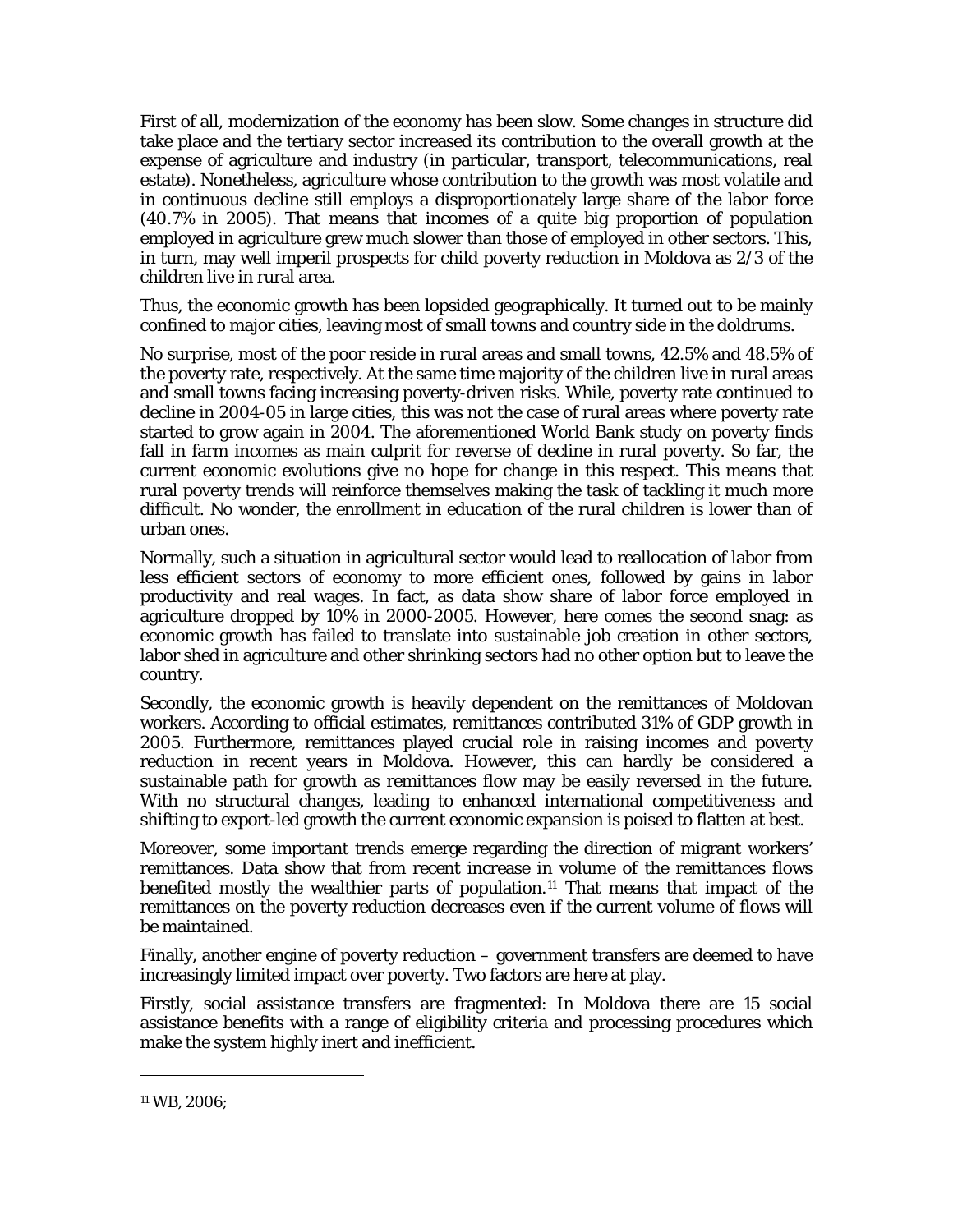<span id="page-14-0"></span>Secondly, most benefits, including child benefits, are targeted not by income but by category, meaning that assistance is directed to children from well- and worse-off families alike. Therefore, important part of this assistance is wasted, failing to improve significantly the welfare of the children in need.

# **Changing social landscape**

The social landscape has changed significantly as result of profound economic and political transformations in Moldova. These changes have affected tremendously the Moldovan children. Most of these changes took form of weakening family ties and changing social and economic behavior. It is clear that such trends have affected significantly the children welfare. This section analyses the most important social changes affecting children in Moldova which are not addressed adequately by the Government.

### *From welfare to austerity*

The social impact of the transitional reforms is overwhelming. For Moldovan families it was very difficult to get accustomed to the new "austerity state" after they have enjoyed living under a "welfare state" in the Soviet past. The Soviet family assistance system was generous indeed, including such benefits as payments for sick leave and maternal leave, child-birth and child-rearing benefits, discounts for kindergartens, free access for children in summer camps and sanatoria, significant payments for disability and others. Children and youth used to enjoy multiple opportunities of extra-curricular activities. Teachers and medical doctors, especially in country-side, used to receive a number of subsidized goods and services (such as coal, electricity, cars etc.). These benefits were paid by central and local governments and by enterprises. But with advancement of economic, social and institutional reforms all these benefits were gone.

As our interviewees have shown, the social costs related to transition from welfare state to austerity state are very high. One of these costs is the changing reproduction behavior. The young families do not want anymore to have many children. In 1997 there were about 45.6 thousand children born, while in 2002 – 35.7 thousand. The indicator started to increase again only in 2003. As result of changing socio-economic regime an increasing number of families found out that they were unable to care for their children. In 1993-2004 the rate of institutionalized children increased dramatically from 547.8 to 854.6 per 100.000 population aged 0-17[12](#page-14-1).

### *Evolving gender roles*

Traditionally in Moldovan families the men were the family breadwinners, while the mothers cared for children and household. But with advancement of economic reforms the Moldovan men started to enjoy salaries much lower then in the past. As difficulties of transition multiplied, women have had to take more responsibility for the family prosperity and to become economically more active, even though not necessarily in the official sphere. An indicator of increased women responsibility is the fact that about 35% of Moldovan migrants are women, one of the highest indicators in Europe<sup>[13](#page-14-2)</sup>.

The speed of changing patterns of family breadwinning has affected the emotional ties, not necessarily in a positive direction. Some researches assert that the tensions arising

<u>.</u>

<span id="page-14-1"></span><sup>12</sup> UNICEF, 2006.

<span id="page-14-2"></span><sup>13</sup> CBS-AXA, 2005.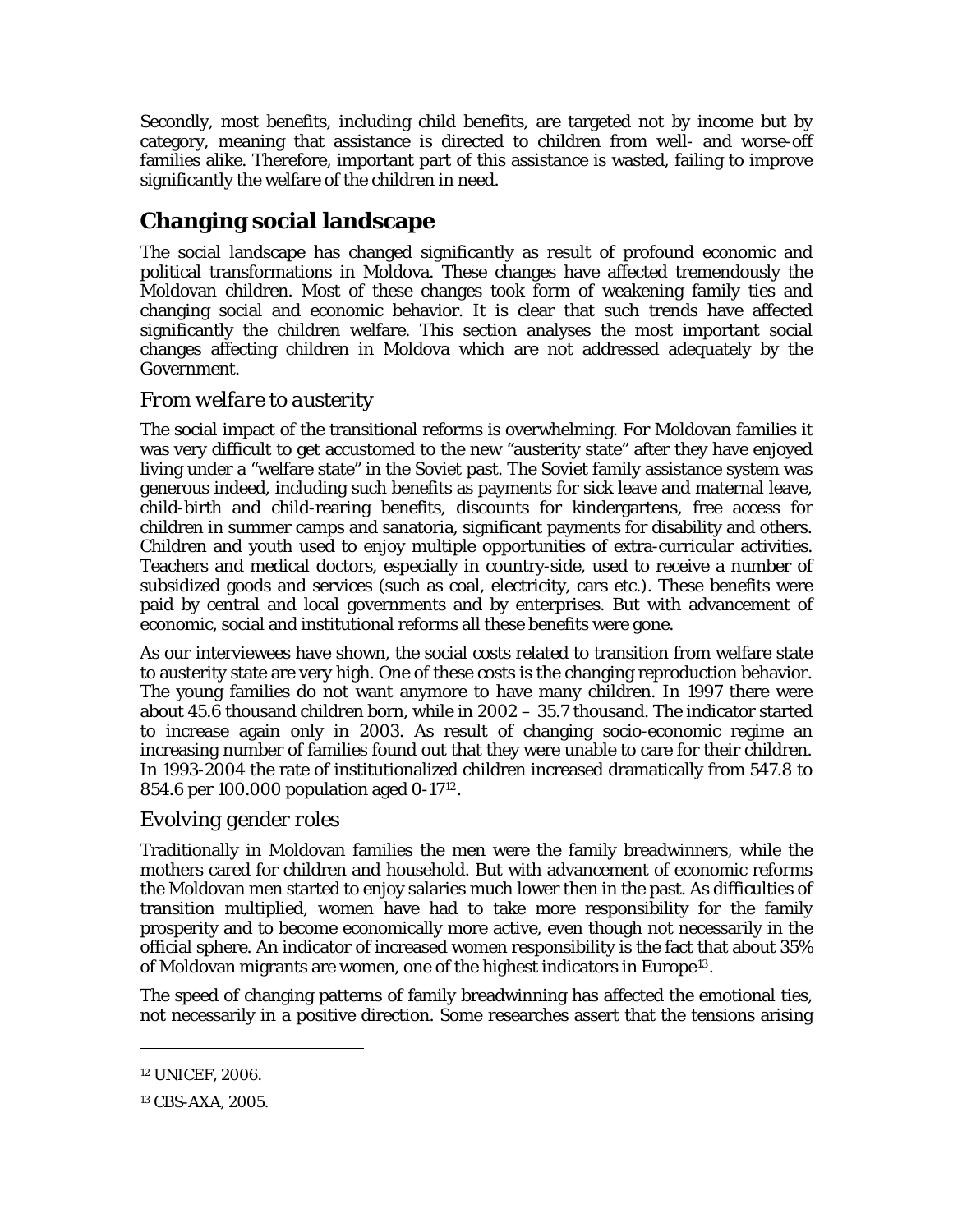<span id="page-15-0"></span>from evolving gender roles conspired with the permanent stress of parents in finding a solution to earn money and have contributed to family stress, violence and even disintegration $14$ .

### *Family's disintegration*

In 1997 the rate of divorce was about 45 cases per 100 marriages and it increased almost constantly until 61 in 2005. In rural area the rate of divorce increased particularly fast, from 7.3 in 1997 to 29.0 in 2005. A higher number of children in Moldova have suffered from divorce of their parents. According to statistical data, almost one third of the divorcing spouses have children.

There are many studies claiming that the migration and other social distress associated with reforms have directly contributed to the fast rising rate of divorce. The migrants themselves believe that migration affects negatively the family strength<sup>[15](#page-15-2)</sup>. According to some estimates, the migrants with families account for  $62\%$  of the total migrants<sup>[16](#page-15-3)</sup>. The physical and emotional separation of the spouses leads to divorces. Indeed, after 1999 in Moldova there is clear correlation between the outflows of migrants and rate of divorce.

#### *Effects of migration*

Officially there are about 394 thousand Moldovan citizens working abroad<sup>[17](#page-15-4)</sup>. Other estimates on the migration potential from Moldova rise as high as 550-600 thousand citizens[18](#page-15-5). Effects of migration on children are very significant. As described above, the migration is one of the factors determining family disintegration.

Besides being a factor determining the formal divorce of spouses the migration contributed to children emotional distress in another way. As result of migration a very large number of children live in families where one or both parents are missing. According to the HBS 2005 as many as 16% of total children aged 0-18 are living in families where one or both of the parents were missing because of migration. Many children left behind by their parents are living emotionally and morally poor life after their parents left.

Migration influences negatively the relationship between parents and children and creates a sense of constant economic dependence among children and youth. Migration adversely impacts on community and family fabric, leaving many children with no social support of last resort.

Even though the migrants children are on average less poor than others, this is not necessarily always the case. Usually, the children of just left migrants are deprived of

l

<span id="page-15-1"></span><sup>14</sup> De Soto and Dudwick, 1997.

<sup>15</sup> Ghencea and Gudumac, 2004.

<span id="page-15-3"></span><span id="page-15-2"></span><sup>16</sup> CBS AXA, "Moldova Remittances Study", Client/Coordinator: International Organization for Migration (IOM), International Monetary Fund (IMF), European Commission Food Security Program, December 2004

<span id="page-15-4"></span><sup>&</sup>lt;sup>17</sup> NBS /National Bureau of Statistics/ "Labour force in Republic of Moldova – employment and unemployment. Year 2005", informative note no. 09-01/47 of March 30m 2006, accessible at [http://www.statistica.md](http://www.statistica.md/dates.php?lang=ro&ct=21), 2006.

<span id="page-15-5"></span><sup>18</sup> CBS AXA, "Moldova Remittances Study", Client/Coordinator: International Organization for Migration (IOM), International Monetary Fund (IMF), European Commission Food Security Program, December 2004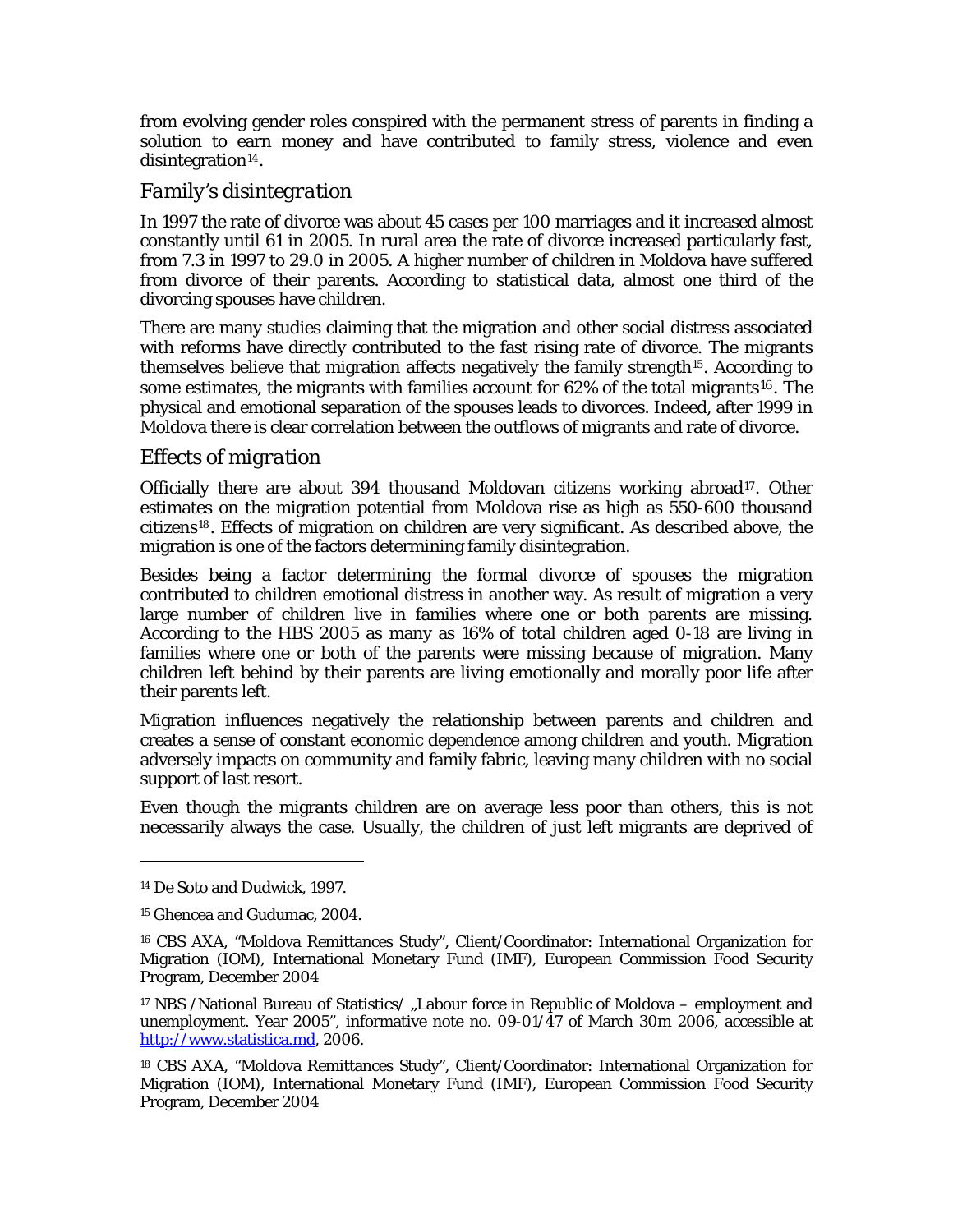<span id="page-16-0"></span>means. These children form a particular risk group for trafficking being more susceptible to traffickers' enticements of big yearnings. Frequently the children of migrants abandon the school, encounter difficulties in communication and socialization and are prone to various delinquencies.

Migration also implies exodus of qualified personnel from education and health care institutions, thus influencing negatively education and health outcomes for children.

### *Alcoholism and drug-dependency*

Such social diseases as alcoholism and drug-dependency are considered good indicators of social stress associated with fundamental changes and denote the responsibility of the people regarding their family. Obviously the alcohol and drugs taken by parents have negative effects on children and frequently the children themselves end up by becoming alcoholic or drug-dependent. Commonly, the alcoholism and drug-dependency account for the poor material, emotional and moral situation of the affected families. As consequence, children from such families often abandon the school or even the families and take the begging and vagrancy way. As a rule, these children are more exposed to the risk of being trafficked or involved in criminal activity.

Surprisingly, in Moldova the number of persons with alcohol-related diagnosis (set for the first time) has decreased from 127 cases per 100 thousand inhabitants in 1990 to 77 in 1999 but afterwards it increased to 85 cases in 2005. As for the drug-dependency, the annual number of drug-dependants (with the diagnosis set for the first time) has increased almost constantly from 1.9 cases in 1990 to 36 cases in 2003 and 23 in 2004. However, in both cases the extent of phenomena as well as their impact on children may be significantly underestimated by official figures.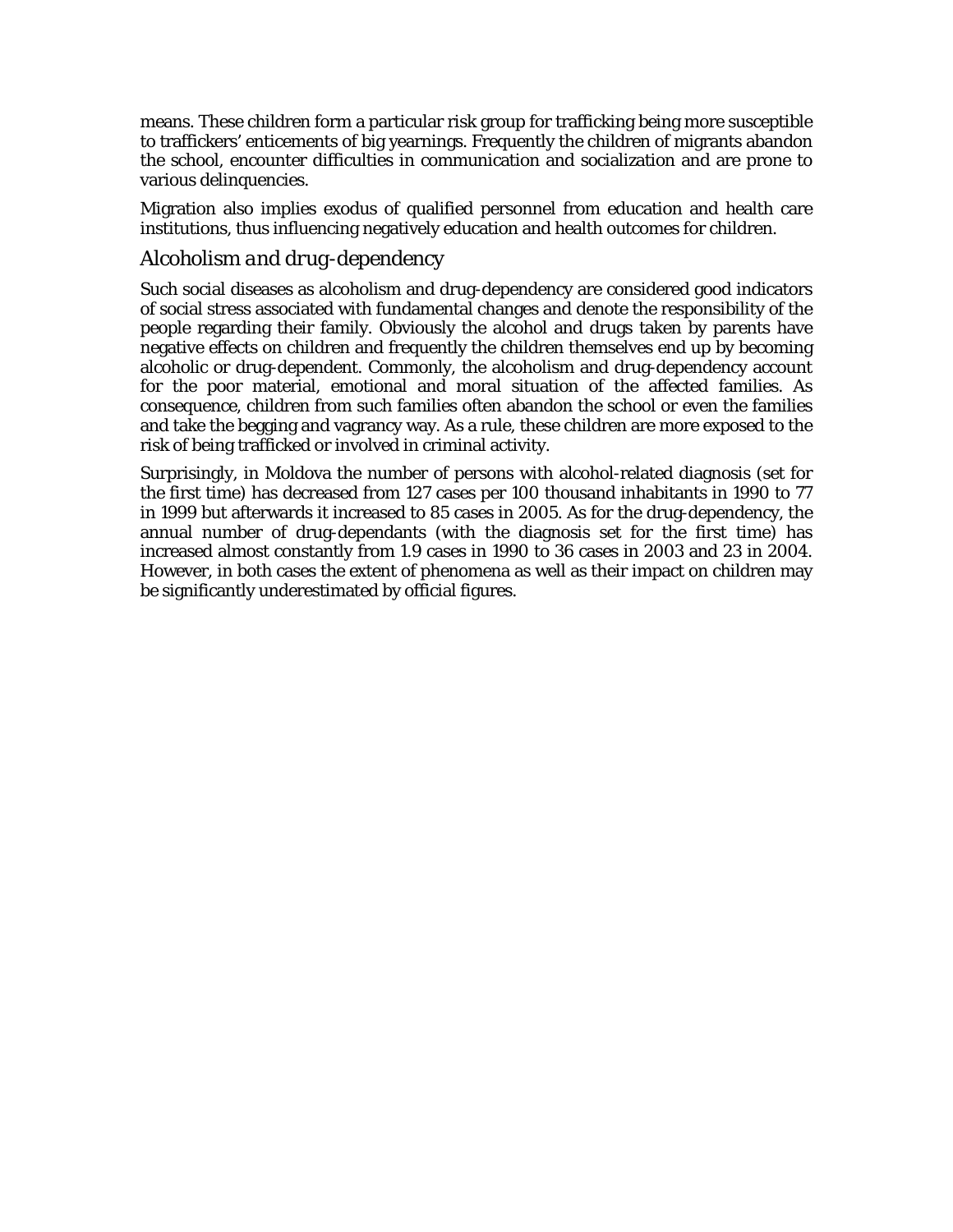# <span id="page-17-0"></span>**Chapter 2. Main issues affecting children in Moldova**

*Based on previous chapter, the second chapter analyses the most significant issues that affect children wellbeing nowadays in Moldova. These issues are child poverty, the poor (even though improving) child and maternal health, the problems of the education, domestic and social violence against children, the child trafficking and child labor, the juvenile delinquency and social marginalization of the children living in residential institutions.* 

# **Child poverty**

Child poverty is not studied adequately in Moldova. The Household Budget Survey is not representative for the children population of the country. However, some clues on child poverty can be gained from this statistical tool. While generally decreasing in the last four years, the child poverty in Moldova is still high. Moreover, in 2005 the positive changes reversed. In 2005 the incidence of absolute and food poverty among children (34.5% and 20% respectively) was apparently higher than among the general population (29.1% and 16.1% respectively).

#### **Chart 1 Child poverty indicators**





Currently there is a clear differentiation of the child poverty based on a number of criteria. Basically, the child poverty in Moldova seems to be determined by 3 underlying factors: 1) lack of jobs for parents, especially in rural area, 2) poor targeting of social protection policy and 3) poor intra-household distribution of revenue. By residence area, the highest risk of child poverty is in the country-side where 41% of the children are poor; in small towns the children poverty incidence is 36.2%, whereas in the two large cities (Chisinau and Balti) – 7.7%. The larger the family, the higher is the poverty risk. Also, the infants face a higher risk of poverty than children of other ages. The least exposed to poverty are children in families with advanced educational background. Children growing in families with migrants tend to be less poor in monetary terms than their peers in non-migrant families.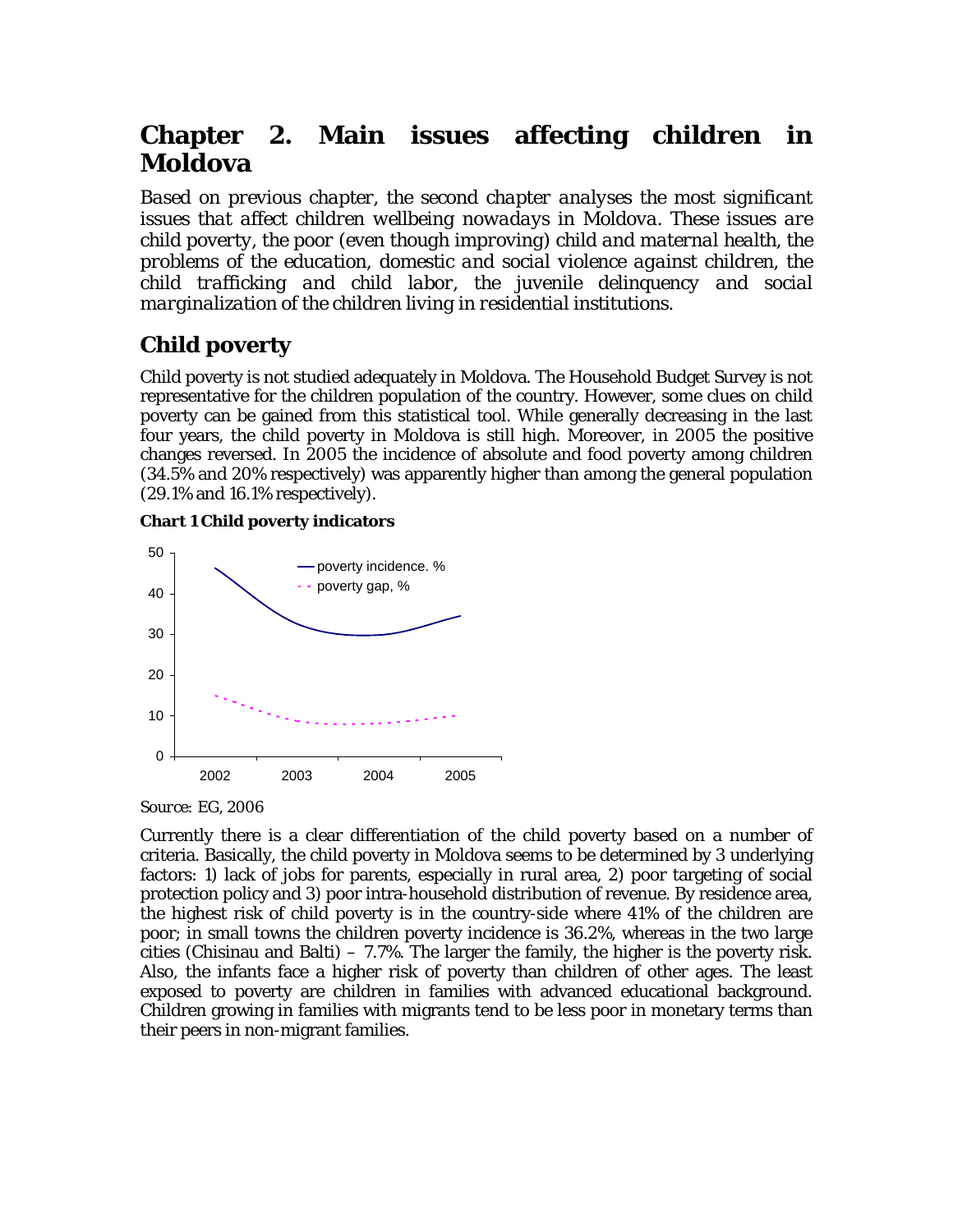# <span id="page-18-0"></span>**Child and maternal health**

The basic child and maternal health indicators display a long-term improving trend, even though less steady in case of maternal mortality. In the first part of the transition the decline in child mortality rate may have been a result of the declining fertility rate. In the second part of the period, both economic growth that enabled an increasing funding of the sector and the sectorial reforms that improved the health system performances may have contributed to positive change. The prenatal assistance improved gradually over 2000-2005, there have implemented programs of immunization and introduced protocols of maternal and child assistance.



**Chart 2 Child and maternal health indicators** 

Despite significant decline, the current level of child and maternal mortality is high and overall Moldovan performance fares quite poorly in comparison with CEE[19](#page-18-1), not mentioning the EU-15. For instance, in the CEE countries in 2004 the rate of infant mortality was 8.6 per 1000 live-births, whereas in Moldova – 12.2. The CEE maternal mortality rate was 13.6 per 100000 live-births, whereas in Moldova – 23.5; the CEE under-5 mortality rate was 10.6 per 100 live-births, whereas in Moldova – 15.3.

Child and maternal mortality rates are basic indicators of the overall development of a given country. The higher child mortality in Moldova tells about the poorer performance of health sector and poorer quality of life as compared to CEE countries. In case of the maternal mortality, it is to a large extent determined by the fact that about  $\frac{1}{4}$  of deaths are taking place outside the hospital, because the pregnant women and their relatives do not know how to identify the problems that may affect the women life.

# **Education**

 $\overline{a}$ 

Education is one of the most expensive item of the public budgets and its funding has been increasing lately. However, the performance indicators of the education system are still very mixed. The enrollment have increased at the bottom and upper level of the system (pre-primary and university), whereas in intermediary levels the changes are not

*Source: UNDP, 2006* 

<span id="page-18-1"></span><sup>19</sup> The CEE countries include: Czech Republic, Hungary, Poland, Slovakia, Slovenia, Estonia, Latvia, Lithuania, Bulgaria, Romania, Albania, Bosnia-Herzegovina, Croatia, FYR Macedonia, Serbia and Montenegro, Belarus, Moldova, Russia and Ukraine.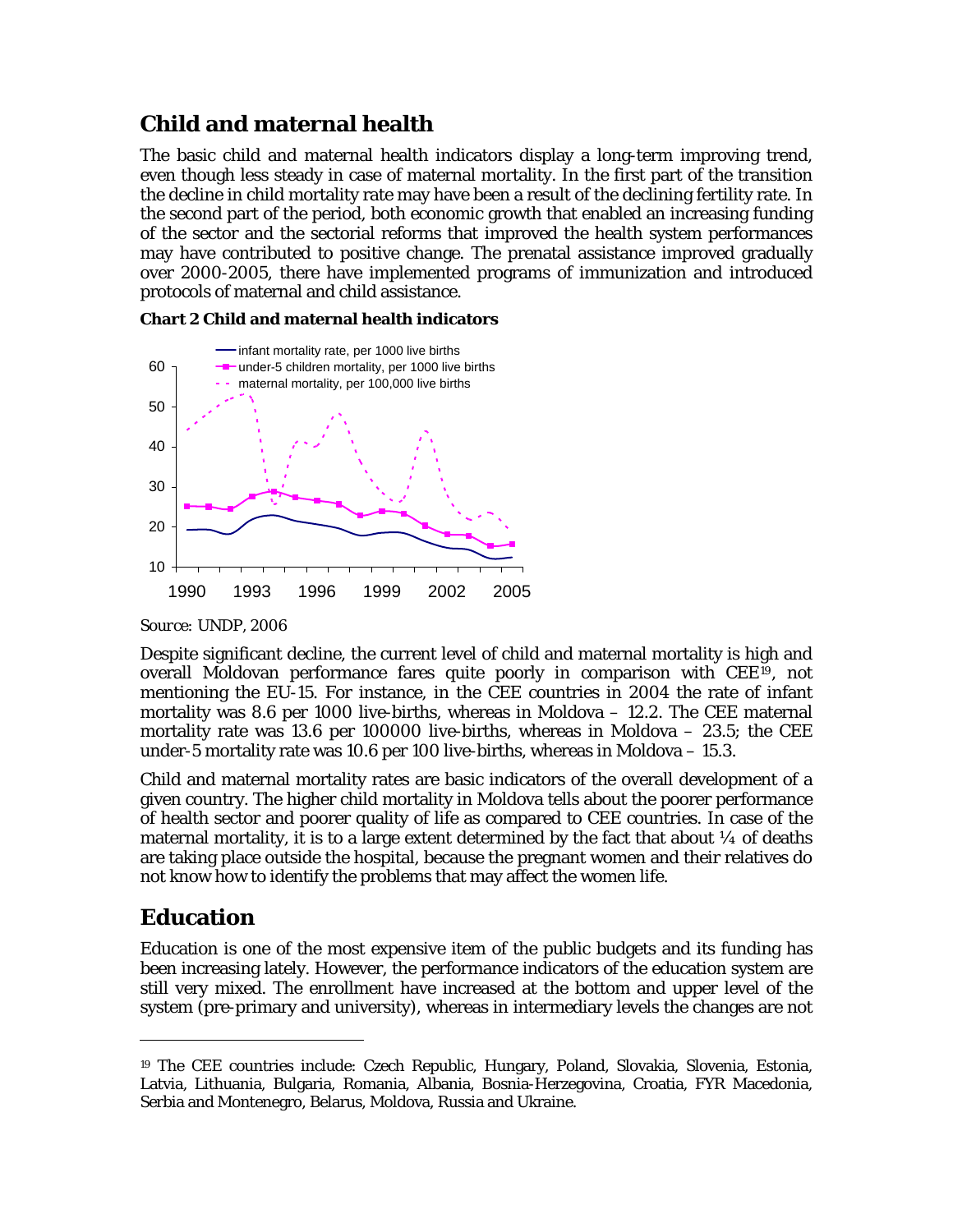<span id="page-19-0"></span>as positive. After a significant decline in 1990-1999 the enrollment in primary education started rising strongly in 2000 and currently is slightly above the CEE average. This trend reflects increasing public and private funding of the kindergartens and improvement of the infrastructure and nutrition. However, the access to pre-primary education is much lower in rural area than in urban one and this is the layer where efforts should be deployed in order to increase the enrollment.



#### **Chart 3 Gross rates of education enrollment**

*Source: UNICEF, 2006;* 

The decreasing enrollment in upper-secondary education is mostly explained by economic difficulties that families are facing. Another reason for a low-rate enrollment in upper-secondary education, especially in rural area, consists in lowering technical and material conditions of rural schools (lack of adequate heating, modern textbooks) and in continuous leaving of teachers. Vocational education is also a "falling star" because of the outdated curricula and training equipment not providing professional skills that employers are looking for. For this reason, a large number of children aged 15-16 are living annually the education system without any professional training. Most of the time they find an occupation in agricultural or households activities (girls) or are going to other countries (mostly men and mostly in low-paid informal jobs in construction sectors in Russia, Ukraine and Romania).

The steady increase in university enrollment is linked with the prestige of having high education (particularly in such fields as economics, law, international relations), but the link of the academic curricula with the realities of domestic and international labor market is very weak. As the poorest children are living the education system after completing their primary education, it is clear that the higher education is accessible only to the relatively well-off children.

### **Home and social violence against children**

The domestic violence against children seems to be a phenomenon deeply enrooted in family and social behavior in Moldova. Children are frequently exposed to physical violence from their parents. Beating as punishment is used by about 40% of parents of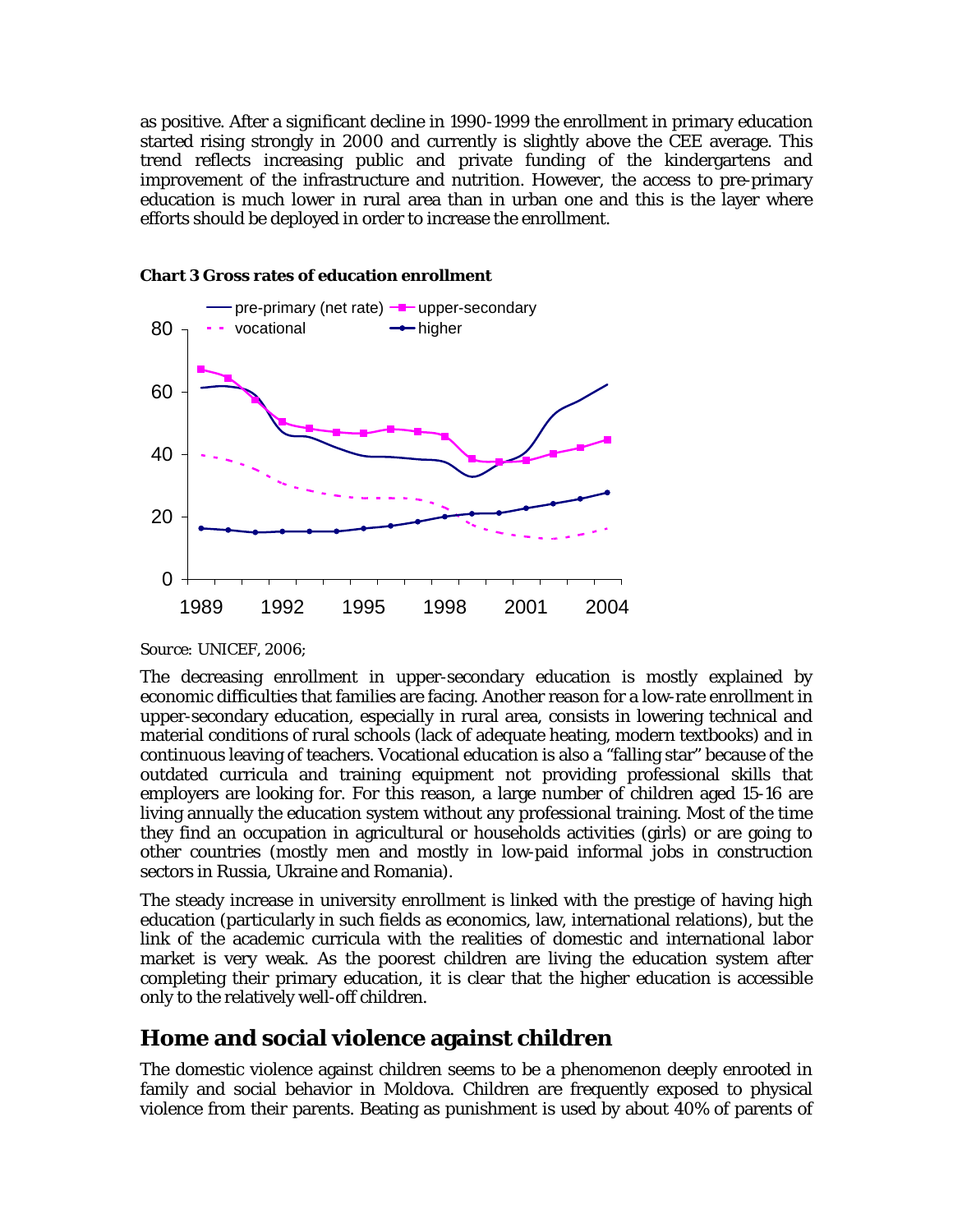<span id="page-20-0"></span>the children between 0 and 7 years. According to a study each  $6<sup>th</sup>$  child has declared to be a victim of physical violence applied by parents<sup>[20](#page-20-1)</sup>. The causes of violence are diverse: penalty for disobedience, punishment for non-fulfillment of tasks, uncontrolled behavior of emotionally tired or alcoholic parents and others.

According to some estimates, more than 67% of the children are exposed to at least one form of abuse, including 53% to physical and 33% to emotional abuse[21](#page-20-2). The *Evaluation Study concerning Child Abuse in the Republic of Moldova* shows that there are also many children victims of sexual violence, both among boys and girls, not only outside but inside family as well<sup>[22](#page-20-3)</sup>. Frequently this occurs in families consisting of only one parent, the second one working abroad on long-term or even being remarried there.

The social (outside the family) violence against children is also high. According to the Ministry of Interior data, during the first four months of the 2006 year, there were open 179 cases on different offences and crimes committed against children, including murders, rapes, robberies and harms of different degree.<sup>[23](#page-20-4)</sup> Other institutions where children frequently became subjects to physical and verbal abuse are kindergartens, schools and residential institutions. Nevertheless, there is no statistical data regarding the incidence of these forms of abuse in the institutions of education system.

# **Child trafficking**

 $\overline{a}$ 

At the same time with the phenomenon of human trafficking in Moldova has developed the child trafficking. Although still does not exist a precise information about the magnitude of child trafficking and a strong mechanism recording the incidence of trafficked children, this information can be inferred from the reports and studies developed by IOM and various local NGOs.

Thus, according to a 2005 Country Report on victims of trafficking for the Republic of Moldova, elaborated by IOM, the children account for 10 to 15% of the victims of labor and sexual exploitation.[24](#page-20-5) The children are both internally and externally trafficked. Children were mostly present among victims trafficked for begging and delinquency – accounting for 50% in 2002, 35.7 % in 2003 and 39.1 % in 2004. However, the children, especially girls, are trafficked for sexual exploitation as well. The same IOM report shows that during 2002-2005 the percentage of trafficked children for sexual exploitation constantly grew from 6.7% in 2002 to 8.1% in 2003, reaching 10.3% in 2004 and keeping the same incidence of 10% in 2005. Similarly, the number of children trafficked for labor purpose has grown throughout the 2000-2005 years from none in 2000 to 15.8 % in 2003 and 15 % in 2004.

Although all children on the grounds of their naivety, low education level, lack of experience and negotiation skills represent a vulnerable target group for traffickers there

<span id="page-20-1"></span><sup>20 &</sup>quot;Taking care and early Developing of children in Moldova" UNICEF Moldova, Chişinău, 2004

<span id="page-20-2"></span><sup>21</sup> The Process of Strategic Planning for NGOs from Social Domain, June-July 2004, [www.credo.md](http://www.credo.md/)

<span id="page-20-3"></span><sup>22</sup> Evaluation Study concerning Child Abuse in the Republic of Moldova, The National Center of Child Abuse Prevention;

<span id="page-20-4"></span><sup>23</sup> Ministry of Interior, http://www.mai.md/ordine\_publica/discurs/

<span id="page-20-5"></span><sup>24</sup> Surtees Rebecca, "Second Annual Report on Victims of Human Trafficking in South-Eastern Europe, 2005, Country Report: Republic of Moldova", IOM, 2005.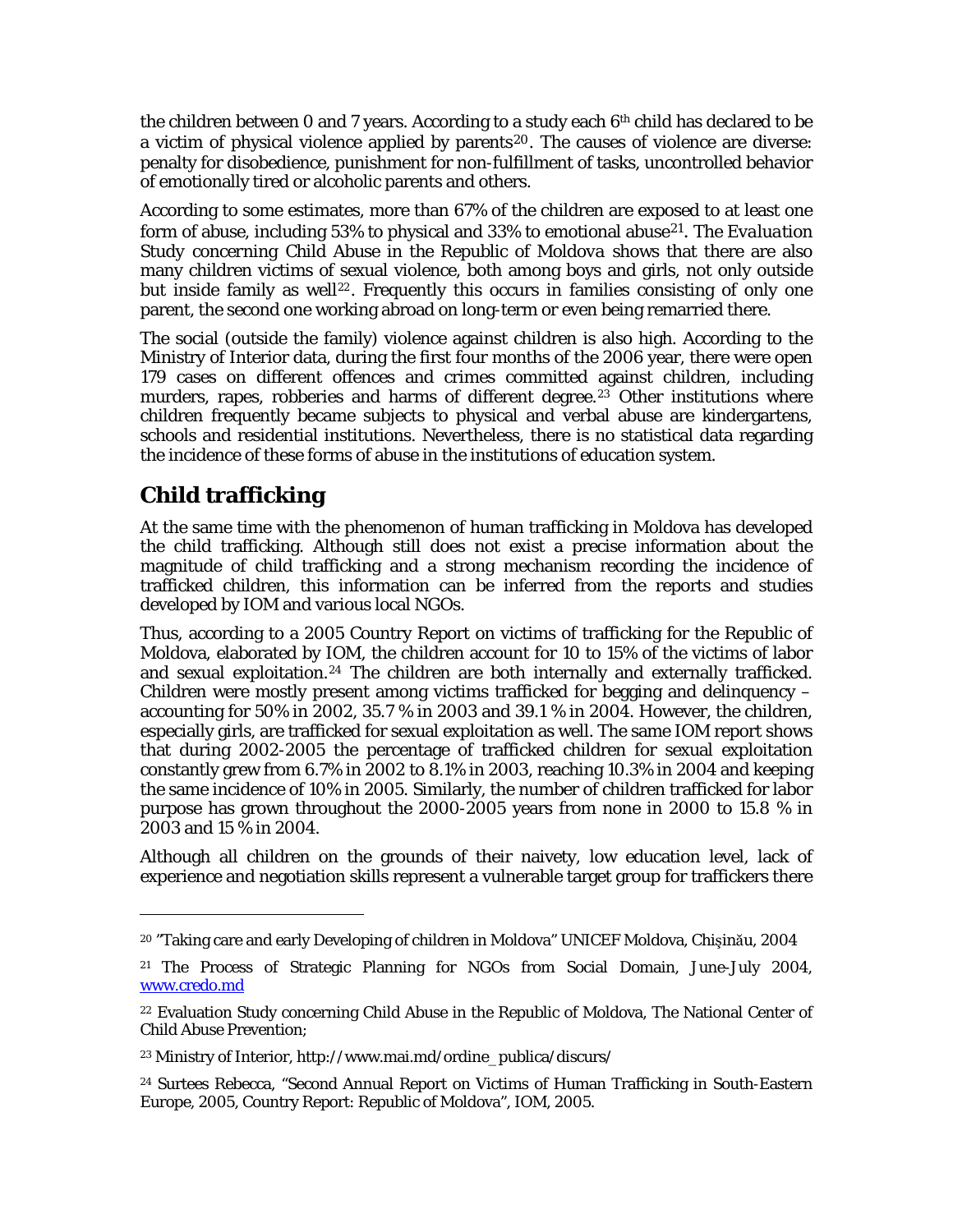<span id="page-21-0"></span>is a risk group of children particularly vulnerable to trafficking. These are children leaving in poor regions (rural or district centers) originated either from residential institutions or from a socially vulnerable, dysfunctional or one-parent family, families where child is abused or is in the custody of relatives, acquaintances, neighbours (parents being abroad), who have a low level of education and who want to earn money. In their opinion, the travel abroad represents the easiest way to make money.

During the trafficking the children are subject of constant physical and psychological abuse. The mistreatment, overwork, compulsory drugs and alcohol consumption gravely affect the health of trafficked children. All victims have their personality deeply affected. The major part of trafficked children return home with low self-respect and guilty conscience for the activity provide during the trafficking. It worsens the assimilation of values and skills, mutilating the perception about the life so much desired by humanity objectives concerning child development.

# **Child labor**

In Moldovan families, especially in the country side, children are frequently subject to hard physical work which is beyond their age. But the phenomenon is widespread also in urban area. About one quarter of the total Moldovan children aged 5-14 years are involved in labor activities<sup>[25](#page-21-1)</sup>. The Moldovan tradition legitimates children work as a model of education. In addition, children are used as additional labor force to increase the family income in economically difficult times. Frequently children are forced to abandon schools in order to contribute to agricultural works and frequently their labor activities are costly for their health.

# **Juvenile delinquency**

Prevention of juvenile delinquency is essential for the moral health of the growing generation. As official figures show, the level of juvenile delinquency in Moldova is quite high and is constantly increasing ([Table 5](#page-21-2)).

<span id="page-21-2"></span>**Table 5. Total number of offenders and rate of juveniles in the total number of offenders** 

|                           | 1999  | 2000  | 2001  | 2002  | 2003  | 2004  |
|---------------------------|-------|-------|-------|-------|-------|-------|
| Total number of offenders | 17701 | 20144 | 16695 | 18789 | 16598 | 18071 |
| Juveniles, (%)            |       |       |       |       |       | 17,6  |

*Source: Moldova in figures, National Bureau of Statistic of the Republic of Moldova, 2005* 

The main offence that minors commit is theft (38% of the total number of offences). The official statistic also reflect hooliganism with a share of 20% in total number of offences committed, drug-related cases (17%), physical assault (9%), robberies (7%), rapes (6%) and murders (3%) as frequent offences resulting from juvenile criminal activities. These data confirm that the level of criminality among juveniles is still quite high and the actions and measures undertaken by law enforcing agencies do not meet the current needs.

 $\overline{a}$ 

<span id="page-21-1"></span><sup>25</sup> UNICEF, Moldova: basic statistics.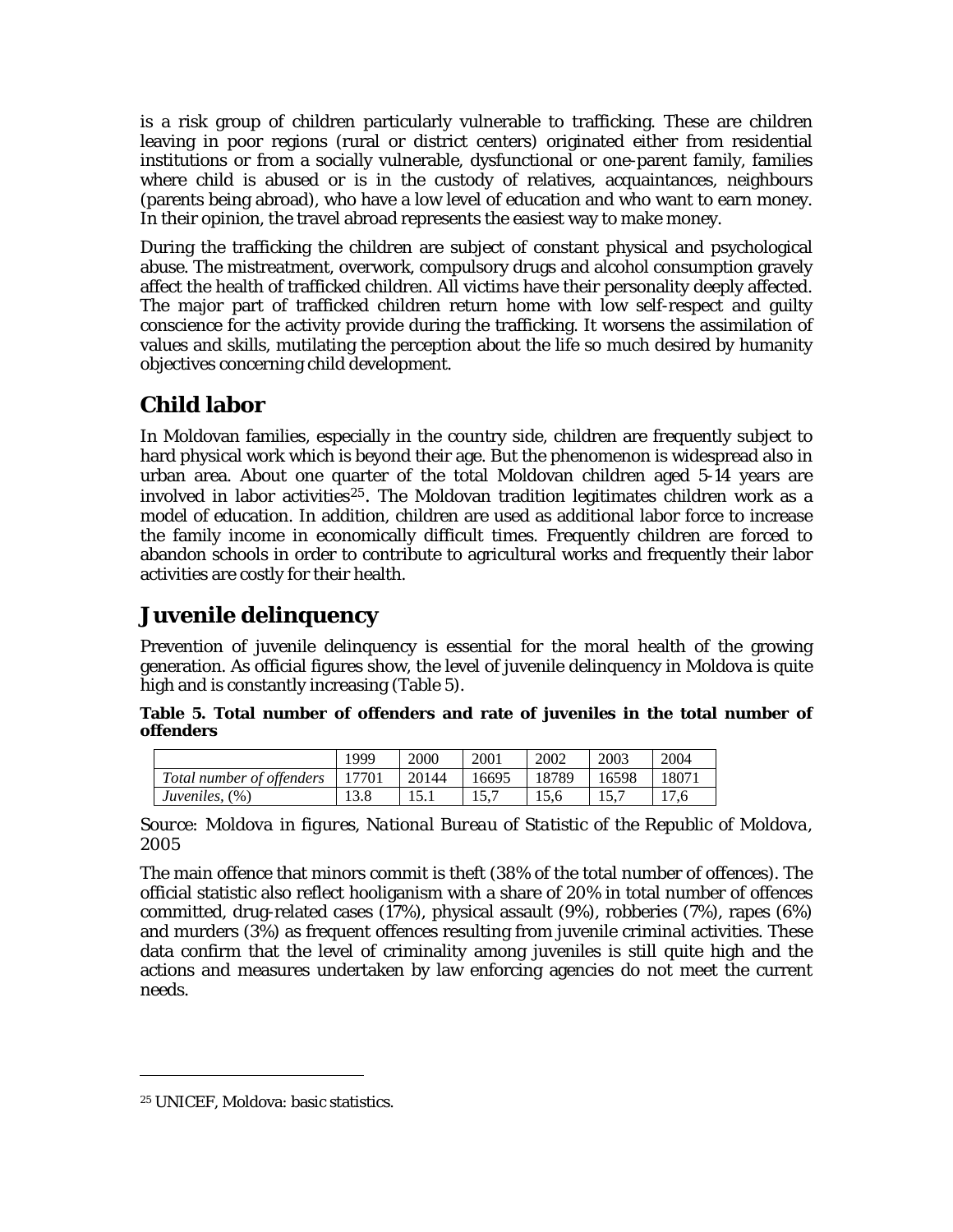<span id="page-22-0"></span>However, the number of detained minors has decreased from 92 in 2001 to 30 in 2005. Such reduction was achieved thanks to amendments to the penal code which is currently considered more in line with children rights.

The main causes of high incidence of delinquent behavior among children are the violence and cruelty witnessed by children in family, school or on the street; indifference of relevant social actors towards child problems; free access of minors to the purchase of alcoholic drinks; decreasing social role of the family and school institutions; lack of professionalism, human resources and means of competent bodies in solving the children's problems.

# **Social marginalization**

 $\overline{a}$ 

As many researches suggest the children in residential institutions and children in detention remain the most marginalized category among Moldovan children. Many of them risk to become victims of human trafficking or to become delinquents in the future.

In Moldova there are 68 residential institutions, including 63 which are subordinated to the Ministry of Education, Youth and Sport and 5 – to the former Ministry of Health and Social Protection<sup>[26](#page-22-1)</sup>. There were 12368 children living in residential institutions in 2005. What is the most striking is the fact that 85% of them have parents alive. About half of the children are placed in residential institutions because of unacceptable living conditions in their homes, deprivation of parental rights of their parents who frequently are alcoholic, detained or psychologically unable to support and to educate their children.[27](#page-22-2) Experts consider that more than half of these children could grow in their own families if the parents were more responsible.

Children in detention are a specific category of socially marginalized children. In Moldova there are no courts specialized in examining cases involving juvenile offenders. As a result often there are serious violations of children's rights in places of detention. The Institute for Penal Reform of Moldova has discovered many cases of violation of juveniles' rights, while periodically visiting the detention places of juveniles all over the country[28](#page-22-3). Most frequently the abuses are related to severe punishments applied to juveniles, long detention terms during case examination, low quality of legal assistance etc.

<span id="page-22-1"></span><sup>&</sup>lt;sup>26</sup> After the expected split of the Ministry of Health and Social Protection the Ministry of Health will likely get 3 residential institutions while the Ministry of Family, Child and Social protection will get 2 residential institutions.

<sup>27</sup> Ministry of Education, Youth and Sport of the Republic of Moldova, 2005

<span id="page-22-3"></span><span id="page-22-2"></span><sup>28</sup> Materials of the Forum "Juvenile Justice in Eastern and South-Eastern Europe", Chisinau, 2006, Institute for Penal Reforms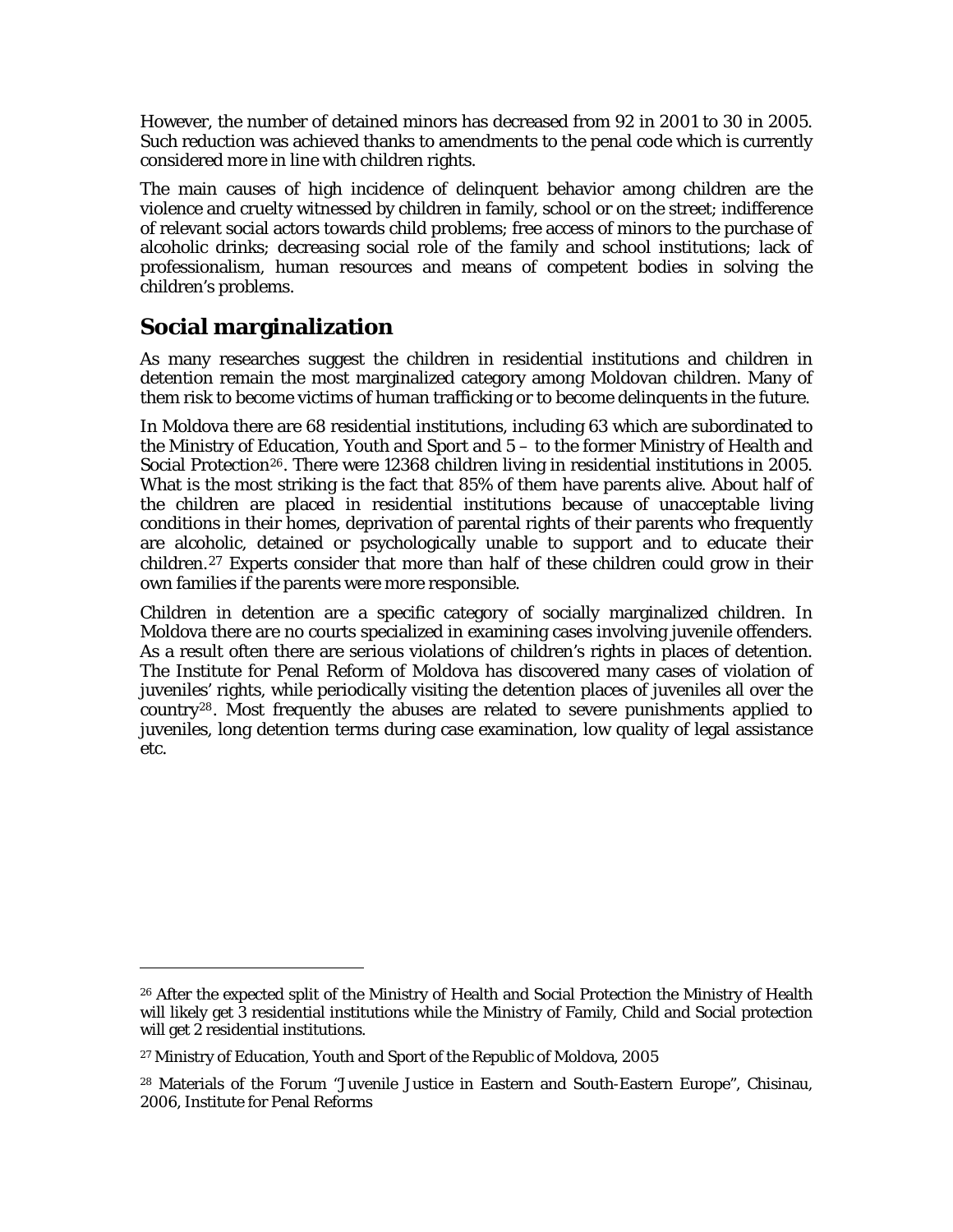# <span id="page-23-0"></span>**Chapter 3. Child protection: policy and legislative framework**

*This chapter deals chiefly with legislative and policy framework for child protection in Moldova. It will examine how the legislative framework addresses the challenges identified in the area of child protection. Finally, it will try to show how the child protection is reflected in the major strategic documents and plans for national development.* 

# **Legislative framework of child protection**

A series of laws and strategies comprise the legislative framework that outlines state's aims at ensuring child and family protection.

*Concept* and *Strategy on Family and Child Protection* are two main documents that outline state's vision and framework for future activities in this area.

*Concept on Family and Child Protection[29](#page-23-1)* aims to improve life quality of children and families, especially of those vulnerable. The concept also puts forward several important objectives in order to overcome the deficiencies in social protection. These objectives are: sustainable models of community-based social services, establishment of national system for monitoring and assessing state of the child and family, ensuring social integration of the children with special needs, enhancement of the family and community capacity in preventing social risks.

The subsequent *Strategy on the Family and Child Protection[30](#page-23-2)* makes a step further in this direction and puts an important emphasis on provision of access for children and families to the quality social services. No less important, it envisages harmonization of legislative framework and enhancement of institutional capabilities in order to achieve the set goals.

Unfortunately, as it often happens in the Republic of Moldova, practical steps in direction of the Strategy implementation are late. Also, because in Moldova there is no tradition of monitoring the policy social impact, it is very difficult to evaluate the results of the Strategy.

There is also a series of laws that regulate the state activities in the area of child and family protection. Again, because of the fragmented institutional responsibilities and lack of necessary statistical date, it is quite difficult to assess the effect of these laws on child welfare. Here are the most important excerpts from them:

*Law on Social Assistance* (no.547, 25.12.2003)*.* 

The law aims to define principles and objectives of social assistance, to establish feasibility criteria for the persons wishing to apply for social assistance, to outline services included in social assistance 'package', categories of beneficiaries, as well as requirements for the personnel of the social assistance system. The Law covers the following categories of beneficiaries: children whose health, development and integrity are at risk in the environment they dwell in; children from families that do not fulfill

 $\overline{a}$ 

<span id="page-23-1"></span><sup>29</sup> Government decision no.51, January 23, 2002.

<span id="page-23-2"></span><sup>30</sup> Government decision no.727, June 23, 2003.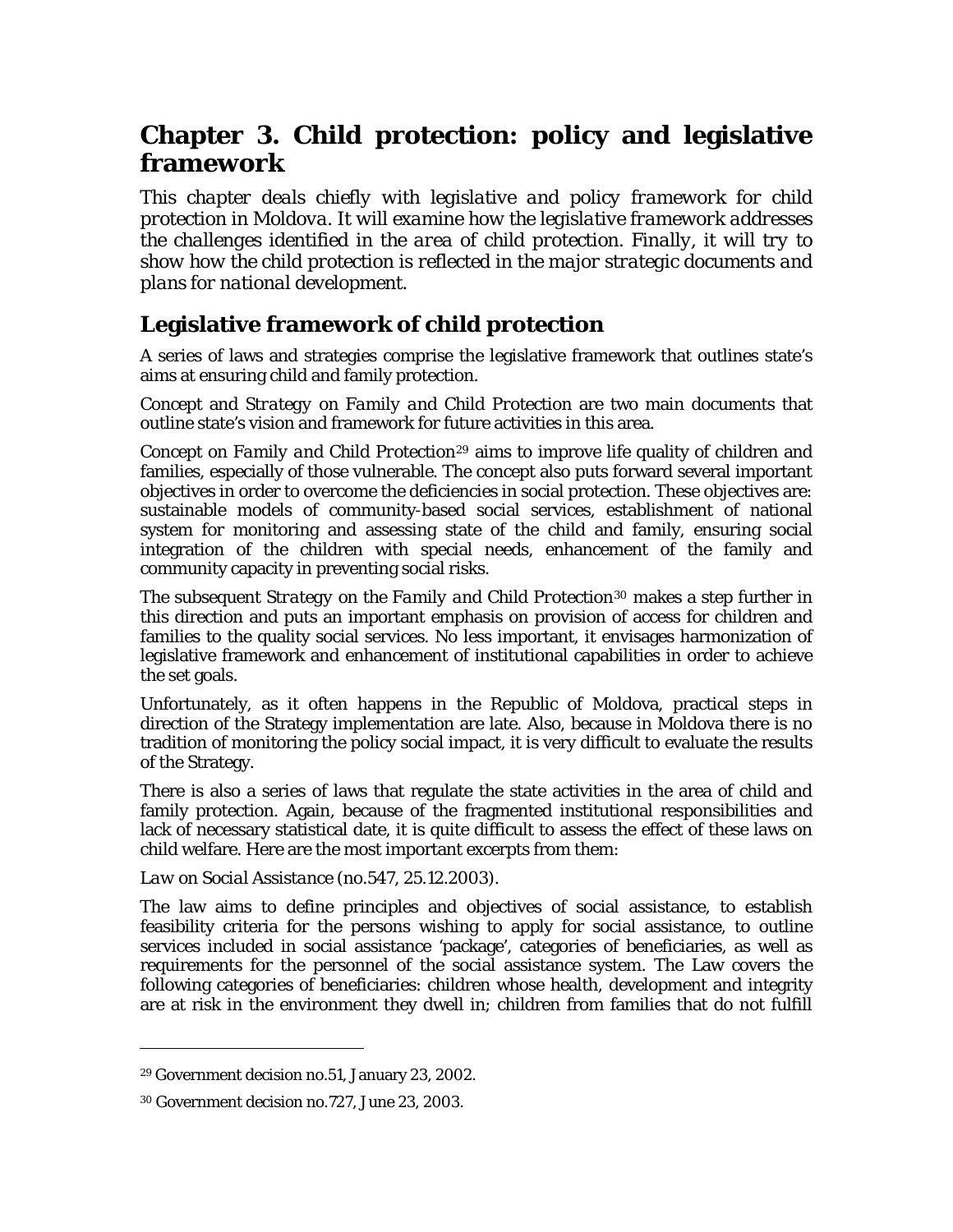<span id="page-24-0"></span>their legal obligations on child care and education; low-income families; children under-18 with disabilities; families with many children; families with children and one parent.

Law on special social assistance to certain categories of population (no.933, 14.04.2000)*.* 

The law regulates provision of nominative compensations to several categories of socially vulnerable population, amongst which: children with disabilities under-16; families with 4 and more children under-18.

*Law on allowances due to temporary working incapacity and other forms of social insurance* (no.289, 22.07.2004)*.* 

The Law establishes the right for several types of social assurance for prevention, alleviation and elimination of social risks and for financial support of the entitled persons. The law also envisions allowances paid on maternity, child-birth, children under-3, for sick children. The size and types of the allowances paid according to this law is presented in the table 6.

| Type of Allowance                                             |      | Size of allowance per child, MDL |      |      |      |      |      |      |
|---------------------------------------------------------------|------|----------------------------------|------|------|------|------|------|------|
|                                                               | 1998 | 1999                             | 2000 | 2001 | 2002 | 2003 | 2004 | 2005 |
| One-time allowance on the birth of the first child:           |      |                                  |      |      |      |      |      |      |
| for insured individuals                                       | 144  | 144                              | 144  | 245  | 370  | 420  | 420  | 500  |
| for uninsured individuals                                     | 144  | 144                              | 144  | 245  | 245  | 300  | 380  | 500  |
| One-time allowance on the birth if each following child:      |      |                                  |      |      |      |      |      |      |
| for insured individuals                                       | 108  | 108                              | 108  | 165  | 250  | 280  | 280  | 500  |
| for uninsured individuals                                     | 108  | 108                              | 108  | 165  | 165  | 200  | 250  | 500  |
| One-time allowance on child care until the child reaches 1.5: |      |                                  |      |      |      |      |      |      |
| for insured individuals                                       | 32   | 32                               | 32   | 50   | 75   | 100  | 100  | 149  |
| for uninsured individuals                                     | 32   | 32                               | 32   | 50   | 50   | 75   | 75   | 100  |
| allowance<br>One-time<br><sub>on</sub>                        | 16   | 16                               | 16   | 25   | 25   | 25   | 50   |      |
| children between 1.5 and 16                                   |      |                                  |      |      |      |      |      |      |

|  | Table 6. Size and types of allowances received by households with children |  |
|--|----------------------------------------------------------------------------|--|
|  |                                                                            |  |

*Source: National Bureau of Statistics* 

### **National strategies tackling child protection issues**

Besides the aforementioned laws and fundamental *Child and family protection concept* and the corresponding *Strategy*, there is a series of either sector or national development strategies tackling tangentially or more directly issues of child protection.

Firstly, we focus on the sector strategies – the "Education for All" strategy and National Health Policy. After then we turn to the overarching national development strategies: Economic Growth and Poverty Reduction Strategy Paper (EGPRSP) and EU – Moldova Plan of Actions.

### *The National Strategy "Education for all" (2004-2015)*

The Strategy (endorsed by the Government on April 4, 2003)<sup>[31](#page-24-1)</sup> aims to ensure access to high quality early and basic education to all children, especially, children in very difficult circumstances: orphans, children lacking parental care, children with physical or mental

<u>.</u>

<span id="page-24-1"></span><sup>31</sup> Available at http://efa.un.md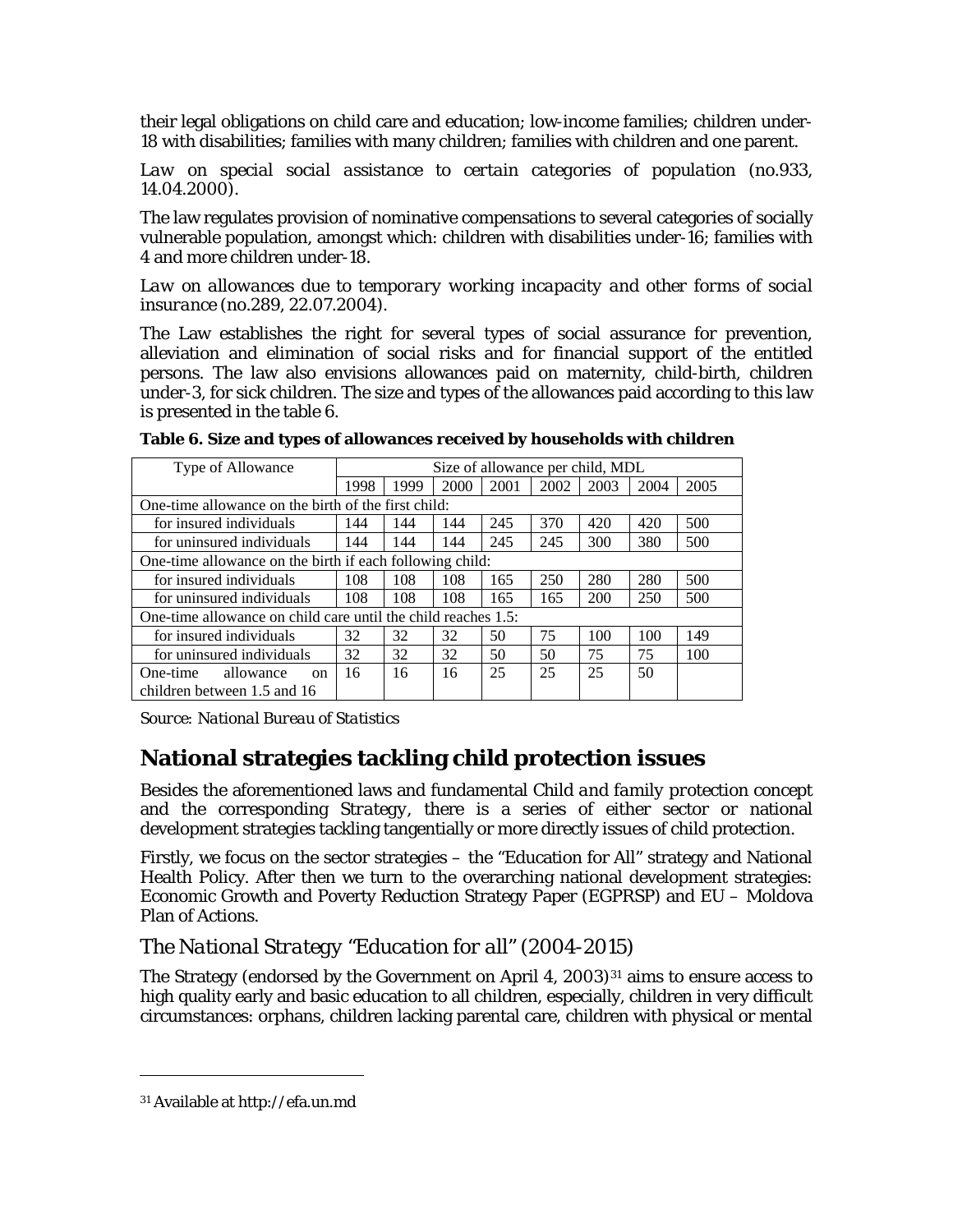<span id="page-25-0"></span>disabilities, street children, children from socially vulnerable families, refugee children, children in conflict with the law, neglected and abused children, etc.

There are three chief areas of action envisaged by the EFA Program:

- **→** Quality early childhood care and education;
- $\triangle$  Access to quality formal basic education, with focus on children in very difficult circumstances;
- $\rightarrow$  Appropriate non-formal education and learning opportunities.

In these three major areas the EFA Strategy outlines the following six goals $32$ :

- To increase the coverage with early childhood programs up to 75 percent for 3-5 year children, and up to 100 percent for 6-7 year children by the year 2007 while reducing during in the same period the disparities between the rural and urban areas to less than 5 percent as well as between children from disadvantaged groups and general population.
- $\rightarrow$  To achieve the universal access to and increase the quality of basic education, by ensuring that recognized and measurable outcomes are achieved by all, especially in literacy, numeracy and essential life skills, including health education, vocational training, etc. by the year 2015.
- To ensure that by 2007 all children, especially children in difficult circumstances  $\rightarrow$ and those belonging to ethnic minorities, have access to and are able to complete education that is free, compulsory and of good quality.
- $\rightarrow$  To promote a comprehensive inclusive education which addresses the needs of the pupils with special education needs and provides support and guidance to schools, particularly with regard to pupils with emotional and behavioral difficulties.
- $\bullet$  To increase or at least to maintain the current level of adult literacy (95 percent) by 2007 and to provide access to all families to family education programs that would allow them to develop better parental skills and communication with their children, leading to the fulfillment of children's rights.
- $\rightarrow$  To ensure the development of skilled human resources for a democratic social and economic life through the provision of appropriate learning opportunities, especially for youth and adult in difficult circumstances.

Some reports state that the targets the government has set are quite ambitious while financial and human resources are limited. A better prioritization of the spending areas and a more effective focus on intra-sector priorities as well as mobilization of additional financial resources will be crucial for achieving the targets set for the next years.

### *National Health Policy (2006-2015)*

This document aims to ensure optimal conditions for fulfillment of the lifelong health potential of every person and accomplishment of adequate life standards. Among the specific objectives, the present policy takes into consideration the following aims regarding the protection of the children and the family:

 $\overline{a}$ 

<span id="page-25-1"></span><sup>32</sup> Ibidem.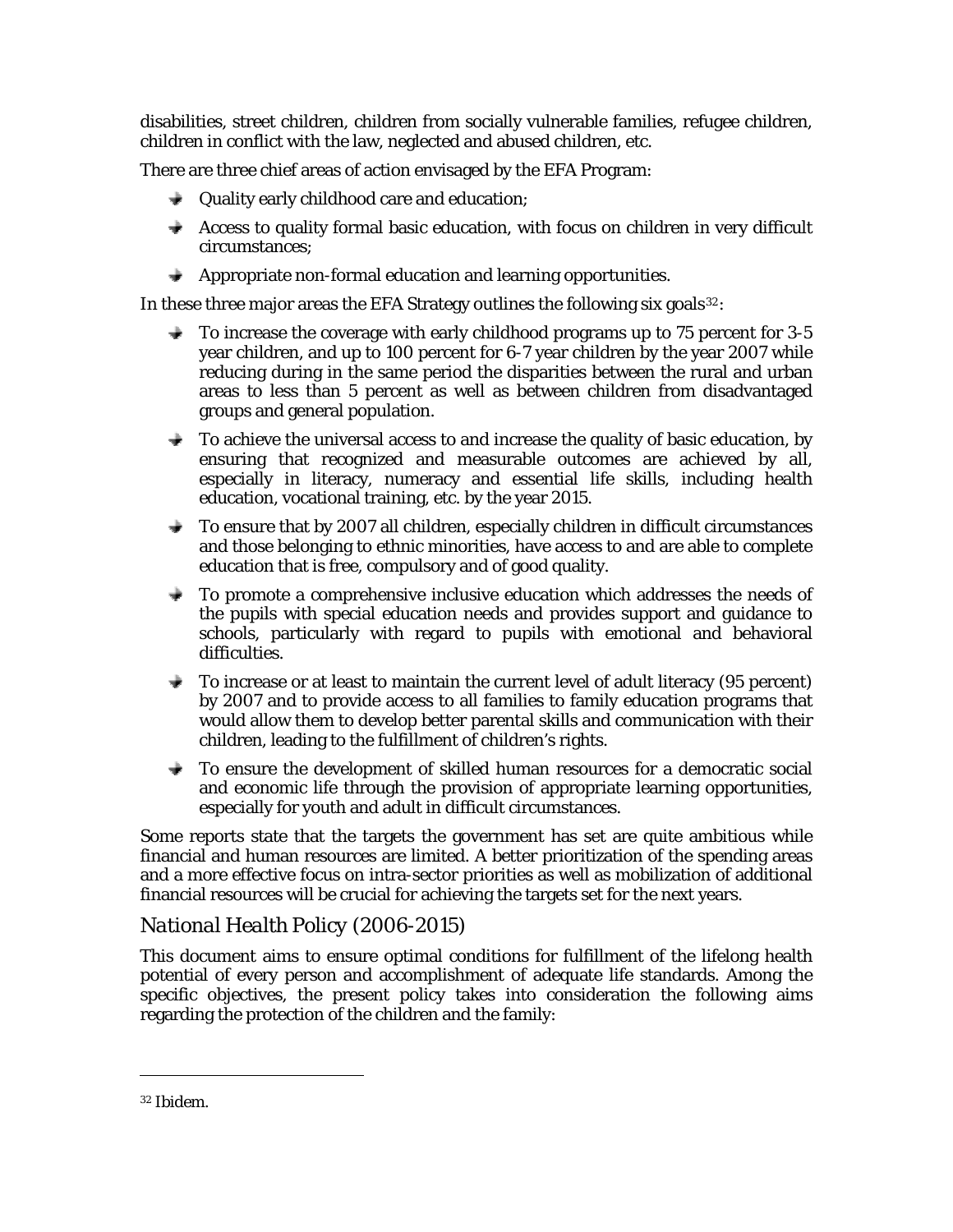- <span id="page-26-0"></span> $\rightarrow$  To provide financial mechanisms and to ensure delivery of universal medical assistance to mothers and children;
- To ensure equal and free access to an established set of quality health care services during pregnancy, birth and early childhood period;
- To improve pregnancy care and to reduce medical risks during birth and early childhood;
- $\rightarrow$  To promote the most advanced practices of child care in the family;
- $\triangleq$  To ensure universal access to basic child health care services;
- To establish working network of medical, social and psychological support for teenagers and youth;
- $\rightarrow$  To ensure adequate conditions for treatment, rehabilitation, adaptation, inclusion and social integration for teenagers and youth affected by chronic illness or disabilities.

### *Economic Growth and Poverty Reduction Strategy*

Within the Economic Growth and Poverty Reduction Strategy there are long-term and middle-term objectives, and all the objectives aim at the development of wellbeing of the individuals from Moldova. With respect to the children problems and child protection the Economic Growth and Poverty Reduction Strategy has as one of the essential aims to: *decrease the mortality rate of children aged 5 and below*, *to decrease two times the maternal mortality rate by year 2015*, and *to achieve enrollment of all children in the gymnasium cycle education*.

The EGPRSP notes that its medium and long-term priorities and objectives are linked with the Millennium Development Goals<sup>[33](#page-26-1)</sup>:

1. Ensure equal opportunities for all children to study in gymnasiums with the goal to increase the ratio of net enrolment in gymnasium education from 88.0% in 2002, to 88.9% in 2006, 93.8% in 2010 and 100% in 2015.

2. Reduce child mortality rate over the period 1990-2015 with the three concrete tasks:

- To reduce the under-5 mortality rate from 18.3 (per 1000 children) in 2002 to 15.0 in 2006, 11.9 in 2010 and to 8.4 in 2015;
- $\rightarrow$  To reduce the infant mortality rate from 14.7 (per 1000 new-born) in 2002 to 12.1 in 2006, 9.6 in 2010 and 6.3 in 2015;
- $\bigstar$  To increase the proportion of children under 2 years who are vaccinated against measles from 99.2% in 2002 to 100% beginning with 2006.

3. Reduce the maternal mortality rate by  $\frac{3}{4}$  over the period  $1990 - 2015$  with two tasks:

- Reduce the maternal mortality rate from  $28.0$  (per 100.000 births) in 2002 to 23.0 in 2006, 21.0 in 2010 and to 13.3 in 2015;
- Ensure that all births are assisted by qualified medical personnel beginning with 2006 (the relevant ratio is currently 99%).

 $\overline{a}$ 

<span id="page-26-1"></span><sup>33</sup> EGPRSP, V.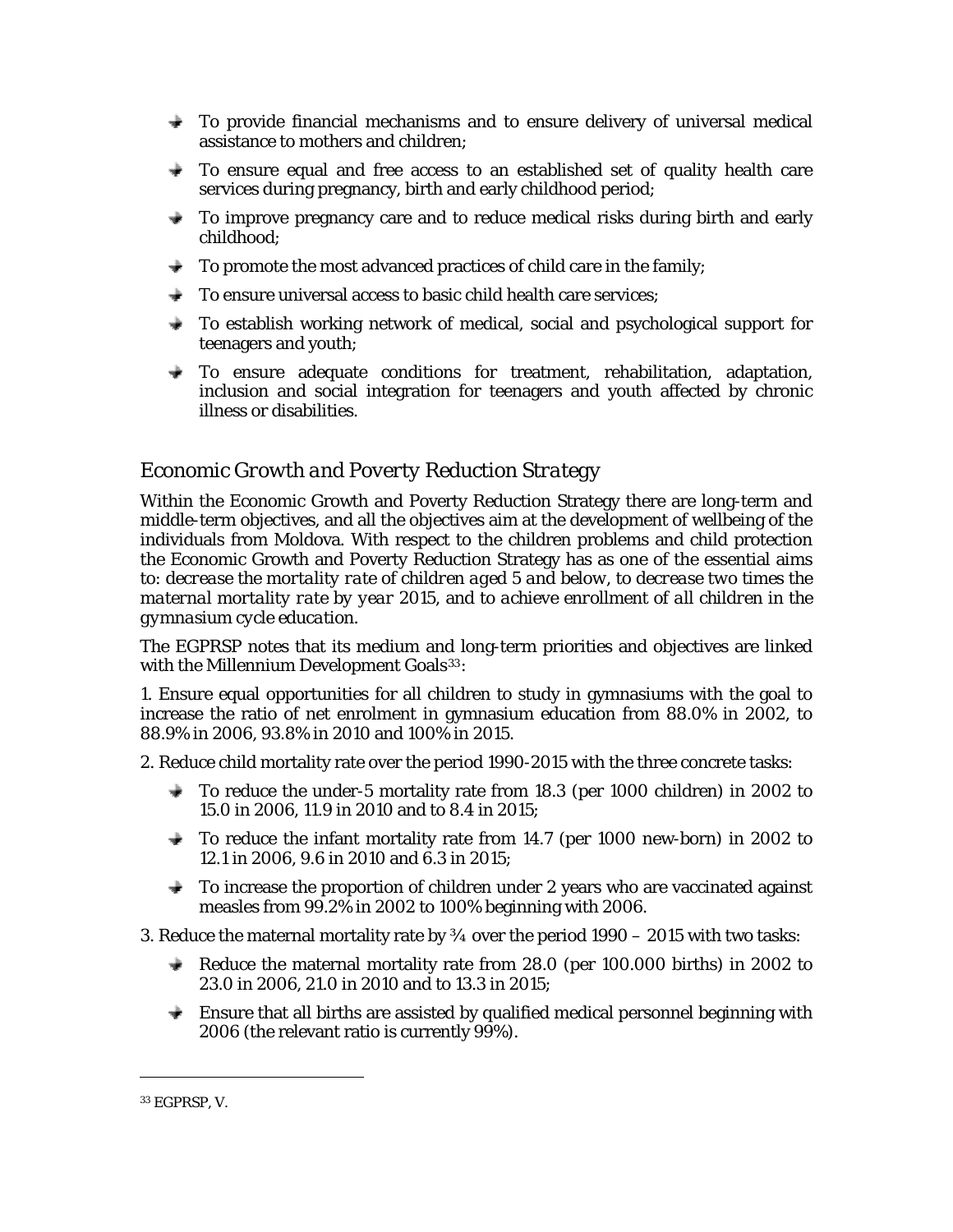<span id="page-27-0"></span>In what follows, we look at the EGPRSP objectives related to the child protection in more details. Three main areas of the EGPRSP need to be emphasized:

#### **1. Education**

Basic goal is to ensure access to quality education and to ensure the efficient and sustainable functioning of the education system in a way, which facilitates its role in developing human resources and the economy.

education, especially by the children from poor families, and in quality of the services In the long-term the goal is to be achieved through increases in "physical" access to the through systemic improvements in financial and human capital management of the system. Other important tools are the "opening" of the national education system to the international requirements and standards as well as gradual increase of the private sector and civil society.

#### **2. Health Care**

Main relevant objectives are: to improve access to the basic medical services by the population, especially by the poor and to improve the quality of these services. Another important measures aim at better prevention and treatment of the socially conditioned diseases.

#### **3. Social Assistance**

This chapter has quite important provisions relevant to child protection:

- $\rightarrow$  improve the efficiency of the social benefit system by targeting them at the poorest, and focusing on the social groups at risk;
- $\rightarrow$  develop the system of social services by diversifying and improving their quality and facilitating a more active involvement of civil society;
- develop and implement some specific programs, such as: protection of family and child and the protection of people with disabilities.

In the long-term, the EGPRSP envisions a series of quite important steps aimed at improvement of the social assistance system, such as:

- $\bullet$  to increase impact of the social assistance programs through better targeting and monitoring;
- $\bullet$  establish a unified information data base of social assistance recipients;
- $\bullet$  creating of a separate social assistance budget;
- to improve legal framework and coordination in the field of social assistance;
- $\bullet$  to diversify and improve quality of the services provided;
- $\bullet$  to act on deinstitutionalization of the children via community and family integration.

### *EU-Moldova Action Plan*

Another important framework document, the EU-Moldova Action Plan, also contains some important measures to be taken in order to improve child protection situation.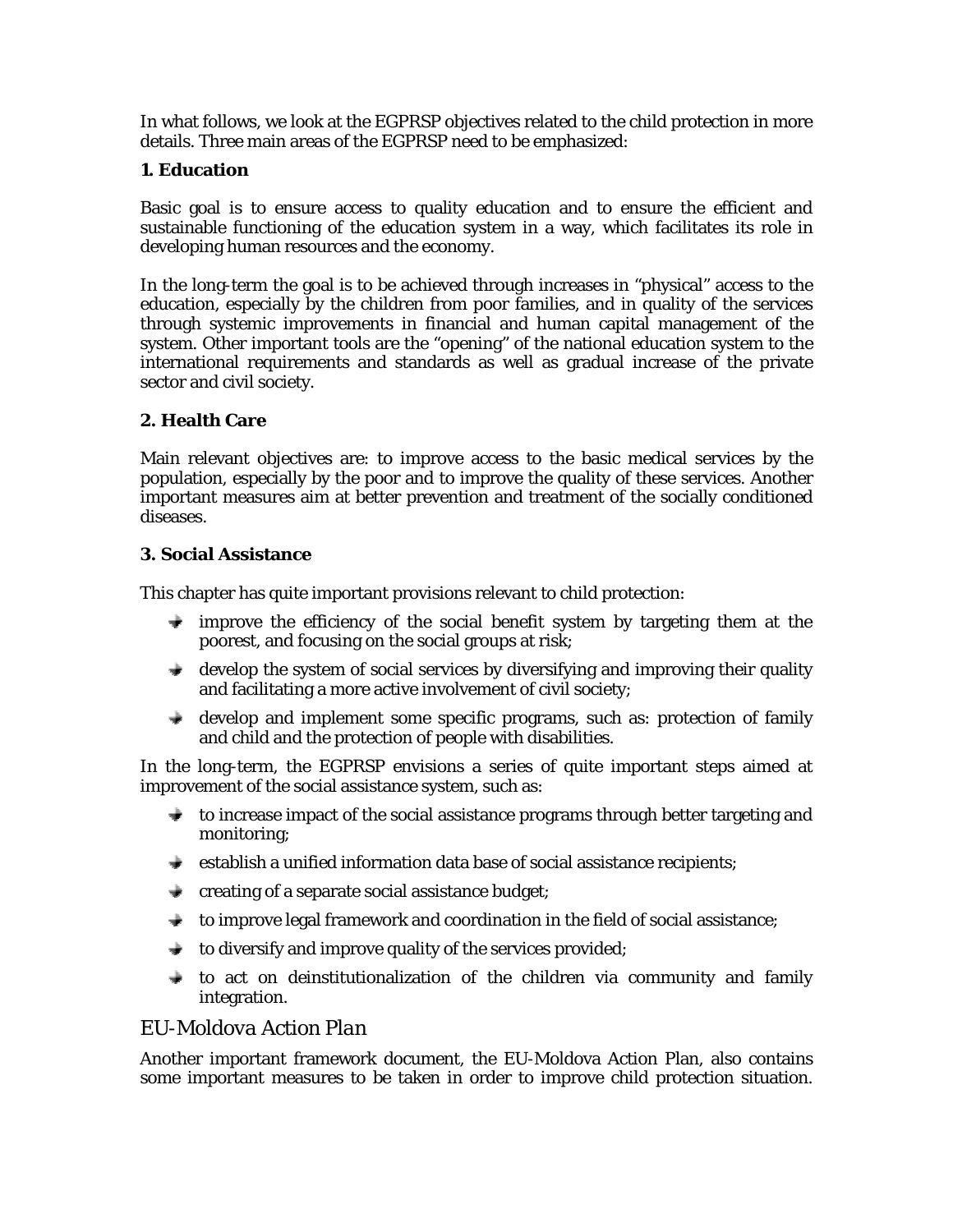<span id="page-28-0"></span>These measures mostly refer to three major areas: human rights and improving welfare. Let us look at these measures in more detail:

#### **1. Human rights and fundamental freedoms**

This paragraph refers mainly to ensuring respect of children's rights through:

- ÷ Implementation of the Declaration and Plan of Action agreed at the UN Special Session on Children in May 2002, includin g the implementation of a national action plan;
- Implementation of the relevant section in National Human Rights Action Plan (NHRAP) for 2004-2008;

#### **2. Economic and social reform and development. Improve Welfare**

This paragraph aims mainly on reducing child poverty and ensuring increase in primary school enrolment through rekindling public expenditure. The following measures are envisaged by the chapter:

- $\rightarrow$  Implementation of the relevant conditionalities on Poverty Alleviation and on Social safety net agreed within the framework of the EU Food Security Program;
- $\rightarrow$  Development of the community based child protection measures in particular in the countryside in collaboration with local governments;
- Rationalization of child benefits and enhancement of assistance effectiveness to families in need;
- Remove factors limiting access to education for poor families' children and improve their access to primary and secondary education, in particular in the country side.

### Governmental strategies missing child issues ...

As we can see the latest national development strategies recognize the importance of such child protection issues outlined in the beginning of the chapter as education and health. Thus, issues related to the child and maternal health are expressly tackled by the EGPRSP and its objectives residing in MDGs. The child poverty is indirectly addressed within the EGPRSP as the reduction of general poverty should obviously associate with a reduction in children poverty. Also the national development strategies envisage the restructuring of the social protection policy with the aim of gradual change of the social categories principle with the means testing principle. The EGPRSP specifically focuses on improvement of the ways the social assistance both as services and allowances is provided to the beneficiaries. The EU-Moldova Action Plan focuses separately on the need to reshape the way public expenditure is spent on child allowances. These are measures that would help enhance effectiveness of social assistance and improve wellbeing of children in Moldova.

However the stringent issues stemming from the migration phenomenon, home and social violence against children, child trafficking and child labour, the juvenile justice and social marginalization are not addressed properly in the national strategies or the strategies are not effective.

Accomplishments to date in implementing the envisaged measures are quite modest and the impact of economic growth over child wellbeing is rather limited, as the first chapter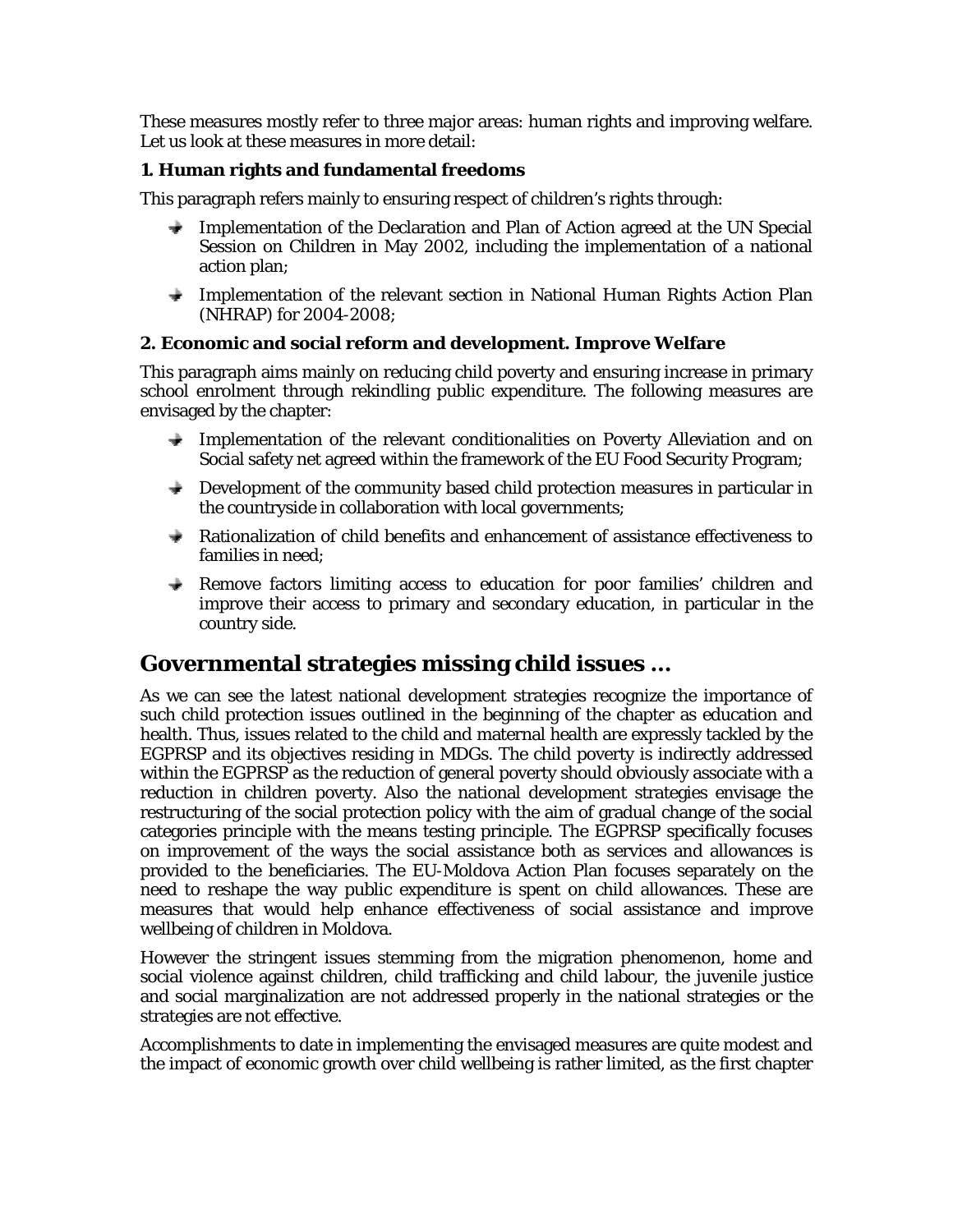has so patently shown. Moreover, judging by official public speeches Moldovan authorities are fully aware of the limits these strategies have had over child protection<sup>34</sup>. This can only mean that child protection policy has not become so far a priority for the government. As social policy remains to a large extent an 'electoral' tool, the government sees other constituencies much more important from electoral point of view whose social needs should be heeded.

Migration is the most salient case of lack of attitude. Lack of any coherent policy approach towards migration phenomenon determines absence of any measure directed at controlling migration spill-over effects over the child protection issues. As migration phenomenon means something more complex than remittances sent back home by Moldovan working abroad, the Government is required both of more innovative policy steps in order to mollify the most obvious adverse effects this phenomenon has over the children.

elaboration of a coherent policy approach towards migration effects will be needed for Therefore, more consistent efforts on implementation of actual strategies as well as significant improvements with regards to child protection issues.

<u>.</u>

<span id="page-29-0"></span><sup>34</sup> See for example, speech by President Voronin at the National Conference "Social Dimension of the Child Protection System in Moldova" at http://www.presedinte.md/press.php?p=1&s=4038&lang=rom.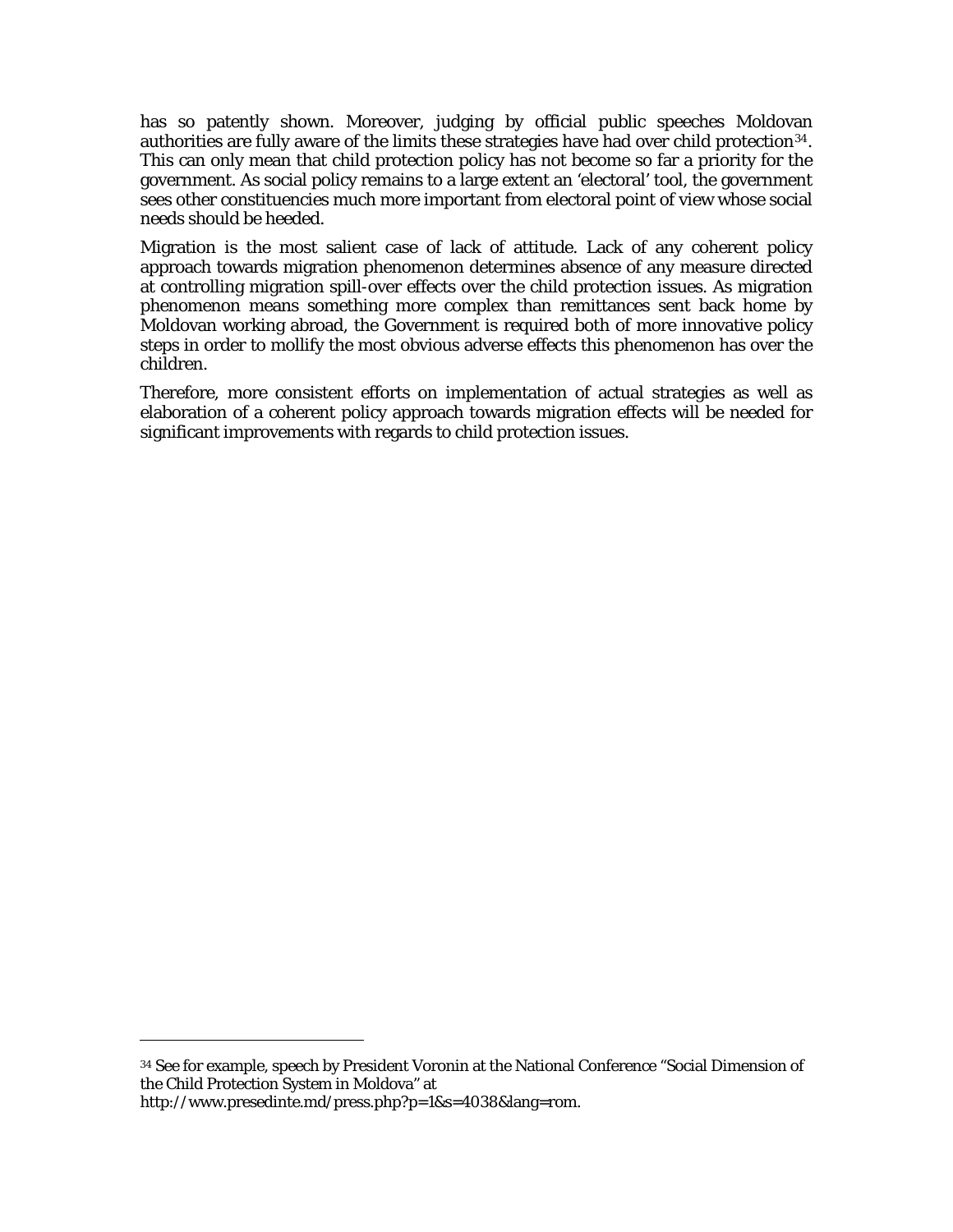# <span id="page-30-0"></span>**Chapter 4. Institutional framework of children protection**

### **Main institutional actors**

The child protection policy in Moldova is developed and implemented by both governmental and non-governmental sectors.

The *governmental (state) sector* represents a fragmented institutional system that can be divided into several levels:

- *National*, represented by several parliamentarian commissions: Commission for Social Protection, Health and Family, Commission for Culture, Science, Education, Youth, Sport and Mass-media and Commission for Human Rights.
- *Central*, represented by several ministries Ministry of Health and Social Protection, Ministry of Education, Youth and Sport, Ministry of Interior.
- *Regional and municipal* represented by institutions of Local Public Administration and regional and municipal unities of ministries, such as General Directions for Education, Directions for Social Assistance and Family Protection, Regional Police Departments for minors.
- Local, represented by Local Public Administration bodies.

Other important actors in child protection system are the civil society sector and international organizations/donors.

### **State Sector**

#### *Parliament Commissions*

According to the Parliament Decision no.17 of 08.04.2005 regarding the activity framework of permanent parliamentarian commissions, there are three commissions which cover different segments in the field of child protection policy. The main responsibilities of these commissions consist in analyzing, amending and expressing approvals on legislative projects related to their field of activity. Especially, the Commission for Social Protection, Health and Family deals with social protection, social assurance and assistance, and issues concerning family, mother and child. The Commission for Human Rights deals with human rights issues, which includes also the children's rights, while the Commission for Culture, Science, Education, Youth, Sport and Mass-media is responsible for education. The role of the parliamentary commissions in general child protection policy is quite marginal and passive.

#### *Ministries*

The fragmentation of main responsibilities in the child protection policy is characteristic not only for the legislature, but for executive authorities. Currently, there are three ministries which share the responsibilities for elaborating and implementing the child protection policy. Of course, one can suggest the Ministry of Finance as being the most important decision making body because within its Middle Term Expenditures Framework sets the maximum amounts of financial resources that can be spent for various sectors, including for child protection. Whether or not the Ministry of Finance has an understanding of the importance of child protection remains an open question. For the time being in the Ministry of Finance there is no any functional unit dealing with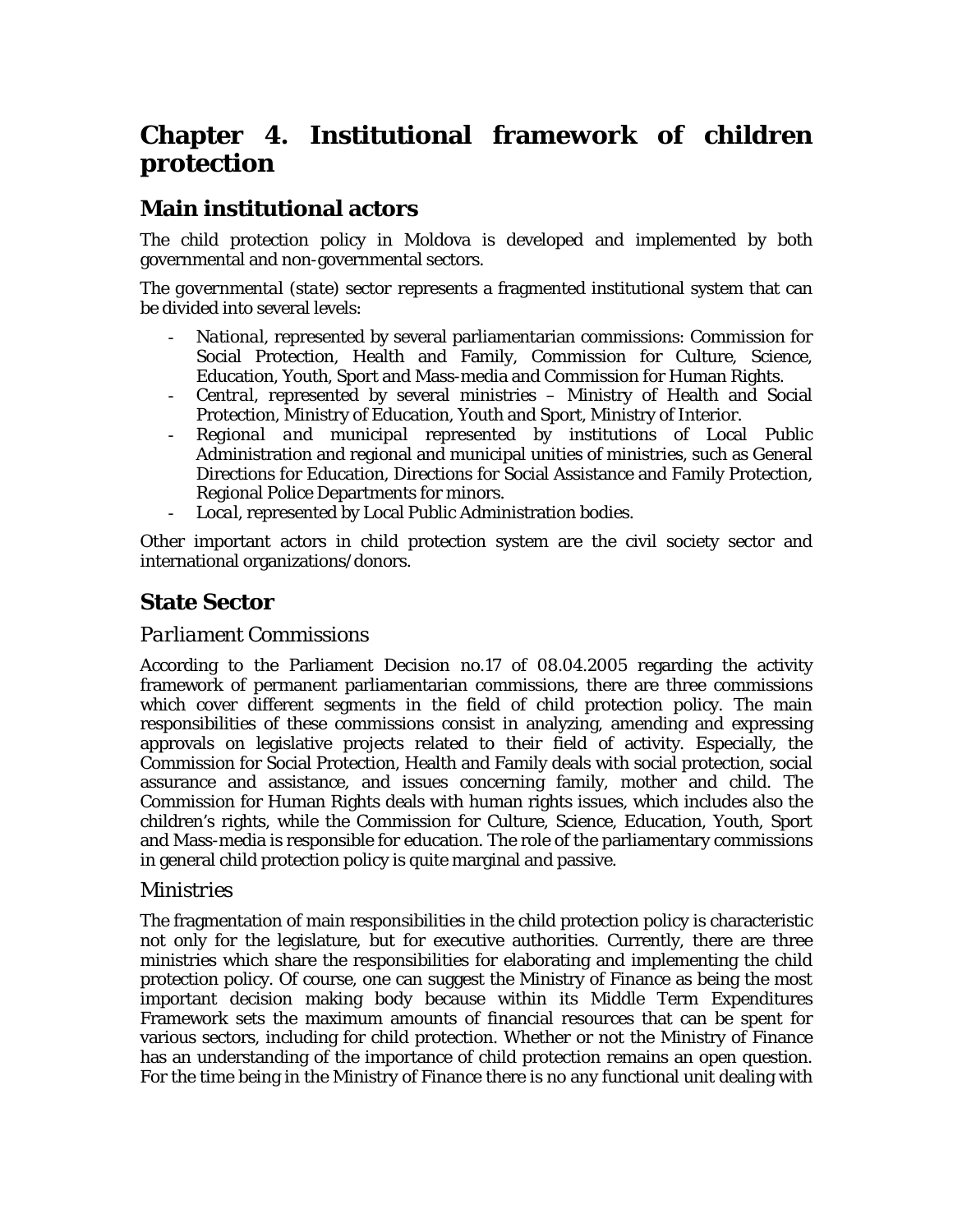the analysis of the policy social impact. However, in this paper only the three ministries responsible for implementation of child protection are analyzed.

The *Ministry of Health and Social Protection* is the main body that draws up the social protection and assistance policies, coordinates their implementation and appraises the performance of social protection system.

According to the Government Decision no. 1036 <sup>[35](#page-31-0)</sup> on the regulation of the Ministry of Health and Social Protection, the Ministry has to fulfil the following functions in the child protection field:

- to elaborate together with other central administrative authorities and carry out strategies, legislative acts and action plans concerning the social protection of family and child;
- to develop the mechanisms for social protection of families with children;
- to coordinate together with central administrative and local public authorities, local and international NGOs the implementation of social programs for family and child and to monitor their outcomes;
- to develop the social rights of groups and people in difficulty;
- to elaborate and enforce quality standards for social services;
- to coordinate the activity of 2 boarding houses for mentally retarded children and 2 placements houses ("homes for the child") which accommodate abandoned children or children with various diseases aged 0 - 7 years.

For an efficient realization of these functions, the ministry coordinates local specialized *Directions for Social Assistance and Family Protection*. These institutions (either municipal or district) are responsible for identifying specific local problems, setting up local priorities and direct available resources to the designed priorities.

In the framework of the child protection system, the state renders different types of social assistance to distinctive categories of beneficiaries:

- cash benefits and compensations (financial means come from the National House of Social Insurance)

The beneficiaries are: disabled children under 16, the disabled from the childhood, families which lost their breadwinner(s), families caring children under 1.5 years (for uninsured person) and under 3 years for insured person, families with many children.

- one- time material assistance (financial means come from state and local budgets, extrabudgetary Republican Fund of Social Support of Population and its local branch offices, donations, grants, humanitarian aid etc.)

The beneficiaries are: families with many children, families with disabled children, families in difficulty etc. The material assistance based on state means is rendered correspondingly with special needs of the beneficiaries which are assessed by social assistants, while the material assistance coming from the humanitarian aid, donations or grants is provided by State Commission on Distribution of Humanitarian Assistance to both persons in difficulty without testing their income and state institutions –providers of social services (boarding schools, rehabilitation centres, hospitals etc.)

special social services and targeted compensations

<u>.</u>

<span id="page-31-0"></span><sup>35</sup> Government Decision no.1037 of 04.10.2005.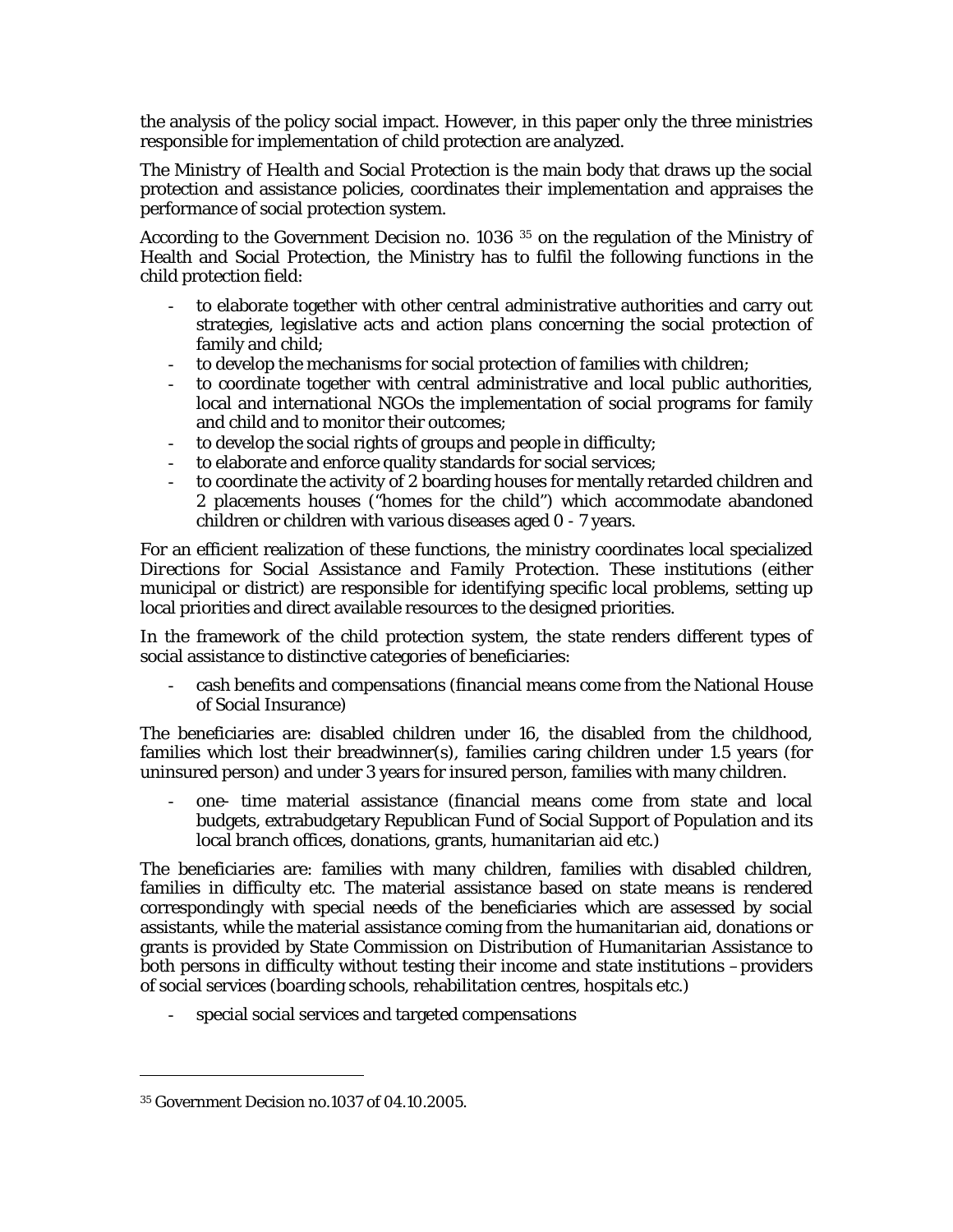They are rendered to the most socially vulnerable categories of population: families with disabled children under 16, the disabled from the childhood, families which lost their bread-winner(s).[36](#page-32-0) This type of assistance is focused to cover the expenses for public utilities payment.

#### *Weak points of the social assistance system:*

#### - *lack of any precise assessment of the beneficiaries' incomes and needs*

There are cases when several categories of beneficiaries are rendered simultaneously with several types of social assistance, while other categories receive only one per year. On the other side, families with seriously sick children (cancer, AIDS etc.) could benefit more often by humanitarian assistance than one per year.

exclusion from social assistance system of new emerged categories of *population (children) in difficulty* 

The current social system adjusts slowly to the continuously changing social realities. In particular, from the beneficiaries of social assistance are excluded the trafficked children, the children of migrants left without financial means.

lack of a special budget for social assistance

There is a unified budget of social assistance and social insurance. Many of benefits granted as social assistance are paid from the National House of Social Insurance.

- *insufficient financing* 

1

The social assistance benefits are quite small and do not substantially improve the economic situation of the beneficiaries.

Lately a decision on split of the Ministry has been adopted but not yet implemented. There will be two separate ministries dealing with distinct and to some extent distant issues: the Ministry of Health and the Ministry of Family and Social Protection. The authors believe that this decision is right. This is a natural solution to the problems emerged after the sudden merger of the Ministry of Health with the Ministry of Labour and Social Protection in 2005. After that merger the social protection policy was almost neglected by the new ministry and the child protection issues were not addressed.

*Ministry of Education, Youth and Sport* represents the central executive authority in charge of the educational system, including the education of abandoned and disabled children. The contribution of Ministry of Education in child protection policy is restricted to few functions<sup>[37](#page-32-1)</sup>:

- to elaborate and promote the state policy on education;
- to cooperate in elaboration and development of state policy regarding the children's issues;
- to coordinate the activity of all subordinated institutions, including the tutelage and custody activity of orphanages (boarding houses), boarding schools, specialized boarding schools and sanatoria-schools for abandoned and disabled children (2 orphanages for children under 6 years, 19 boarding schools for

<span id="page-32-0"></span><sup>36</sup> Law of the Republic of Moldova on Special Social Protection of some Categories of the Population, no. 933-XIV of April 14, 2000.

<span id="page-32-1"></span><sup>37</sup> Government Decision no.555 of 09.06.2005, regarding the approval of the Ministry of Education, Youth and Sport's structure.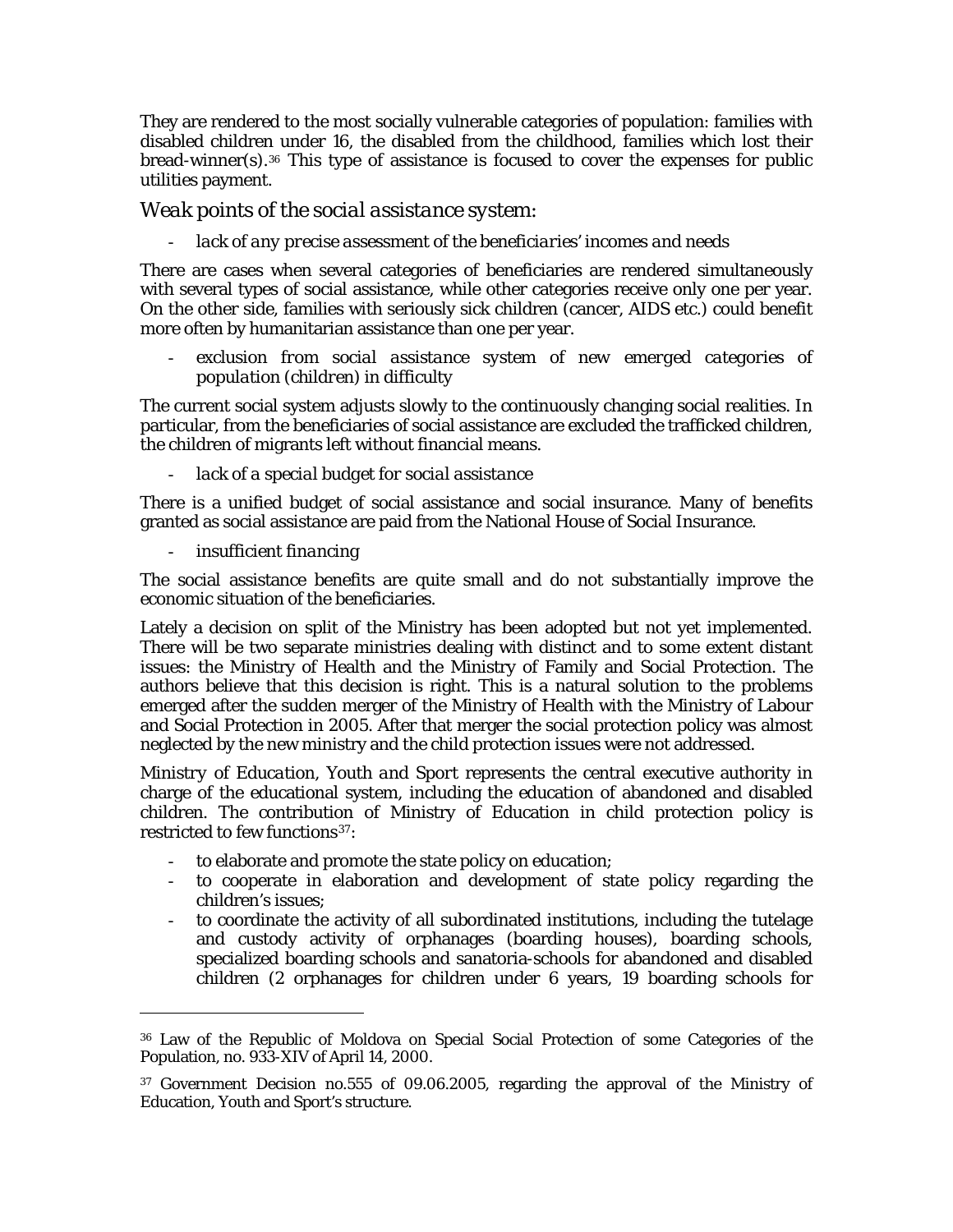orphans above 6 years, 39 specialized boarding schools for children with various deficiencies and 3 sanatoria-schools);

<span id="page-33-0"></span>*District and Municipal Directions for Education* carry out the ministry's functions at the local level. Moreover, these units ensure together with local public administration the social protection of didactic personnel and pupils and mandatory school enrolment of children less than 16 years.<sup>[38](#page-33-1)</sup>

According to the National Strategy on child and family protection and other normative acts, the contribution of the *Ministry of Interior* to the child protection policy resides in its activity of fighting and preventing the criminality among the minors.[39](#page-33-2) In particular, the ministry by means of its Division for Minors and Public Moral is involved in the improvement of legislative framework regarding the juvenile delinquency, development of the system of fighting and preventing the juvenile delinquency by launching the preventive actions on minors with deviant behaviour and disordered families. The responsibilities of Ministry of Interior at district and local levels are realized by Regional Police Department for minors (structure of Regional Police Office) and by local inspectors at community level.

#### *Local Public Administration (LPA)*

An important role in realization of the child protection policy belongs to *Local Public*  Administration. As stipulates the Law on Local Public Administration<sup>[40](#page-33-3)</sup>, the LPA is charged with following competences:

- social assistance;

 $\overline{a}$ 

- ensurance of a good functioning of all educational institutions;
- protection of young families;
- mother and child protection;
- children's rights protection.

Subsequently, since the LPA is the "closest" state institution to the community needs, it has the main responsibility for social services supply and identification of social issues. Particularly, regarding children, it has to identify the families and children in difficulty, assess their situation and solve their problems either independently through different subsidies or by the assistance of specialized structures. At the community level, these functions could be fulfilled by *social assistants and social workers,* who provide immediate social services to children and families in difficulty. However, the Law on Social Assistance does not have a mandatory clause on employment of asocial assistances by local mayoralties. Usually, the mayoralties' decision to employ professional social assistants is restricted by scarce financial resources.

<sup>38</sup> The Law on Education (Parliament Decision no. 547 of 21.07.95)

<span id="page-33-2"></span><span id="page-33-1"></span><sup>&</sup>lt;sup>39</sup> Government Decision no. 566 of 15.05.03, "Concerning the special measures for fighting and preventing the criminality among the minors"; Government Decision no. 727 of 16.06.03, "Concerning the approval of National Strategy on Child and Family Protection"; Government Decision no.1219 of 09.11.01 on fighting the human trafficking; Government Decision no.233 of 28.03.01 on fighting vagrancy, begging and "street children" phenomenon;

<span id="page-33-3"></span><sup>40</sup> The Law of Republic of Moldova on Local Public Administration, no. 186-XIV of 6.11.1998, art. 13.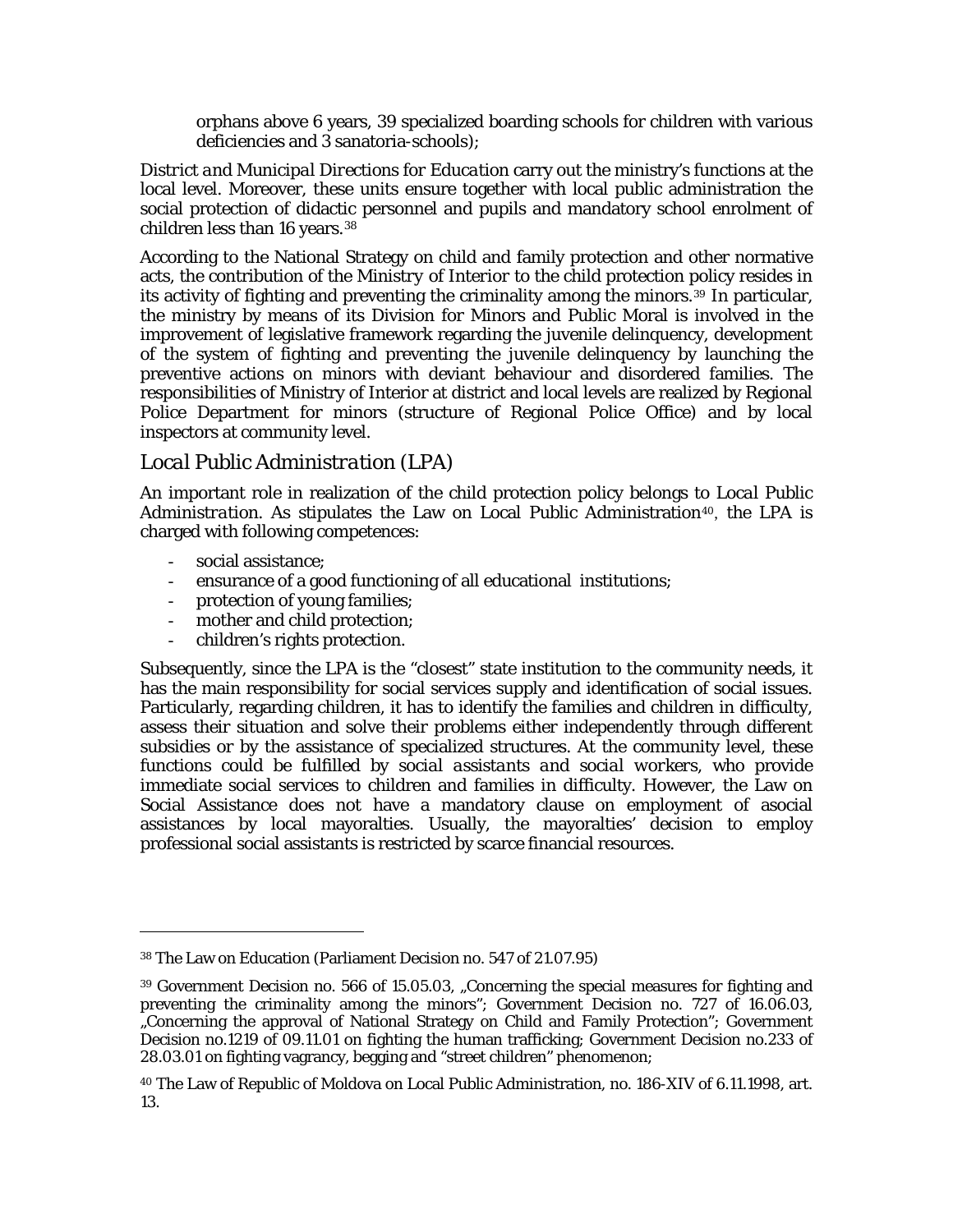<span id="page-34-0"></span>

#### **Chart 4 Institutional structure of child protection in Moldova**

### *Main problems of the institutional infrastructure*

- fragmentation and sometimes the overlapping of functions regarding child protection policy,
- more structures, less responsibility
- red tape and ineffective collaboration among state structures
- undeveloped partnership among state structures and civil society
- reduced decisional power at local level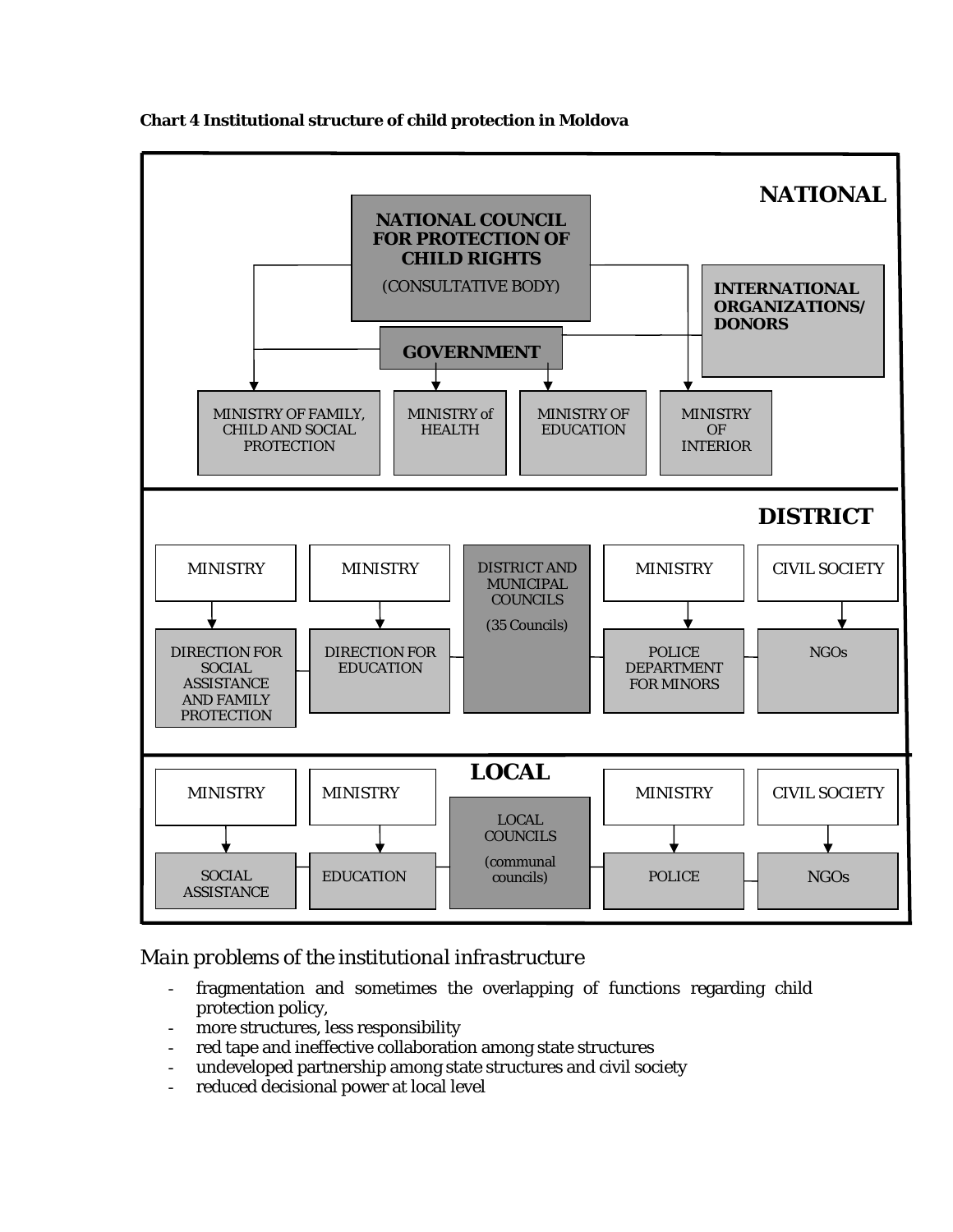<span id="page-35-0"></span>- lack of financial resources for LPA and reduced personnel to deal with social issues;

High fragmentation of responsibilities within the child protection field, as well as poor cooperation between the state structures makes the current institutional framework quite inefficient to deal with child protection issues. An attempt to induce some clarity in this system was made in 1999 when the Government founded an inter-ministerial body – National Council for Protection of Child Rights, which had to coordinate the activity of all governmental structures dealing with child issues and develop a coherent strategy for child protection policy. However, since this institution has rather a consultative than decisional character, its existence does not change too much the current blurred situation.

### **Civil Society Sector**

### *Non - Governmental Organizations*

Civil society is one of the main actors in provision of social services and implementation of social policies. Besides, the civil society fulfils several functions in the child protection policy:

- Consultative the participation at the elaboration of normative acts, programs and policy in general;
- Assistance assistance of families and children in need with quality specialized and diversified services;
- Observation, assessment and monitoring of the child protection policy.

The emergence of non-governmental organizations concerned by child issues has resulted in important changes in the child protection policy during the last years. For instance, the involvement of non-governmental organizations in child protection has led to the diversification of services and institutions caring the children. This diversification led to a more accurate identification of different social issues and needs, which resulted in creation of services' administration for each group of children: orphans, abandoned children, disabled children, poor children, trafficked children, children with emigrated parents etc. The distinctive services oriented to the concrete beneficiary child have converted the previous equality principle in the child assistance to the individual assistance.

Currently, the services supplied by civil society, especially for children in difficulty are appreciated as being of higher quality than those offered by state institutions.

#### *Problems*

- reduced area of coverage by NGOs services

The NGOs services cover only a small contingent of children from the beneficiary group. This is determined by fixed projects' financial resource. It is created a situation when a part of the children belonging to the same potential beneficiary group, gets a consistent assistance, while the other part do not, which is perceived as casual discrimination.

- polarization of infrastructure services, mainly concentrated in municipalities

The children from villages have a reduced access to infrastructure services. The NGOs are mostly located in urban areas and their activity in concrete villages has only a temporary character.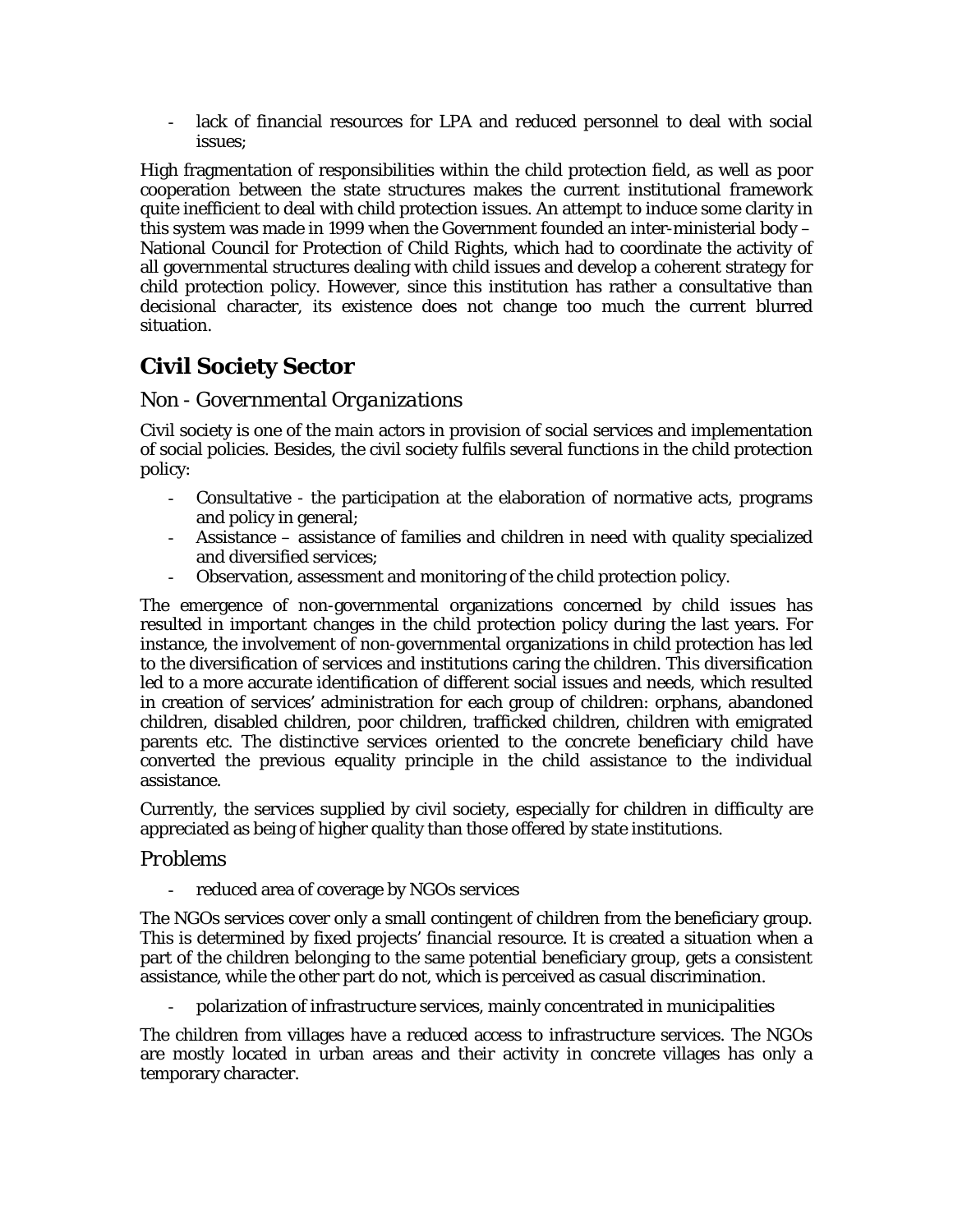### <span id="page-36-0"></span>*International Organizations/donors*

As a rule international organisations are the unique sponsors for projects and programs implemented in the Republic of Moldova. This actually shows that the children are of low-priority for the national government in Moldova. The involvement of the international organisations in the implementation of child protection policy "supplements", to say euphemistically, the state's minimal efforts in addressing the child protection issues.

UNICEF is one of the major international organizations/donors acting in the child protection field in Moldova. Its programs cover different problematic areas of child protection policy. According to the Country Program for 2007-2011[41](#page-36-1), developed by Moldovan Government and UNICEF Moldova on the basis of United Nation Development Assistance Framework (UNDAF), in next four years UNICEF will focus its activity on strengthening the Government capacity to evaluate, implement and realize the investments towards social sectors (by means of EU, World Bank and other donors) in following domains:

- Child protection against violence, abuses and family exclusion;
- HIV/AIDS and vulnerability of teenagers;

l

- Guaranteeing of equitable access to the qualitative services during early childhood and for marginalized children;
- Social policies per ensemble and Children's Rights.

The table below represents the amount of money which are planned to be used by UNICEF for above-mentioned domains of activity. The division of finances is realized correspondingly to the gravity of existent problems. Namely, lack of adequate social protection has the major negative impact on the normal development of children in the Republic of Moldova.

#### **Table 6 Funds related to UNICEF specific social sectors by Country Programme for 2007-2011**

|                                                          | Thousands of dollars (1000 USD) |                                      |              |  |  |  |  |
|----------------------------------------------------------|---------------------------------|--------------------------------------|--------------|--|--|--|--|
| Program                                                  | <b>General Funds</b>            | <i>Supplementary</i><br><b>Funds</b> | <b>Total</b> |  |  |  |  |
| <b>Child Protection</b>                                  | 1000                            | 7300                                 | 8300         |  |  |  |  |
| HIV/AIDS and vulnerability of<br>teenagers               | 600                             | 3750                                 | 4350         |  |  |  |  |
| the<br>Equitable<br>to<br>access<br>qualitative services | 700                             | 3700                                 | 4400         |  |  |  |  |
| Social policies and Children's                           | 695                             | 500                                  | 1195         |  |  |  |  |

<span id="page-36-1"></span><sup>41</sup> Country Programme for 2007-2011, UNICEF Moldova [www.un.md/com\\_con\\_prg\\_pr/cpd/doc/UNICEF%20Draft%20CPD\\_April%202006\\_ROM.pdf](http://www.un.md/com_con_prg_pr/cpd/doc/UNICEF%20Draft%20CPD_April%202006_ROM.pdf)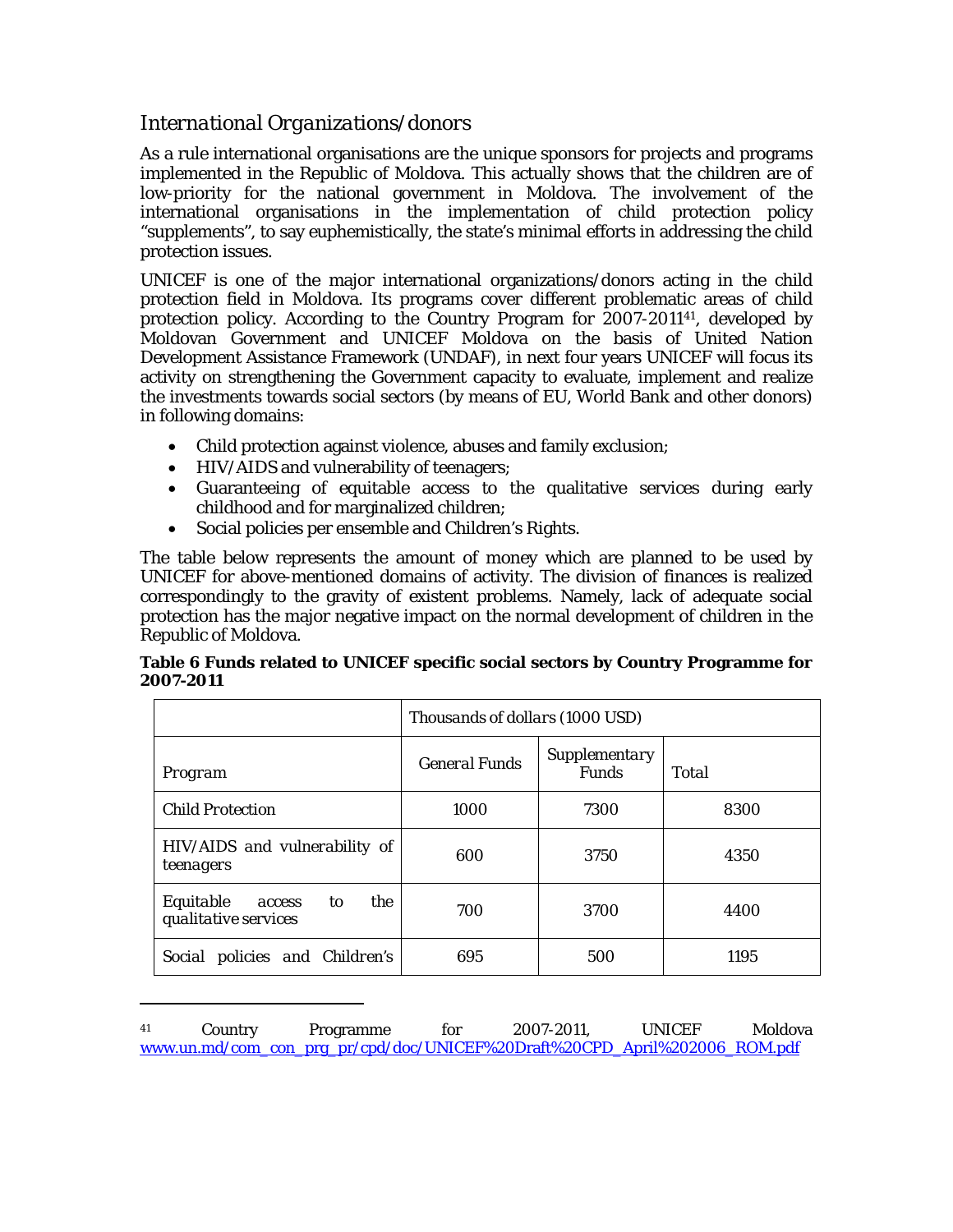| <b>Rights</b>                |      |       |       |
|------------------------------|------|-------|-------|
| <b>Inter-sectorial Costs</b> | 600  |       | 600   |
| <b>Total</b>                 | 3395 | 15250 | 18845 |

*Source: Country Program for 2007-2011, UNICEF Moldova* 

Basic funds are supposed to be channelled to provide logistical and technical support for the Government, while the major actions will be financed by supplementary funds provided by European Union, World Bank, World Health Organization (WHO), United Nations Education, Science and Culture Organization (UNESCO) etc.

Besides UNICEF there are other international organizations which cover different social problems regarding children and families:

- HIV/AIDS and youth, and the prevention from Mother to Child Infection (PMTCT) joining United Nations Population Fund (UNFPA), United Nations Development Program (UNDP), WHO;;
- Fighting and preventing the trafficking in children, including by poverty reduction - International Organization for Migration (IOM) and UNDP;
- Boarding-school system's reorganization UNICEF in cooperation with European Union, Department for International Development (DFID), USAID and SIDA;

The international organizations try to avoid seeing their roles confined to money disbursement, but also to get well-shaped coordinating roles. That it is desired to allow their broader participation in tackling various social issues. Such "avenues" have to be approved by the Government and stipulated in legislative and normative framework. For instance, state seems to change its attitude towards international organizations and donors in order to ensure successful accomplishment of objectives reflected in United National Millennium Development Goals (MDGs)<sup>[42](#page-37-0)</sup>, Economic Growth and Poverty Reducing Strategy, National Strategy for Child and Family Protection<sup>[43](#page-37-1)</sup> etc.

1

<span id="page-37-0"></span><sup>42</sup> Millennium Development Goals, Targets and Indicators for the Republic of Moldova [http://www.un.md/mdg/mdg\\_in\\_moldova/index.html](http://www.un.md/mdg/mdg_in_moldova/index.html)

<span id="page-37-1"></span><sup>43</sup> National Strategy for Child and Family Protection, no. 727 of 16.06.2003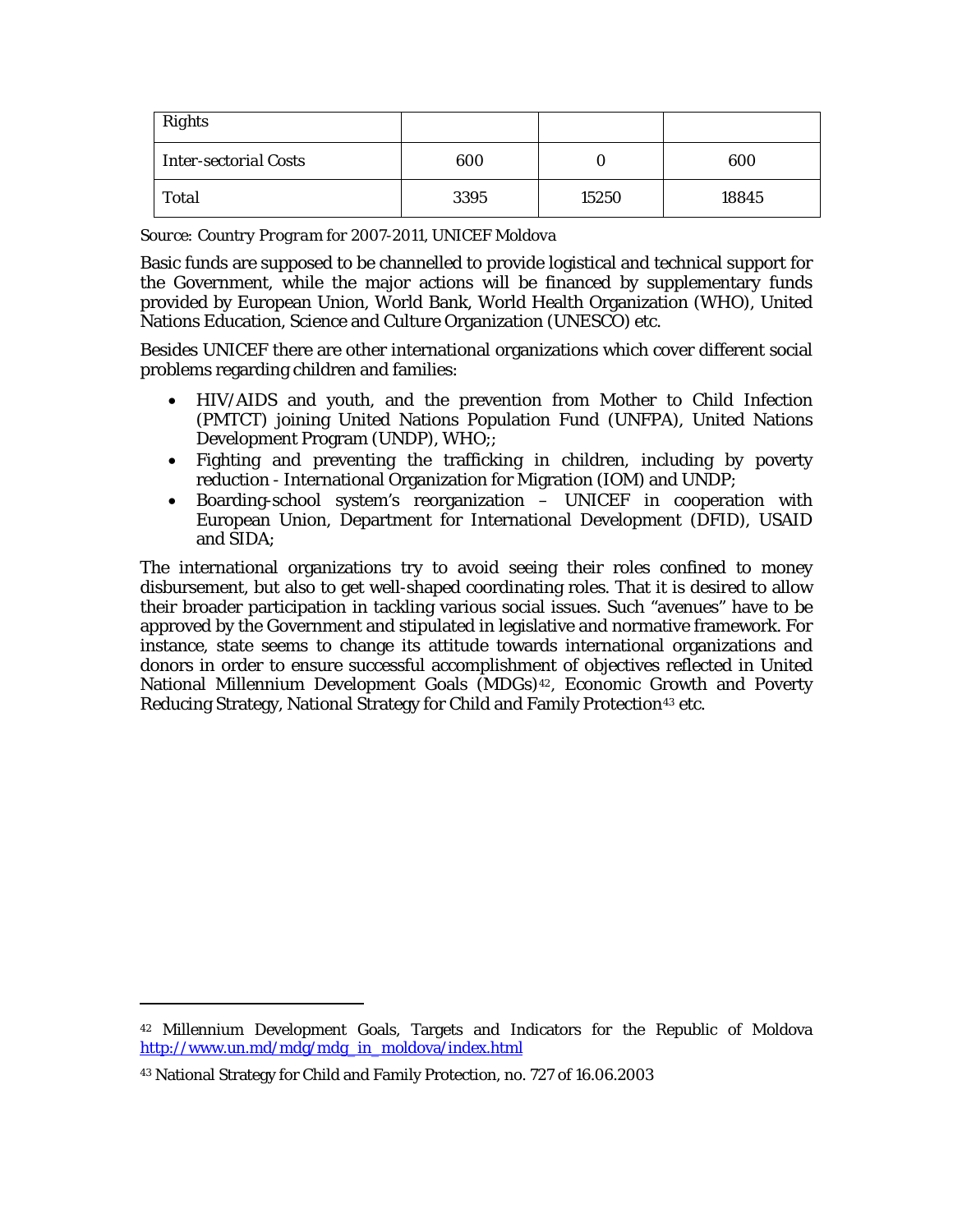# <span id="page-38-0"></span>**Chapter 5. Public perceptions on roles of child policy stakeholders**

*This chapter analyses the public perceptions on the roles that various stakeholders have to play in formulating and implementing child protection policies. Based on in-depth interviews with the representatives of different institutions related to child protection policy, authours identified 5 distinct actors, which are seen by the public as paying an important role in child protection: state (meant as the Parliament, ministries and their rayonnal directions), local public administration, family institution, civil society and private sector.* 

### **State**

According to the interviewers, the main function of 'state' is to create the legislative and normative framework appropriate for current situation in the child protection field. In particular, the 'state' should:

- "… *firstly change the laws*"
- "… *cover the necessities of all categories of children... (by) changing the equality principle of children needs by a mechanism differentiating the children and families in difficulty*"
- *"... adjust the minimum guaranteed by states to the children' needs"*
- *"… support families, including families with many children, but not create child care institutions*"
- "*protect the child rights… impose by law the parents to fulfil their parental obligations"*
- "*assure a rigurous control of the quality (healthiness) of children clothes, footwear, food"*

In addition, the interviewers consider that the state is also responsible for training of professional human resources (teachers, social assistants, inspector for minors etc.) and maintaining them financially within the child protection system. Almost all respondents confirm that the state lags the reforms in this domain:

- "*the state trying to save many from salaries for specialists in fact loses in something else. It is made an economy of specialists and then the state finds problems in other places "*
- *"the state is less involved in education sector"*
- *"… (there is) a lack of financial motivation from young didactical personnel"*

#### **Local Public Administration**

The interviewers have unanimously concluded that the Local Public Administration (LPA) has to play the central role in the child protection system. This conclusion is based on several reasons:

• The LPA is responsible for local implementation of state policies, including the child protection policy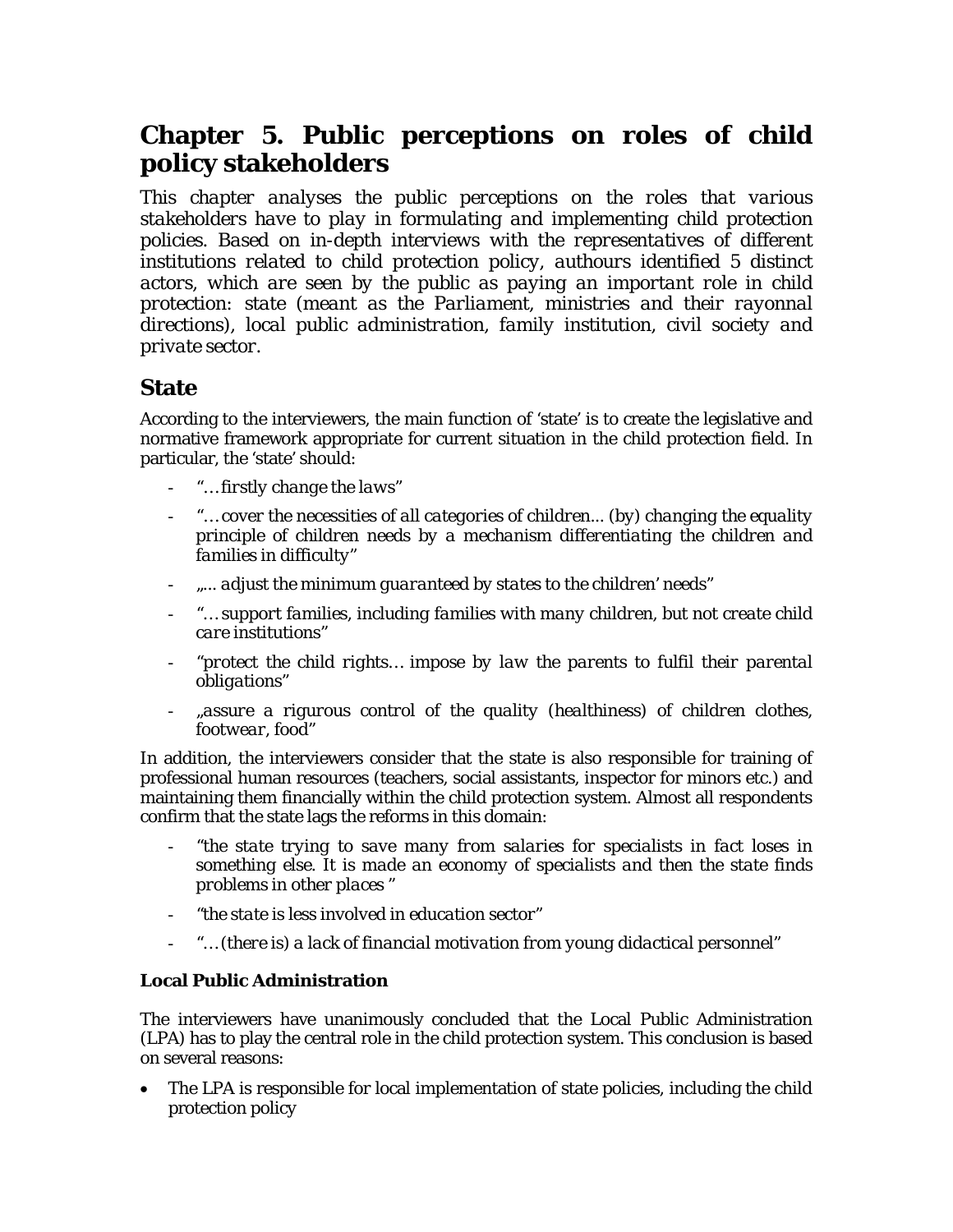*"The LPA must realize the state policies with the assistance of central authorities,*  (must) *keep a strict evidence of the community's children in order to involve every child in the necessary social services, which could improve the general situation of the child. It* (LPA) *must have the main role in coordinating the actions of all social actors."* 

• The LPA has the possibility to identify and monitor each child and family in difficulty directly at local level and make a distinction between the gravity of children's situation in the community, based on their distinctive needs and social-material conditions.

*"the situation is better known at the local level and when the problems appear at the district level … we return to the child's native place, because we can not make anything without it. As it should be, many problems must not reach the district, but to be solved at the local level*"

- the LPA has the role to administrate the resources at the local level and solve directly the child in difficulty problems
	- ".. according to the law the LPA has to assure the orphans with shelter, at least *temporary"*
	- "*The LPA must be responsible for all the children from the locality, but in the case it can't come through , it (the LPA) should pay some special centers to offer the children all required social services*"…

The interviewers have also noticed the problems faced by LPA and the deficiencies in LPA activity in child protection field. Particularly, all respondents recognize that the main problem which influences the LPA activity in the child protection is the lack of financial resources. The scarce finances lead to numerous deficiencies in the LPA activity:

absence of social assistants in local councils.

The provision of the Law on Social Assistance about the existence within the mayoralty's personnel of a social assistant unit is not mandatory. Usually, the mayoralty decides to direct the money for employment of a social assistant to other community needs.

*"one of the gaps of current social protection system is the absence of a social assistant unit in LPA"* 

• absence of family doctors, police inspectors, professional didactical personnel in communities

*"the LPA has to create attractive conditions for family doctors and young teachers. Everything depends on the APL. If the mayor is a good householder, he succeed to attract a family doctor"* 

- The discordance between the social services and social allowances with the real needs of the child and family in difficulty
	- *"In some cases the LPA solves the problem of a child without parental care, by establishing the child in a residential institution, even if the child doesn't suit to the eligible criteria. The LPA doesn't want to spend money for solving the problem in the child advantage; these actions require additional money from the local budget, time and concrete actions. The placement of children in residential houses doesn't require additional money and allows a rapid solution of the problem"*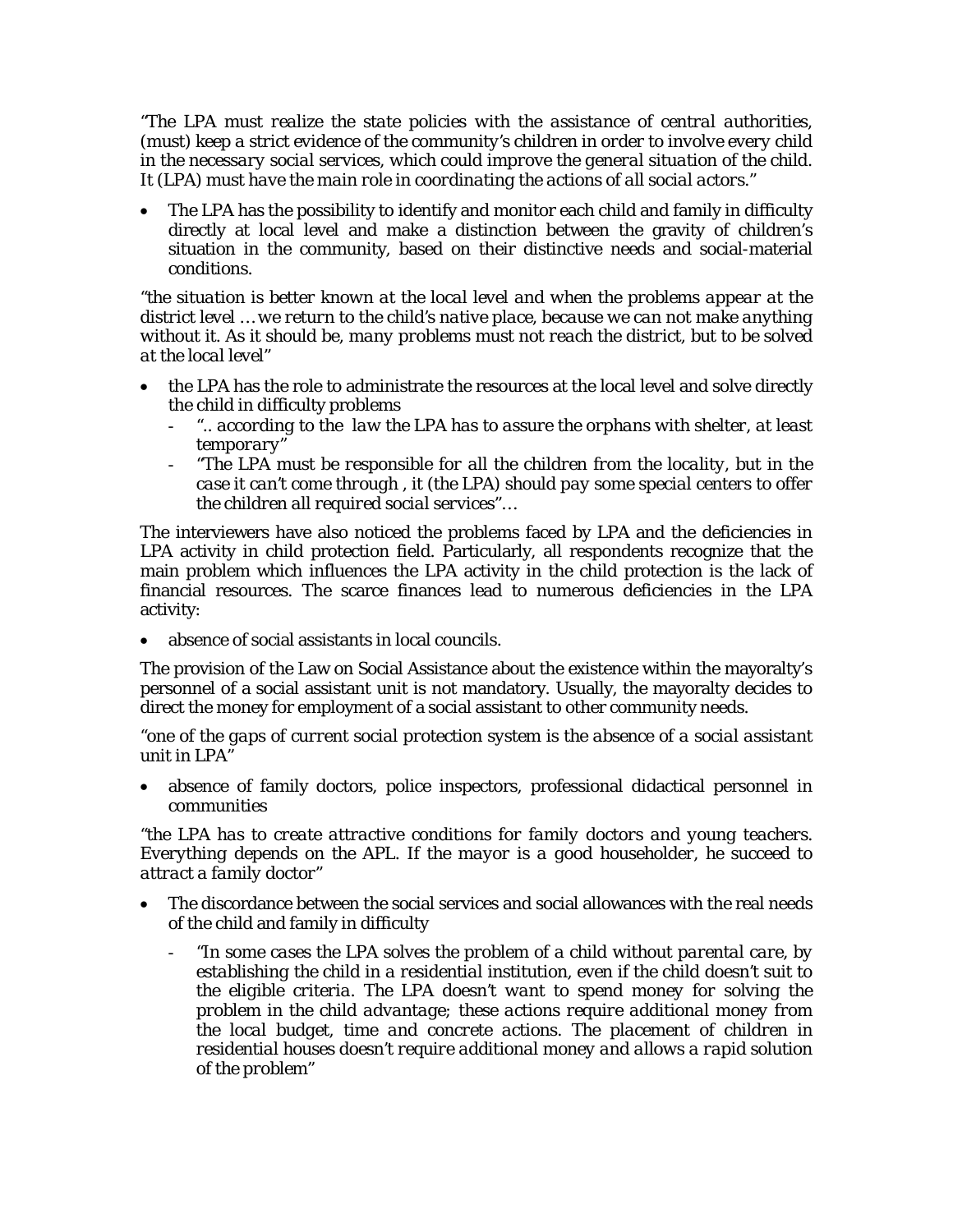<span id="page-40-0"></span>- *"Every mayor, which I speak about the support of family type child care houses tells me 'leave me in peace, don't put the children* (issues) *on my shoulders, send them to the boarding houses'."* 

#### **Family**

The main idea of former child protection system was that the state rather than the family would take responsibility for children in difficulty. The system was based on a network of residential institutions where the abandoned children were placed and cared by the state. The economic recession of the 90s weaken the state economic capacity to maintain the state-centered child protection system at high level. Along with efforts to improve the living conditions of institutionalized children, the state launched an initiative to change the priority in the child protection system from "residential" to "family type" child care institutions. The main idea of this initiative is that the family is the best place for a child to be brought up and protected.

The respondents also pronounced on the role of the family as the primary institution for child protection and assurance of his needs. Particularly, there were expressed the following opinions on the family position and role in the child protection system:

- the family has to be a part of child protection system
- the family has to be approached similarly to other institutions of the child protection system.
- the family has judicial rights for children, but the responsibilities too. The state should control the parents and introduce punitive measures for parents which do not perform their parental obligations
	- *"one of the problems could be the judicial punishment of the parents who transgress the child rights. It should be a law for parent to execute the responsibilities unto children, but the child to be responsible unto the parent when he will be at retiring age. We have the situation when the parents don't take care of children and vice versa."*
	- *"...the legislation doesn't punish those parents who don't execute the parental obligations or shows irresponsibility unto the children."*

The respondents agreed that unperformed parents' responsibilities lay grounds for many of current child issues in the Republic of Moldova: the lack of adequate supervision of the migrants' children, institutionalization of the children whose parents are alcoholics or with deviant behaviours, the children's abandonment, children's labor force exploitation in their health and education disadvantage, children trafficking, the juvenile delinquency etc.

#### **Civil society**

During last years the civil society has intensified its activity in child protection fields by launching and implementing numerous projects aimed to cover the needs of distinctive child issues: trafficked children, children in difficult, abandoned children etc. However, the respondents did only affirm that the civil society has only an additional role in child protection policy and there is a necessity of a more active involvement of civil society in child protection.

- *"Generally, the civil society should involve itself more actively in solving the community (children) problems"*
- *"the NGOs could support central and local authorities in launching different social initiatives or to elaborate and implement projects relating children. They*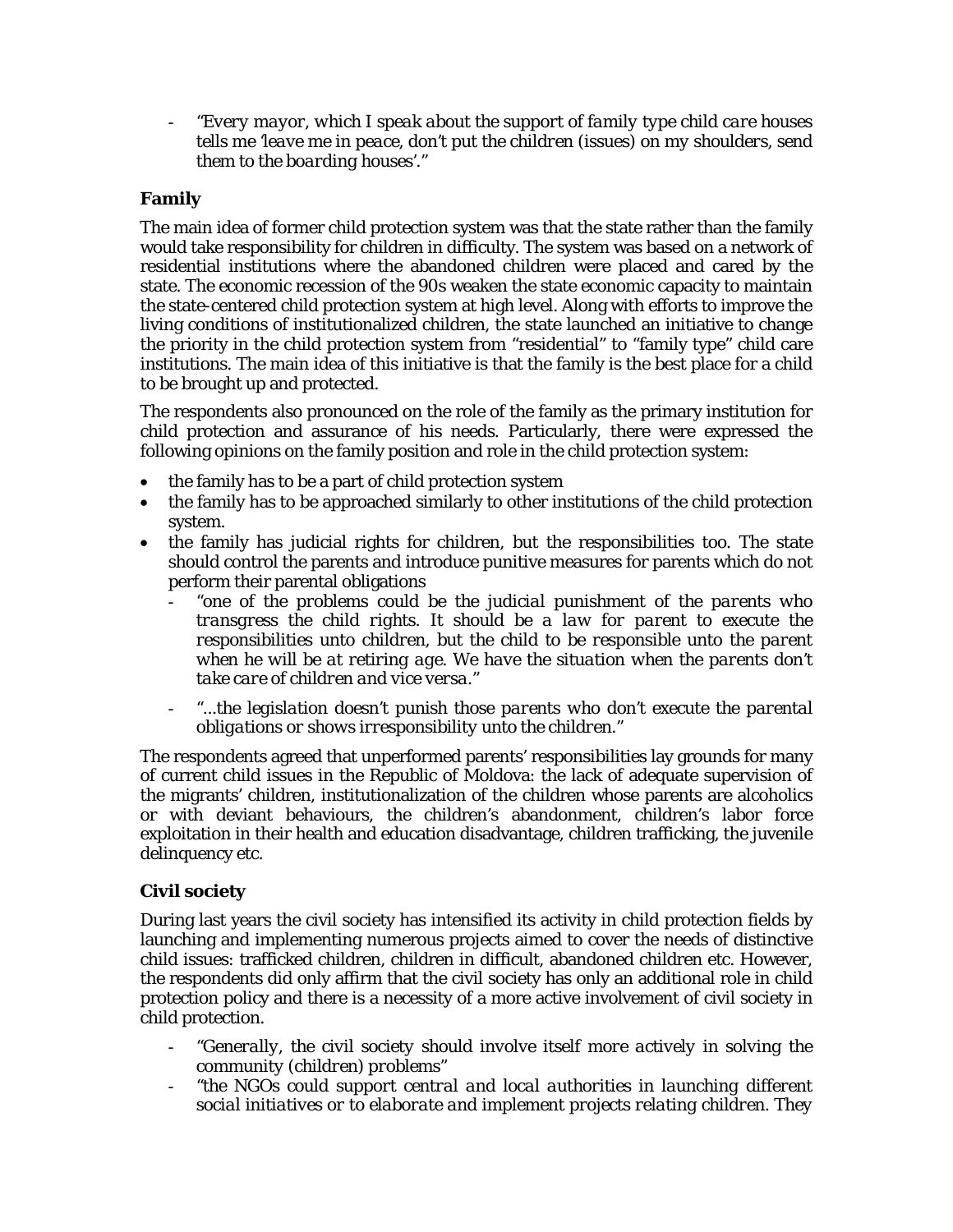*(NGOs) should participate at actions undertaken by central and local authorities, their role is additional"* 

<span id="page-41-0"></span>Particularly, it is accepted that civil society should help the LPA in providing social services and at the same time to perform the consultative, assessment and monitoring functions in relation to state social policies.

"*The NGOs can administrate the necessary services for children and monitor the social services, the social policies launched by the state, coming with proposals and recommendations for ameliorating and optimizing the state activity in the social field, correspondingly to child's needs, which always change."* 

#### **Private sector**

The involvement of the private sector in child protection is limited; although the private sector has a great potential to become an active actor of the child protection system.

The interviewers see the following reasons of such scarce participation:

- Egoistical mentality and consideration that only the state is in charge of child's issues.
	- *"The business sector should pay the taxes. That is the direct contribution for child's protection."*
	- *"Business sector is not affected directly by child's problem; therefore it doesn't have a personal interest to be involved in child's protection policy"*
- Lack of normative framework regulating the philanthropic and sponsorship activity.
	- "... must be created all conditions for simplifying the process of giving *donations, financial aids for children; the state should have a coherent politics in enhancing and supporting the business participation in charity actions."*
	- *"they (economic agents) are not stimulated by the state"*

In addition the interviewers mentioned that there is a positive correlation between the degree of LPA involvement in child protection actions and the philanthropic activity of the local private sector. A really concerned for child issues LPA manages to involve actively in social services the local private sector, while in communities with low LPA interest in child protection, the local private sector is also indifferent.

#### **Cooperation between the stakeholders**

The cooperation between the institutionalized actors involved in child protection carries out along following directions:

- 1. horizontally among the actors at the same level (national, district and local)
- 2. vertically among the actors at different levels
- 3. among international and national actors

Nowadays there is a complex normative framework regulating the collaboration among the institutions involved in child protection. However, the respondents recognized that the cooperation among institutions is inefficient and in many cases the deficient collaboration disadvantages the social initiatives launched by the state.

The respondents considered that there are several reasons for such inefficient collaboration: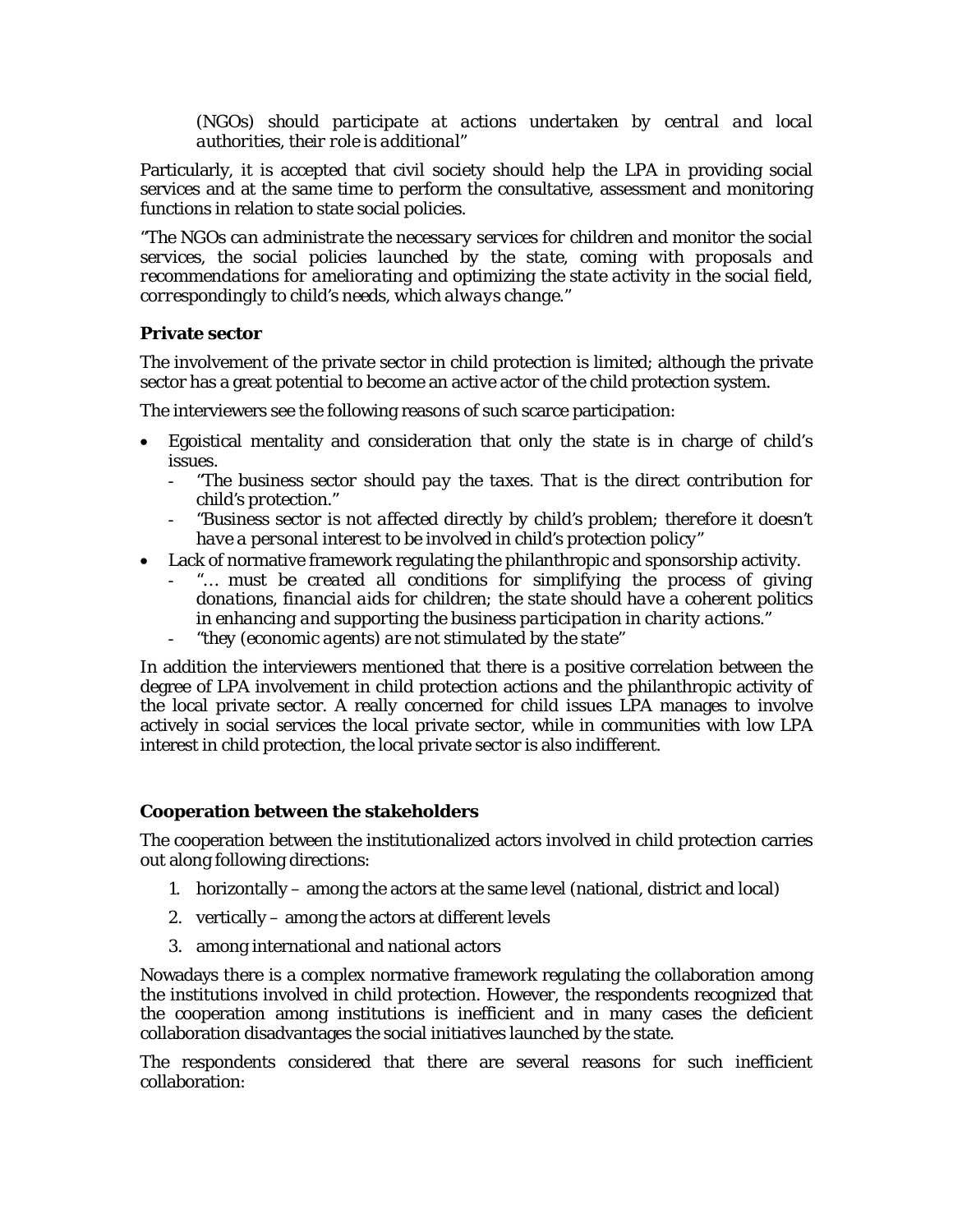• absence of adequate normative framework designing clearly the responsibilities of each institutions involved in child protection.

*"in the child* (protection) *field there are five "midwives": the Direction of Education, the Social Assistance, the Prosecutor's Office, the Court and the police. There are five "midwives" who have the responsibility to provide the child with social services, to educate and guarantee his health. But none of these five are doing anything. Why? The Social Assistance doesn't have the possibility to make something because he is a child and it doesn't have a direct access to him, we help with a word and nothing more… The Direction of Education takes care of the child's education. The remaining child's problems are not its business. It thinks of education. If he (the child) does not suit the normal school, it (Direction of Education) sends him to a boarding school and "stay there". The police don't see in the child a person who has to be protected and provided with a judicial education the problems he could have if infringes the law."* 

• overlapping of the responsibilities

*"*

*"Every problem that we try to solve, we can't do it without the Direction of Education. But, if it wants to solve it, (the problem) will be solved, if it doesn't want …But when we address to it, we get nothing that reproaches "what are you walking here and waste our work time". But we go with a child's problem."* 

• poor communication among institutions

 *"An example* (of poor communication) *is when the Ministry of Education elaborates a curriculum, it tells us about it at the final stage or even later, that means that it isn't an efficient pull together. Or when we have a scheduled idea, we can find out that it was executed by another department, or is too late* (to realize it). *We must have a communication between the experts and the NGOs; I can assert that the nongovernmental sector has a good and appreciable competence."* 

• lack of punitive measures for institutions for not performing their responsibilities in child protection field

*"…a difficulty is the communication with the ability organs, ministers. Practically is a lack of receptivity when we address requests. (We) receive evasive, insubstantial answers. For solving a problem (family with many children)… I should repeat the request three times, to the responsible institutions organs to start finally acting according to the request essence, but I cannot find reasons why it wasn't or isn't solved."* 

- reduced decisional power of the institutions directly linked with child problems (LPA, social assistants)
	- *"in fact many problems have not to reach the rayon, but to be solved locally"*
	- "*If we could authorize the social assistants in the labour regulation, in their work with he young families who have children, how to educate the children, how to protect him, in order to employ a family, the father, the mother when the child appears, it would be necessary for the social assistant to respect what says the Labour Force Office. The Labour Force Office does this when it wishes.*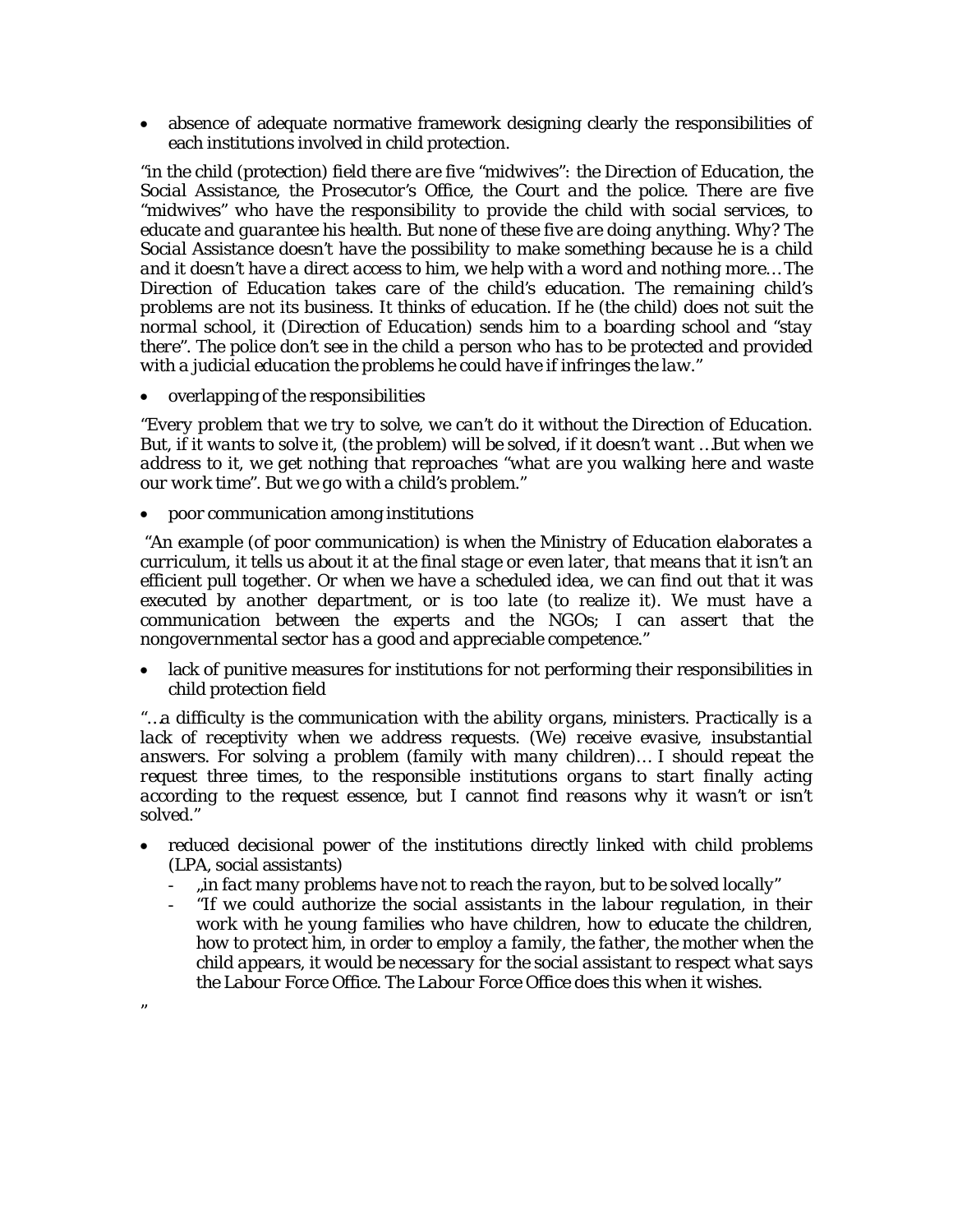# <span id="page-43-0"></span>**Appendix: Keynotes regarding an effective national strategy for addressing child protection issues**

In Moldova children represent the most vulnerable social segment of the society with a decreasing social assurance. From definition children are approached as social group which need protection and must be assisted from the beginning of the life. The children' protection is based on reciprocal moral responsibility of the family, community and state, and which has to be guaranteed in a mutual, coordinated and interdependent way. The Republic of Moldova must to insure its future through growing and breeding children today using legislative norms, resources, strategies and finally an equitable protective policy towards children. The present strategy tries to offer solution to redress the main issues of the child protection and reduce the shortfalls.

The main problem of child protection system is that to date the child protection still did not become a priority for the government and it is approached under the pressure or advise of the international organization/ donors or local NGOs.

#### **Main issues regarding child protection**

- Increasing child poverty, especially in rural area and small towns;
- "Unequal chances" for children, determined by different economic situation;
- Growing juvenile crime rate;
- High incidence of domestic and social violence against children
- Lessening enrolment in upper-secondary education
- High incidence of child labor, often detrimental for the child education and health
- Growing drug-dependency
- Increasing number of institutionalized children;
- Child trafficking;
- Migration, resulted in the increasing number of parental unsupervised children and decrease of qualified personnel from education and health care institutions;
- Social marginalization of juvenile offenders and institutionalized children;
- Violation of child rights in places of detention

#### **Shortfalls in child protection system**

#### *Social assistance system*

- The system of social benefits allocation is complex and inadequate;
- The social assistance transfers are fragmented, poorly targeted and their increase is frequently determined by electoral rather than social reasons;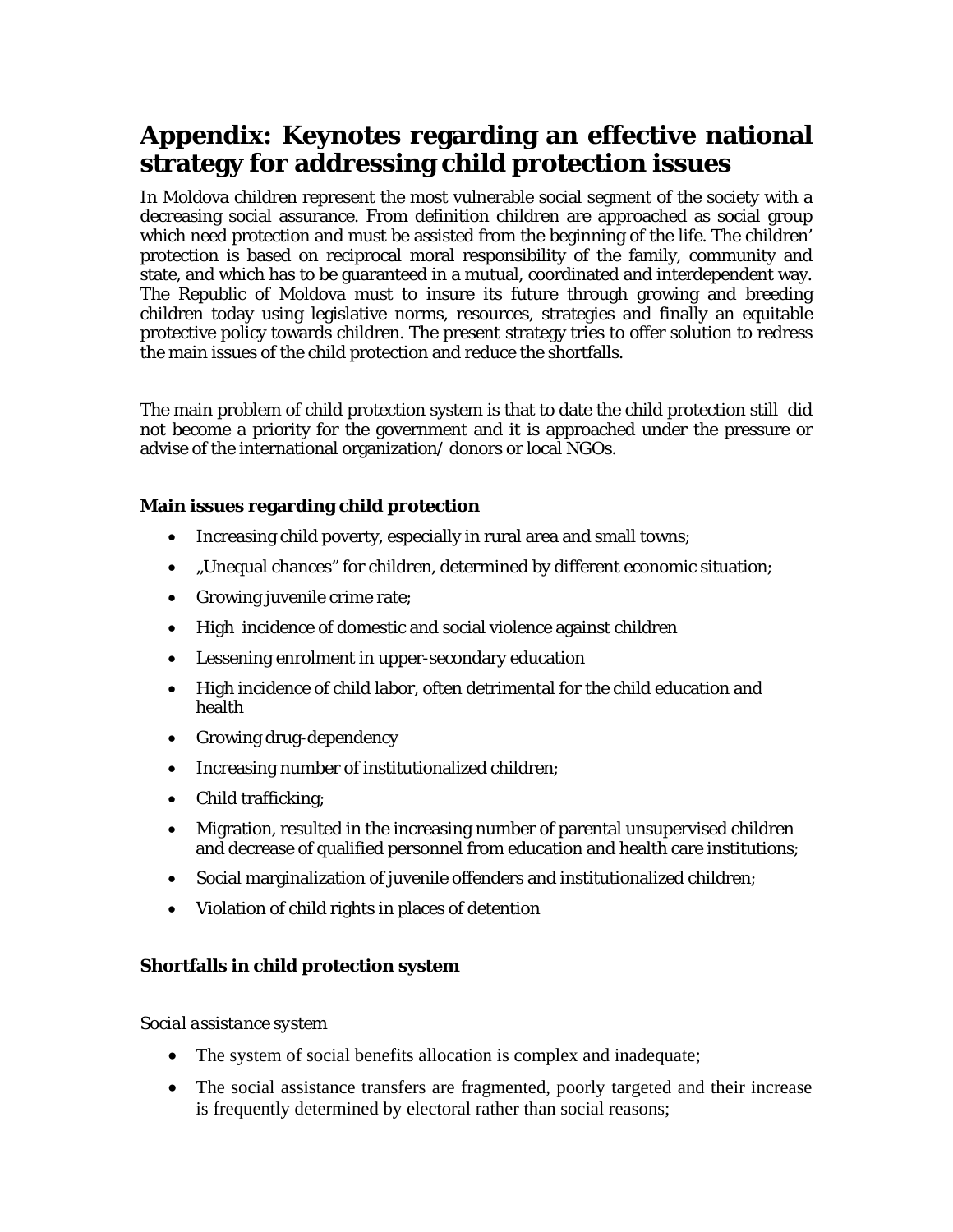- Offer of social services is quite limited both as volume and type. Demand for services exceeds the offer;
- The information on available social assistance and services is insufficient:
- Lack of alternative social services, the NGOs services cover only a small contingent of children from the beneficiary group;
- Polarization of NGOs services, mainly concentrated in municipalities and less in rural area;
- Lack of qualified personnel dealing with child's issues social assistants, police officers, medical assistants, judges, advocates etc.

#### *Institutional framework*

- Institutional fragmentation and sometimes overlapping of functions regarding child protection policy,
- Lack of any parliamentary mechanism for child protection;
- Red tape and ineffective collaboration among state structures;
- Undeveloped partnership among state structures and civil society
- Reduced decisional power at local level;
- Financial deficit of LPA, resulted in reduced or no personnel to deal with social and child issues, old equipped school and lack of centers providing extracurricular activities;

#### *Normative and legislative framework*

- Lack of normative legislation clearly designing the responsibilities of each institution involved in child protection;
- Lack of punitive measures for institutions not performing their responsibilities in child protection field;
- Lack of punitive measures for parents violating their child rights by domestic violence or child labor.
- No normative framework regulating the philanthropic and sponsorship activity;
- No coherent policy/strategy dealing with migration and its spill-over effects over the child protection;
- Lack of coherent state policies addressing the most stringent child protection issues - home and social violence against children, child trafficking and child labour, the juvenile justice and social marginalization;
- The existing strategies and policies addressing the child protection issues are not always adequately supported financially by the national budget. As result, their implementation is deficient;
- There is no unique data base regarding the situation of family and child, which would help to asses the social impact of policies and strategies in progress.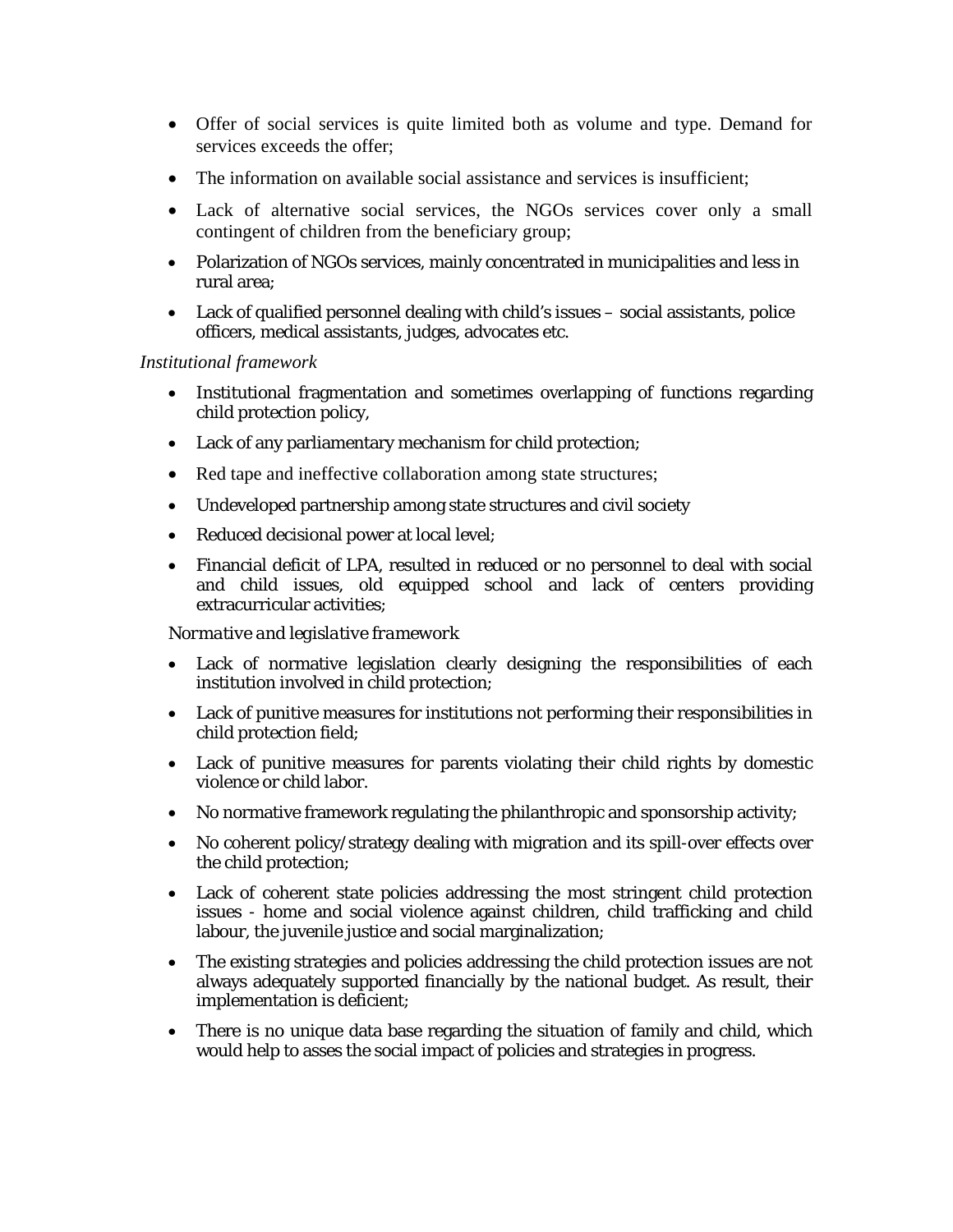#### **Address problems and reduce the shortfalls**

**The major part of issues which face the current child protection system could be addressed only by a complex and coherent set of measures.** 

- *1. Reform of existing institutional framework*
- To delegate the existing National Council for Protection of Child's Rights with a decisional power in child protection field. The National Council will coordinate and monitor the implementation of all national strategies and international programs dealing with child issues; assess the social impact of these programs and introduce the required legislative amendments to existing laws or develop new laws.
- The National Council or a special Commission have to analyze thoroughly the current distribution of obligations among the institutions and clear about the priority giving to child protection by each ministry/department, detect all overlaps or inconsistencies and propose a reorganization of the child protection system along with a redistribution of obligations. At this stage, the expertise of local and international NGOs and donors will be required.
- To develop a parliamentary mechanism for child protection. It could be represented by a subcommittee of the Parliamentary Commission for Social Protection, Health and Family. It will scrutinize the government activities in child protection field and account them for unperformed obligations, expertise the legislative initiatives for child protection consideration, propose motions and identify if the Government commitments regarding child protection issue are reflected and adequately funded in the national budged.
- To delegate the responsibility for delivering child protection services to LPA. At this stage, the Government could help the LPA either by increasing the financing or by offering the support in finding external funds. The NGOs could also help the LPA in different ways, starting with informative campaign about existing grant possibilities and ending with project writing trainings for LPA personnel.
- The governmental institutions should liaise with NGOs and other civil society actors working in the field of child protection.
- To approve special courts dealing with juvenile offenders.
- *2. Improvement of normative and legislative framework*
- To raise the child protection issue to the level of national interest, supported by adoption of child-friendly budget.
- To identify the gaps in existing legislation on the protection of children, close the legislative loopholes and strengthen the law enforcement.
- To review and amend national legislation such that it will meet all protective provisions of international instruments addressing the child protection to which R. Moldova is party.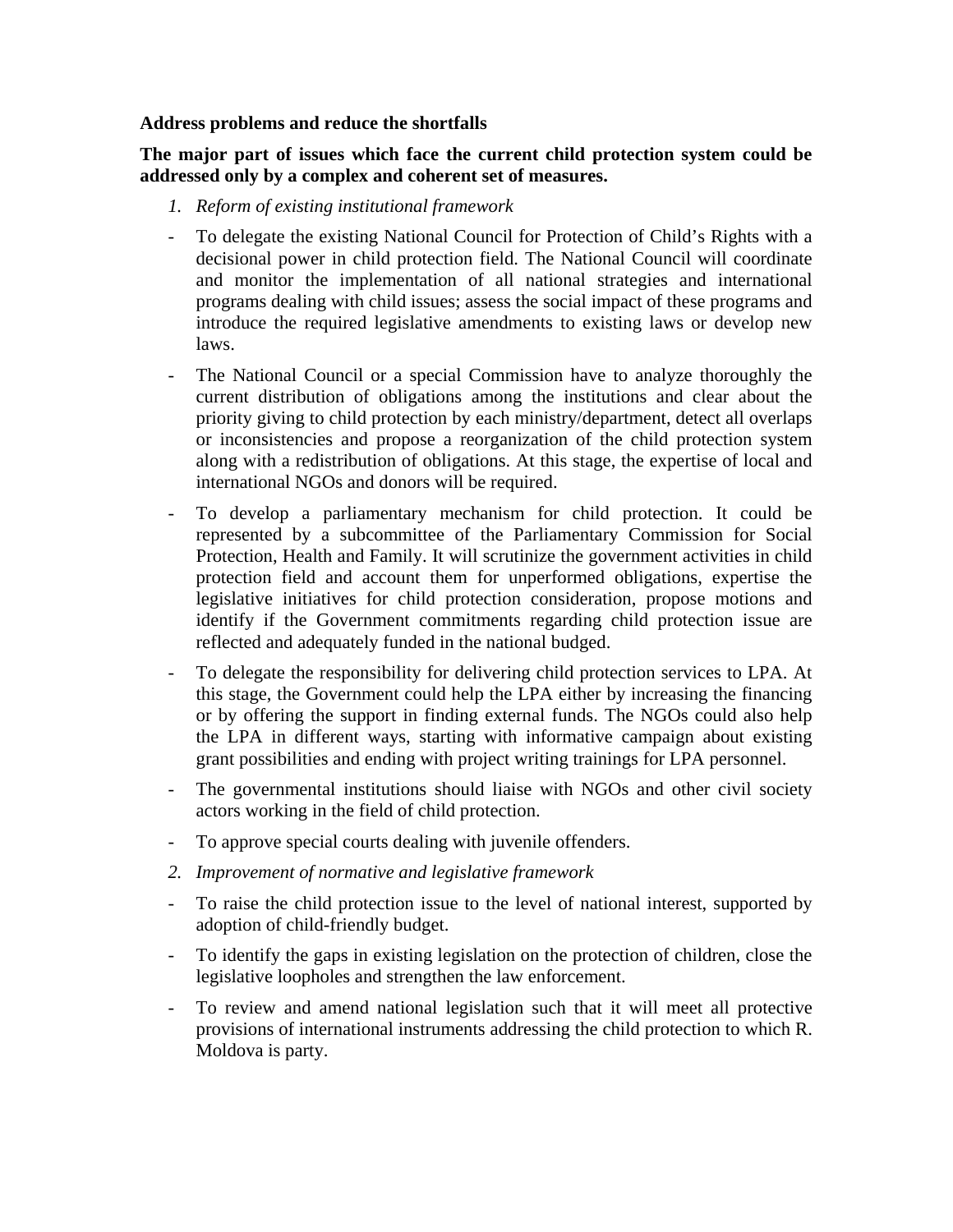- To enact the legislation on sponsorship and philanthropic activity. A proper legislation will impel the private sector to engage in sustaining the alternative social services.
- To review the school curricula and vocational training programs such that they are relevant to children and adapted to the demand of the local labor market.
- To review the criminal law and adopt severer punitive measures for offences against children – child trafficking, sexual abuse, homicide, child exploitation.
- To amend the provision of the Law on Social Assistance stipulating the optional employment of local social assistants by requiring that at least one personnel unit within the mayoralty to be occupied by a social assistant.
- To enact the Law on probation and the service of probation;
- To enact the Law on mediation in penal cases
- *3. Elaboration of a national strategy of child protection*
- To examine the impact of national strategies and policies in progress which address to some extent the child protection issues – issues covered, the achievements, failures and shortcoming of the proposed objectives, reasons of failures.
- To identify and analyze the violations of children's rights which need to be addressed.
- To develop a new methodology for collecting the statistical data on child and family and establish a common accessible statistical database regarding the situation of family and child.
- *4. Development and consolidation of human resources engaged in child protection activities*
- To elaborate a specialized training program for the personnel engaged in the juvenile justice area - advocates, judges, police and prison officers – with emphasize on child development, child psychology and child's rights.
- To elaborate continuous training programs for local social assistants;
- To involve the social assistants or representatives of mayoralties in project writing trainings, offered by local specialized NGOs.
- To identify financial means to ensure adequate and regular wages to the personnel from education, health-care and social assistance fields.
- To identify the mechanism for motivating young specialists  $-$  social assistants, psychologists, teachers – to engage in public social services.
- To elaborate a common database on national legislation on child protection, best international and national practices, alternative social services, alternative funding programs, services offered by NGOs, international organizations etc., such that to offer continuous information either to beneficiaries of child protection system and personnel dealing with child issues.
- *5. Development of the system of social services for family and child*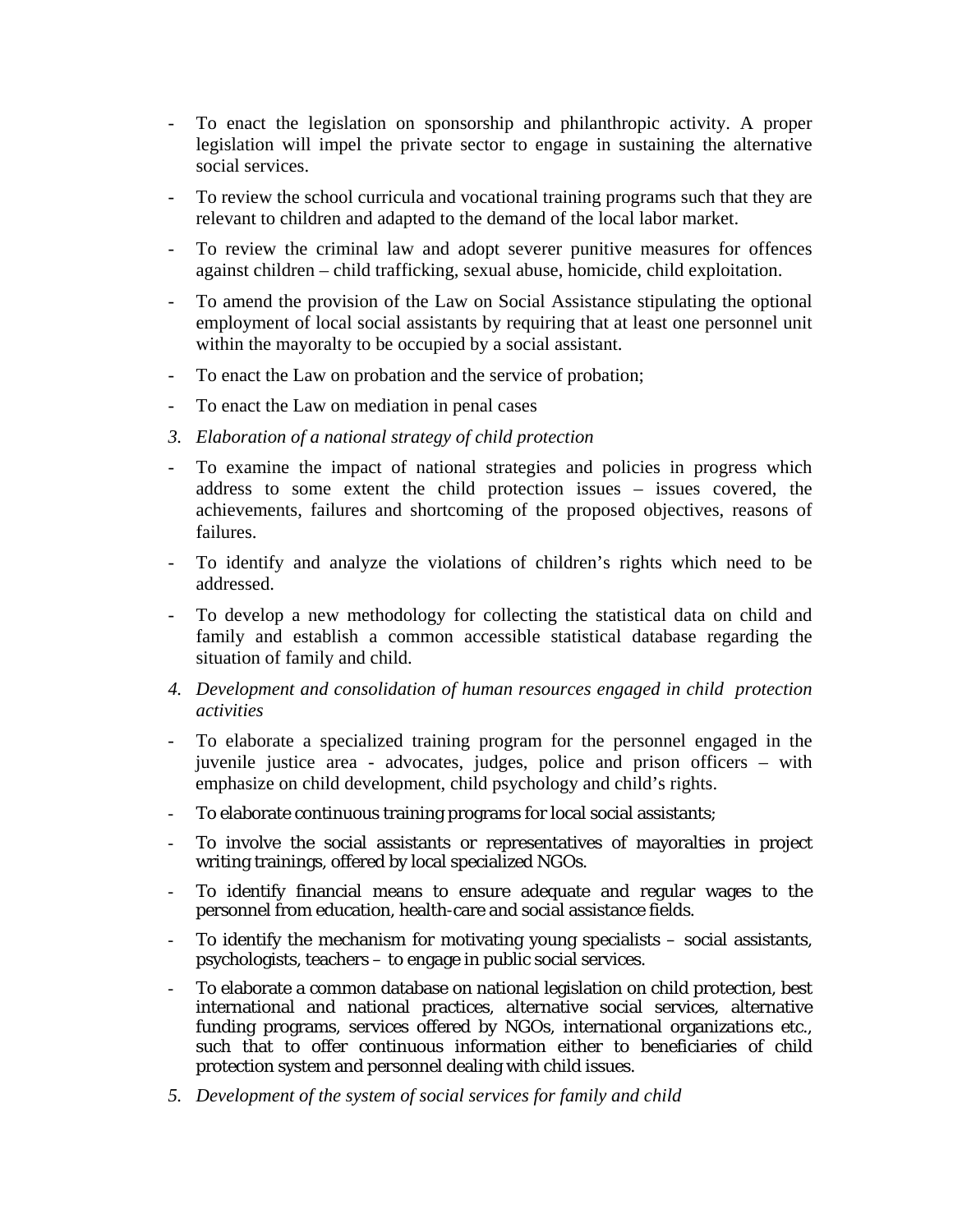- To elaborate the minimal standards for institutions delivering social services and apply them respectively.
- To include in the social assistance system the new emerged categories of beneficiaries (children) in difficulty – migrants' children left without financial means, trafficked children.
- To elaborate a new mechanism for assessing the beneficiaries' incomes and needs.
- To support and persuade the LPA to develop alternative communitarian social services.
- To launch a home visiting program for monitoring the child development and provide advise, support and referral to young families with children. Such program has to be seen as a method of preventing the domestic child abuse and neglect.
- To launch treatment programs for people who abuse their children or partners.
- To expand the practice of the family support centres from several localities to the whole country by creating a national network. These centers will provide training in parenting skills, social, psychological and legal counselling and crisis intervention.
- To elaborate specialized rehabilitation and education programs for children in detention in order to prepare them for the smoother integration in the society.
- To create new social services for migrants' children left without caregivers.
- *6. Raise public awareness of the importance of child issues*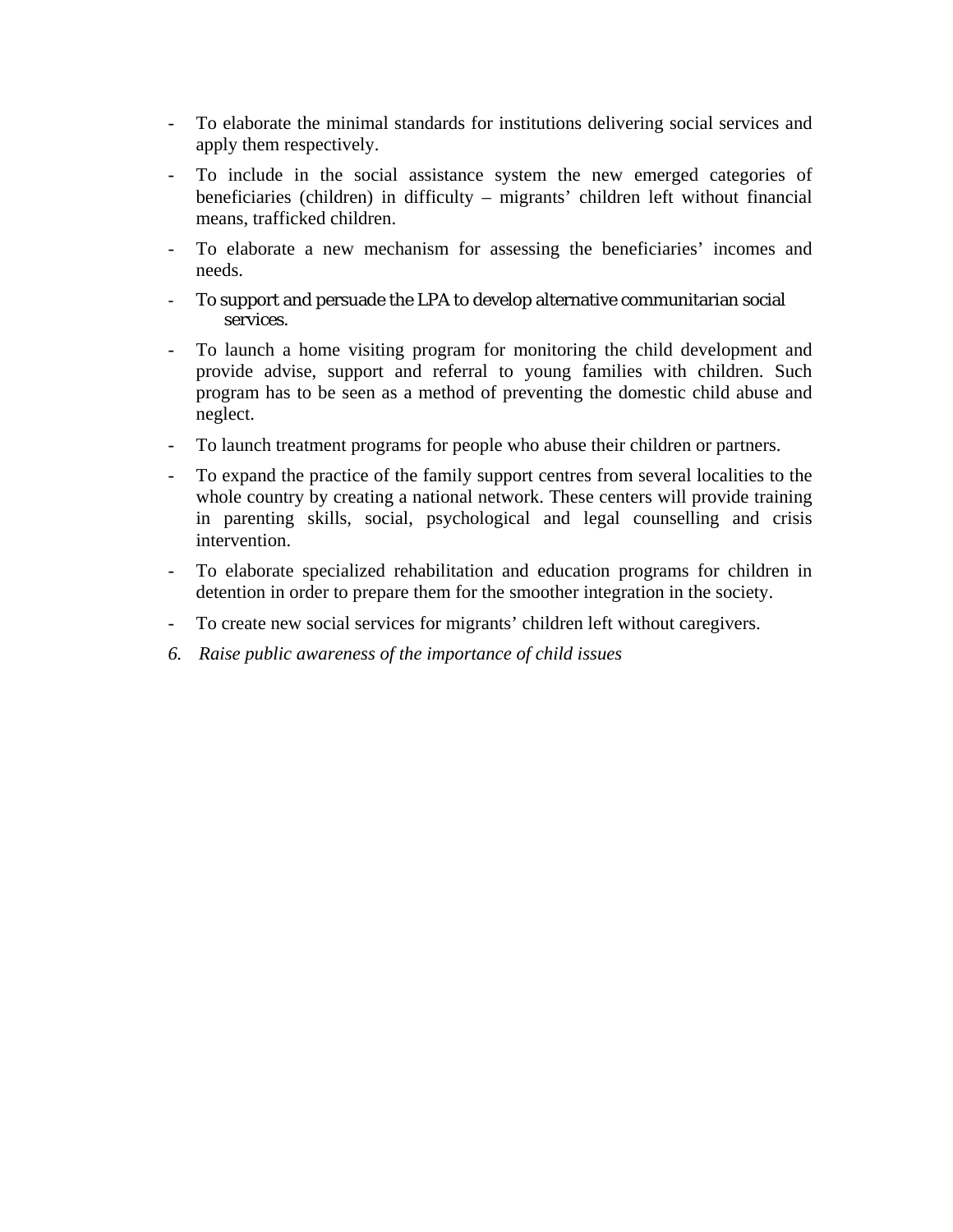# <span id="page-48-0"></span>**List of literature:**

UNICEF, "Child protection: a handbook for parliamentarians", no.7, 2004 a);

UNICEF, Innocenti Research Center, "Social Monitor 2004: Economic growth and child poverty in the CEE/CIS and the Baltic States", 2004 b);

UNICEF, Innocenti Research Center, "Social Monitor 2006: Understanding the Child Poverty in South-Eastern Europe and Commonwealth on Independent States", 2006;

De Soto Hermine G. and Dudwick Nora, "Poverty in Moldova: the Social Dimension of Transition" in World Bank "Moldova: Assessment Technical Papers", report no. 19846MD, October 1999;

CISR, Center for Strategic Research and Reforms, "Moldova in transition", no. 4, December 1999;

Gudym Anatol, "The chronicle of governments", March 21, 2001, available at <http://www.cisr-md.org/pdf/govchronicle.html>.

Transparency International, "Survey on Corruption in Healthcare System", 2006, available at [http://www.transparency.md/Docs/2006/press\\_release\\_medicina.pdf](http://www.transparency.md/Docs/2006/press_release_medicina.pdf).

Weeks John, Giovanni Andrea Cornea, Felicia Izman, Selim Jahan, Roman Ladus, Terry McKinley, Siddiq Osmani, Michael Reynolds , "Economic Policy for Growth, Employment and Poverty Reduction: Moldova in Transition", 2005.

GRoM, Government of the Republic of Moldova, "Economic Growth and Poverty Reduction Strategy Paper", 2004.

WB, World Bank, "Moldova: Poverty update", Report no. 35618-MD, June 12, 2006;

CBS-AXA Consultancy, "Migration and remittances in Moldova", Chisinau, 2005.

EG, EXPERT-GRUP, "Poverty of the Moldovan Children", research conducted for the UNICEF Moldova, 2006.

CBS AXA, "Moldova Remittances Study", Client/Coordinator: International Organization for Migration (IOM), International Monetary Fund (IMF), European Commission Food Security Program, December 2004

NBS /National Bureau of Statistics/ "Labour force in Republic of Moldova – employment and unemployment. Year 2005", informative note no. 09-01/47 of March 30m 2006, accessible at [http://www.statistica.md](http://www.statistica.md/dates.php?lang=ro&ct=21), 2006.

UNICEF Moldova, "Taking care and early Developing of children in Moldova", Chişinău, 2004

The Process of Strategic Planning for NGOs from Social Domain, June-July 2004, [www.credo.md](http://www.credo.md/)

Evaluation Study concerning Child Abuse in the Republic of Moldova, The National Center of Child Abuse Prevention;

Surtees Rebecca, "Second Annual Report on Victims of Human Trafficking in South-Eastern Europe, 2005, Country Report: Republic of Moldova", IOM, 2005.

Materials of the Forum "Juvenile Justice in Eastern and South-Eastern Europe", Chisinau, 2006, Institute for Penal Reforms

Country Program for 2007-2011, UNICEF Moldova [www.un.md/com\\_con\\_prg\\_pr/cpd/doc/UNICEF%20Draft%20CPD\\_April%202006\\_ROM.pdf](http://www.un.md/com_con_prg_pr/cpd/doc/UNICEF%20Draft%20CPD_April%202006_ROM.pdf)